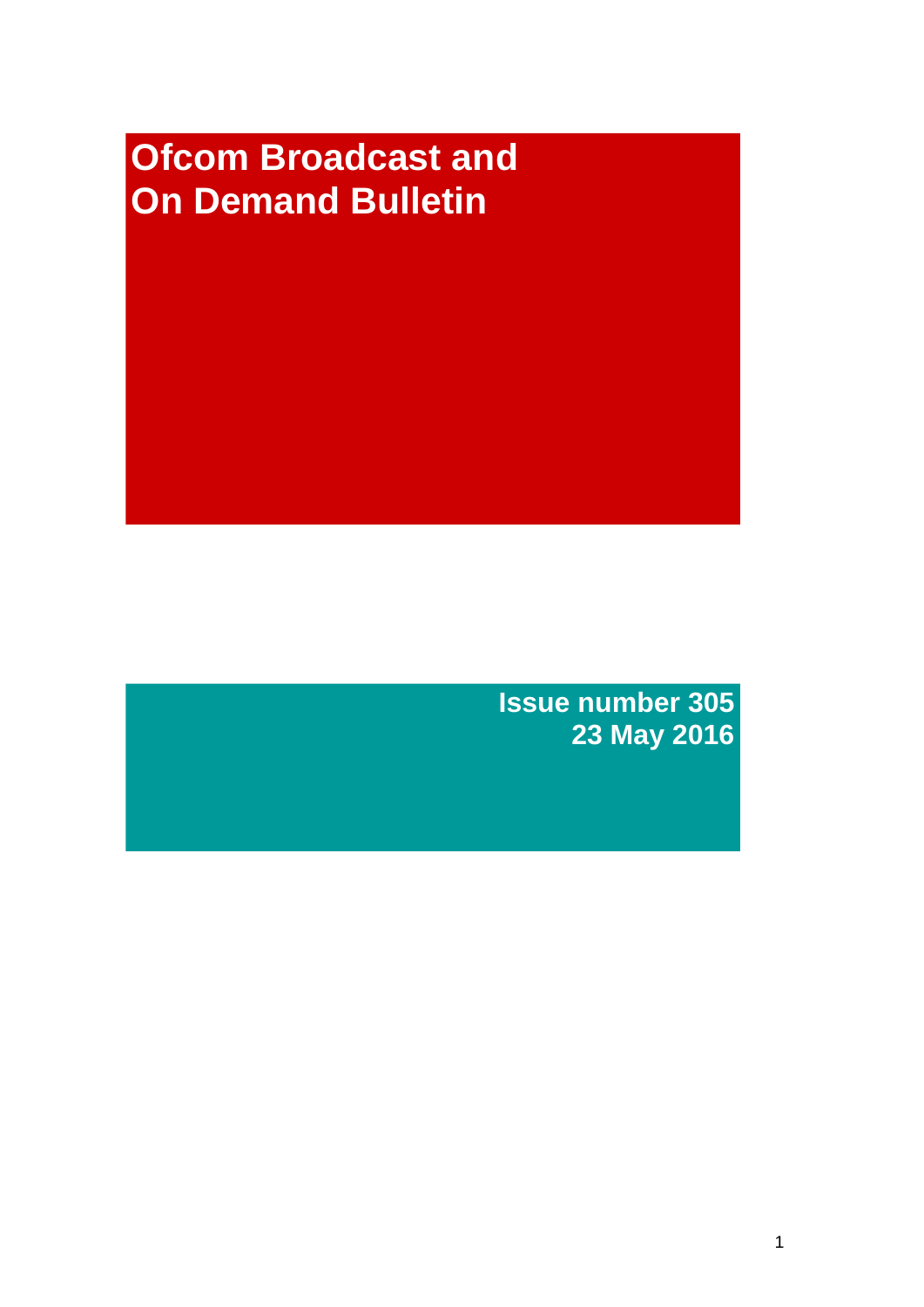# **Contents**

| Introduction                                                                                                                        | 3  |
|-------------------------------------------------------------------------------------------------------------------------------------|----|
| Note to Broadcasters                                                                                                                |    |
| E-cigarettes: changes to Sections Nine and Ten of the Code and the Rules<br>and Guidance for On Demand Programme Services           | 6  |
| <b>Broadcast Standards cases</b>                                                                                                    |    |
| In Breach                                                                                                                           |    |
| <b>Heart for the World</b><br>Daystar, 7 June 2015, 21:30                                                                           | 8  |
| <b>Africa Vision</b><br>BEN TV, 13 February 2016, 12:00                                                                             | 23 |
| Agneepath<br>&TV, 4 March 2016, 15:00                                                                                               | 34 |
| Introduction to Sponsorship Credit findings                                                                                         | 39 |
| Sponsorship of Various Programmes by Enchanteur<br>ABS-CBN News Channel, 18 October to 17 November 2015,<br>various dates and times | 40 |
| Sponsorship of Saas Bahu Aur Beti by Pooja Sweets<br>Aaj Tak, 18 October to 17 November 2015, various dates and times               | 42 |
| Sponsorship of CITV by DC Thomson<br>CITV, 18 October to 17 November 2015, various dates and times                                  | 44 |
| <b>Sponsorship of FIA WTCC by Total Quartz</b><br>Eurosport Danmark, 18 October to 17 November 2015, various dates and times 47     |    |
| Sponsorship of various programmes by Natur Produkt Zdrovit<br>CI Polsat, 18 October to 17 November 2015, various dates and times    | 50 |
| Sponsorship of various programmes by Schweppes<br>TV3 Plus, 18 October to 17 November 2015, various dates and times                 | 52 |
| <b>Resolved</b>                                                                                                                     |    |
| <b>Chris Evans Breakfast Show</b><br>BBC Radio 2, 18 March 2016, 09:10                                                              | 54 |
| <b>Danny Matthews</b><br>The Bay (Morecambe), 27 April 2016, 08:45                                                                  | 56 |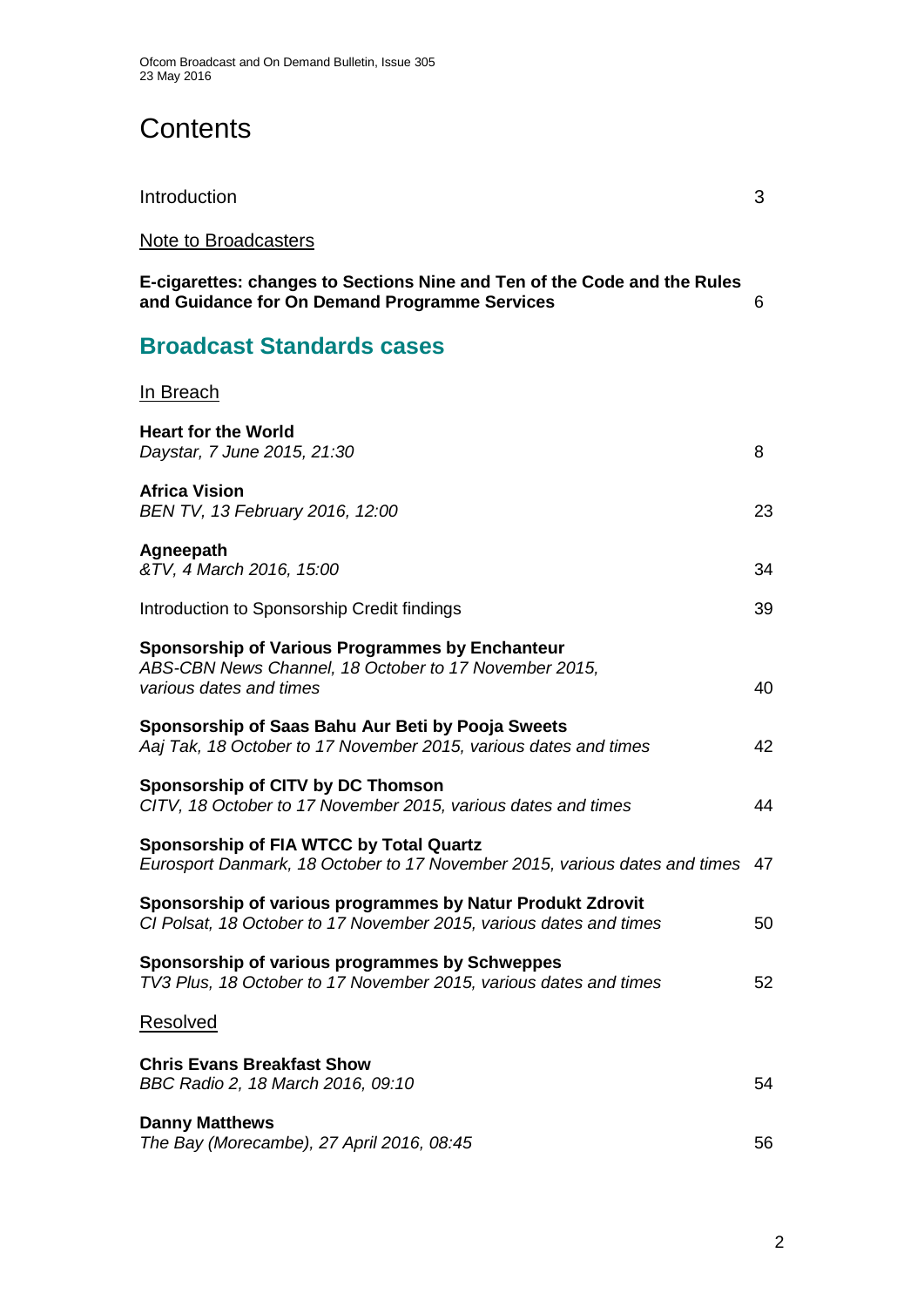# **Broadcast Licence Conditions cases**

In Breach

| <b>Provision of information</b><br>BEN TV, 18 October to 17 November 2015, various times | 58 |
|------------------------------------------------------------------------------------------|----|
| <b>Tables of cases</b>                                                                   |    |
| <b>Investigations Not in Breach</b>                                                      | 60 |
| Complaints assessed, not investigated                                                    | 61 |
| <b>Complaints outside of remit</b>                                                       | 68 |
| <b>Investigations List</b>                                                               | 70 |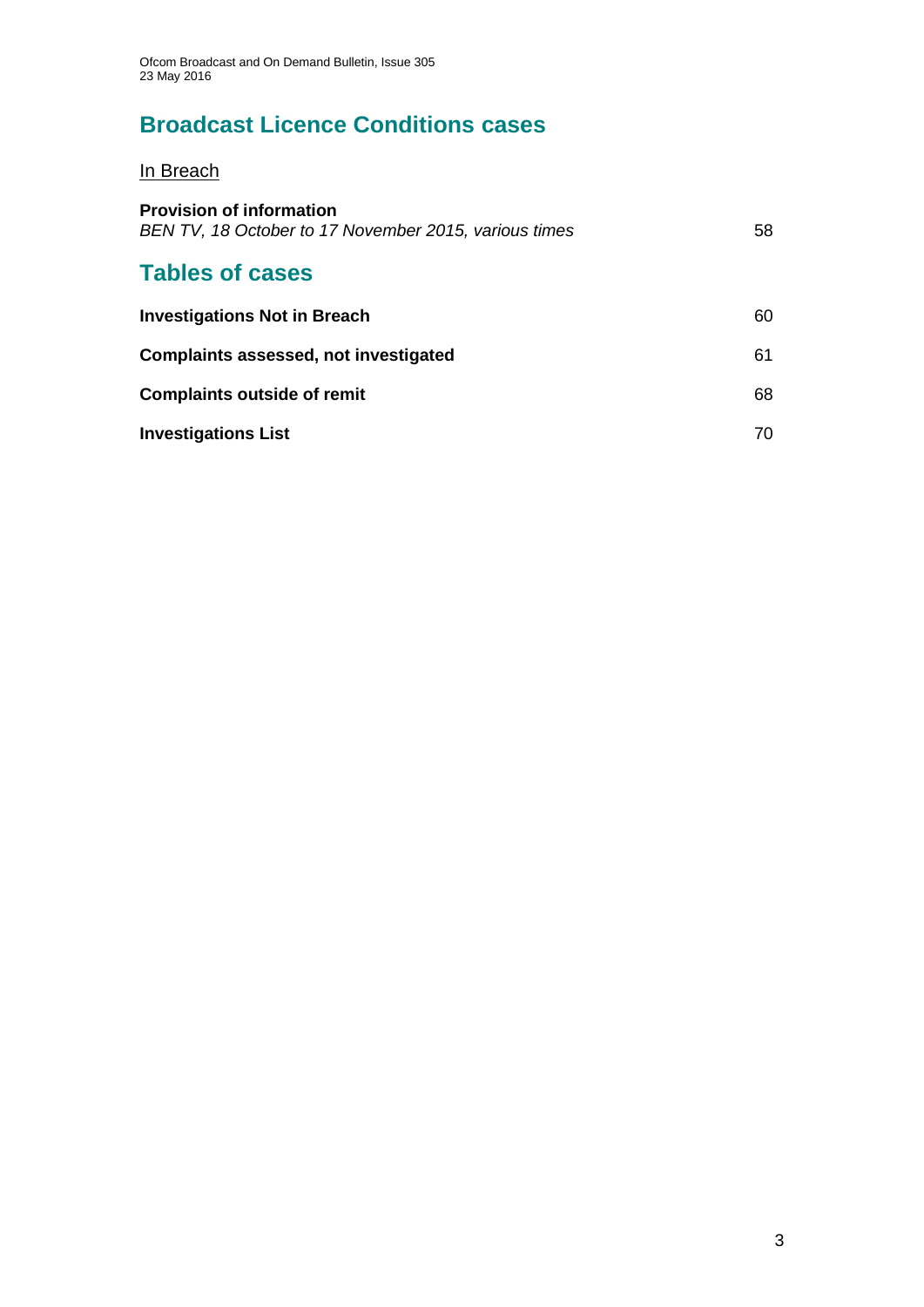# Introduction

Under the Communications Act 2003 ("the Act"), Ofcom has a duty to set standards for broadcast content as appear to it best calculated to secure the standards objectives<sup>1</sup>. Ofcom also has a duty to secure that every provider of a notifiable On Demand Programme Services ("ODPS") complies with certain standards requirements as set out in the Act<sup>2</sup>. Ofcom must include these standards in a code, codes or rules. These are listed below.

The Broadcast and On Demand Bulletin reports on the outcome of investigations into alleged breaches of those Ofcom codes and rules below, as well as licence conditions with which broadcasters regulated by Ofcom are required to comply. We also report on the outcome of ODPS sanctions referrals made by the ASA on the basis of their rules and guidance for advertising content on ODPS. These Codes, rules and guidance documents include:

- a) [Ofcom's Broadcasting Code](http://stakeholders.ofcom.org.uk/broadcasting/broadcast-codes/broadcast-code/) ("the Code") for content broadcast on television and radio services.
- b) the [Code on the Scheduling of Television Advertising](http://stakeholders.ofcom.org.uk/binaries/broadcast/other-codes/COSTA_April_2016.pdf) ("COSTA") which contains rules on how much advertising and teleshopping may be scheduled in television programmes, how many breaks are allowed and when they may be taken.
- c) certain sections of the [BCAP Code: the UK Code of Broadcast Advertising,](https://www.cap.org.uk/Advertising-Codes/Broadcast.aspx) which relate to those areas of the BCAP Code for which Ofcom retains regulatory responsibility for on television and radio services. These include:
	- the prohibition on 'political' advertising;
	- sponsorship and product placement on television (see Rules 9.13, 9.16 and 9.17 of the Code) and all commercial communications in radio programming (see Rules 10.6 to 10.8 of the Code);
	- 'participation TV' advertising. This includes long-form advertising predicated on premium rate telephone services – most notably chat (including 'adult' chat), 'psychic' readings and dedicated quiz TV (Call TV quiz services). Ofcom is also responsible for regulating gambling, dating and 'message board' material where these are broadcast as advertising<sup>3</sup>.
- d) other licence conditions which broadcasters must comply with, such as requirements to pay fees and submit information which enables Ofcom to carry out its statutory duties. Further information can be found on Ofcom's website for [television](http://licensing.ofcom.org.uk/tv-broadcast-licences/) and [radio](http://licensing.ofcom.org.uk/radio-broadcast-licensing/) licences.
- e) Ofcom's [Statutory Rules and Non-Binding Guidance for Providers of On-](http://stakeholders.ofcom.org.uk/binaries/broadcast/on-demand/rules-guidance/rules_and_guidance.pdf)[Demand Programme Services](http://stakeholders.ofcom.org.uk/binaries/broadcast/on-demand/rules-guidance/rules_and_guidance.pdf) for editorial content on ODPS. Ofcom considers sanctions in relation to advertising content on ODPS on referral by the Advertising Standards Authority ("ASA"), the co-regulator of ODPS for advertising or may do so as a concurrent regulator.

[Other codes and requirements](http://stakeholders.ofcom.org.uk/broadcasting/broadcast-codes/) may also apply to broadcasters, depending on their circumstances. These include the Code on Television Access Services (which sets out how much subtitling, signing and audio description relevant licensees must

<sup>1</sup>  $1$  The relevant legislation is set out in detail in Annex 1 of the Code.

 $2$  The relevant legislation can be found at Part 4A of the Act.

 $3$  BCAP and ASA continue to regulate conventional teleshopping content and spot advertising for these types of services where it is permitted. Ofcom remains responsible for statutory sanctions in all advertising cases.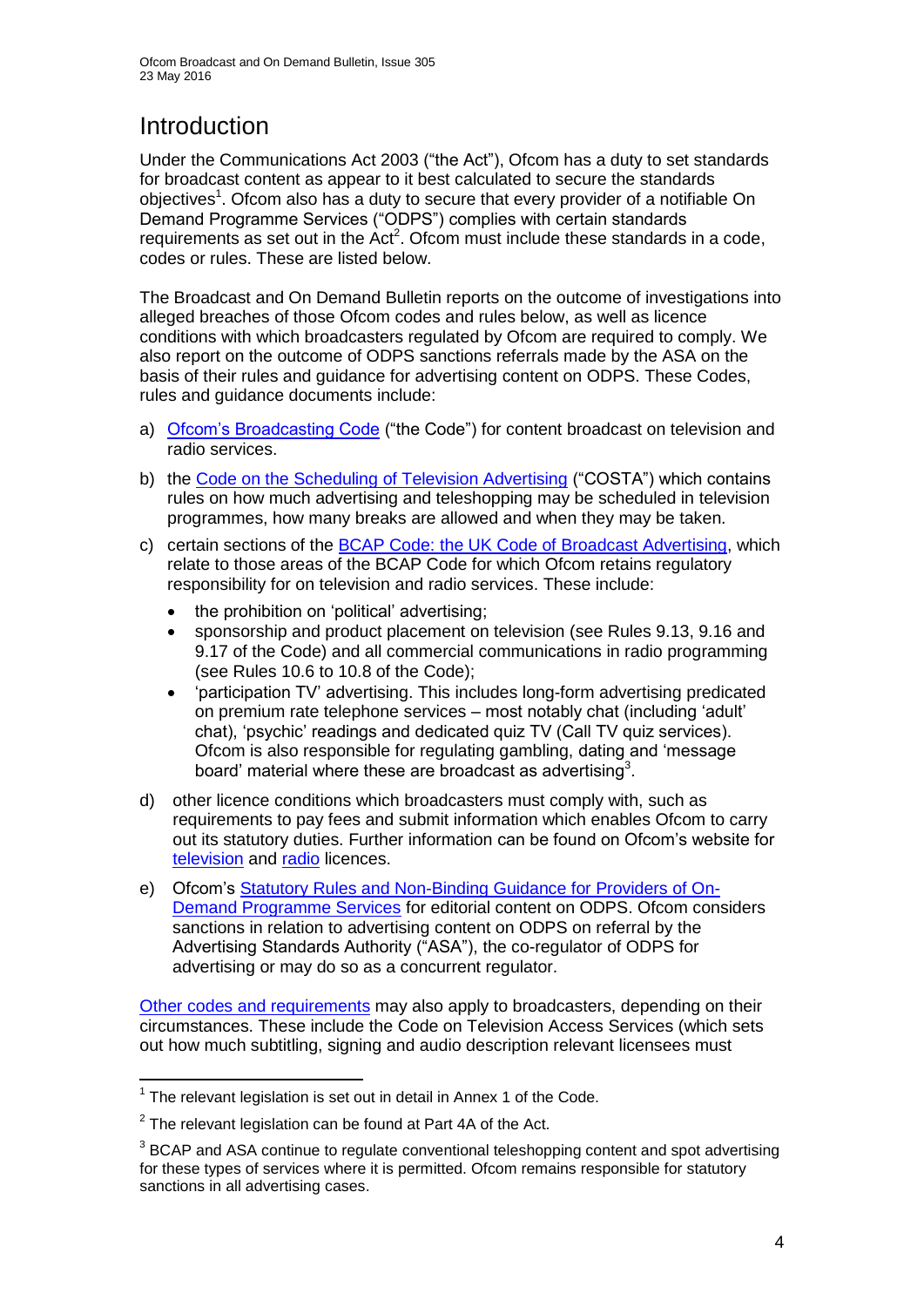provide), the Code on Electronic Programme Guides, the Code on Listed Events, and the Cross Promotion Code.

**It is Ofcom's policy to describe fully the content in television, radio and on demand content. Some of the language and descriptions used in Ofcom's Broadcast and On Demand Bulletin may therefore cause offence.**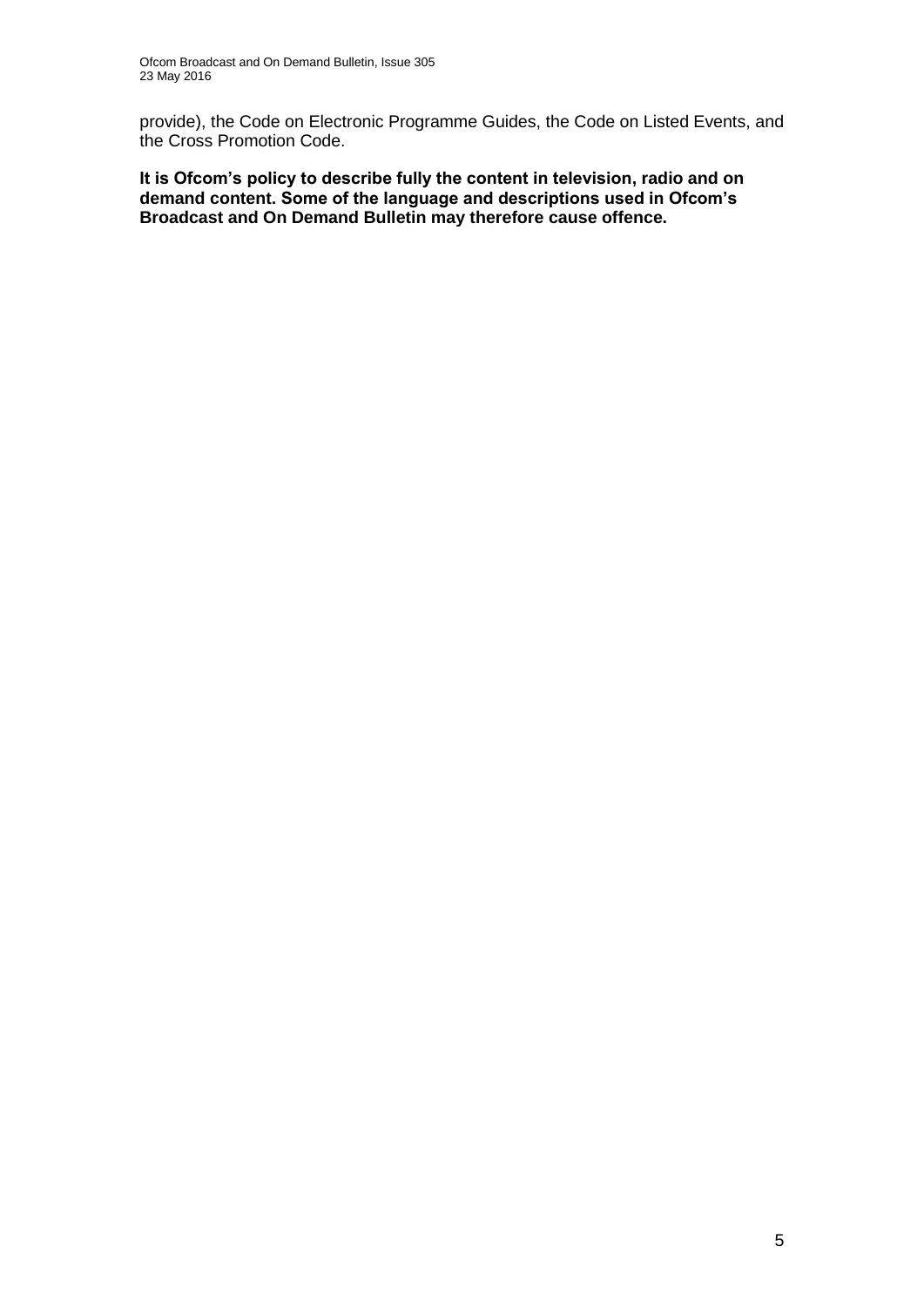### **Note to Broadcasters and On Demand Service Providers**

### **E-cigarettes: changes to Sections Nine and Ten of the Code and the Rules and Guidance for On Demand Programme Services**

On 13 April 2016 Ofcom set out changes to the rules in Sections Nine and Ten of the Broadcasting Code (and accompanying guidance). We also announced changes we were instructing our co-regulator the Broadcast Committee of Advertising Practice ("BCAP") to make to the BCAP Code: the UK Code of Broadcast Advertising ("the BCAP Code")<sup>4</sup>.

On 20 May 2016 Ofcom published further changes to the rules in Section Nine of the Broadcasting Code (and accompanying guidance), as well as changes to the Rules and Guidance: Statutory Rules and Non-Binding Guidance for Providers of On-Demand Programme Services ("the Rules and Guidance")<sup>5</sup>.

These changes relate to the regulation of electronic cigarette sponsorship, product placement and advertising. In summary, Ofcom has:

- introduced a prohibition on product placement by nicotine-containing electronic cigarettes (and refill containers) in programmes in broadcast television services and on-demand programme services ("ODPS");
- introduced a prohibition on programme and service sponsorship by nicotinecontaining electronic cigarettes (and refill containers) in broadcast television and radio services and ODPS; and
- made other necessary minor amendments to the Sections Nine and Ten of the Broadcasting Code (and accompanying guidance) and the Rules and Guidance.

In addition, BCAP has prohibited advertising by nicotine-containing electronic cigarettes (and refill containers) in broadcast television and radio services, as well as making other necessary minor amendments to the BCAP Code.

These changes arise from the Government's transposition of the Tobacco Products Directive ("TPD") 2014 into UK law. The Government has given effect to certain provisions of the TPD via directions issued to Ofcom by the Secretary of State, and via amendments to Regulations. As these decisions were a matter for Government, Ofcom has not publicly consulted on the changes.

The updated Broadcasting Code (and accompanying guidance) can be found at the following link:<http://stakeholders.ofcom.org.uk/broadcasting/broadcast-codes/>

The updated Rules and Guidance can found at the following link: <http://stakeholders.ofcom.org.uk/broadcasting/on-demand/rules-guidance/>

<sup>1</sup> <sup>4</sup> See:<http://stakeholders.ofcom.org.uk/binaries/broadcast/e-cigarettes/e-cigarette.pdf>

<sup>&</sup>lt;sup>5</sup> See: [http://stakeholders.ofcom.org.uk/binaries/broadcast/e-cigarettes/e-cigarettes-](http://stakeholders.ofcom.org.uk/binaries/broadcast/e-cigarettes/e-cigarettes-May16.pdf)[May16.pdf](http://stakeholders.ofcom.org.uk/binaries/broadcast/e-cigarettes/e-cigarettes-May16.pdf)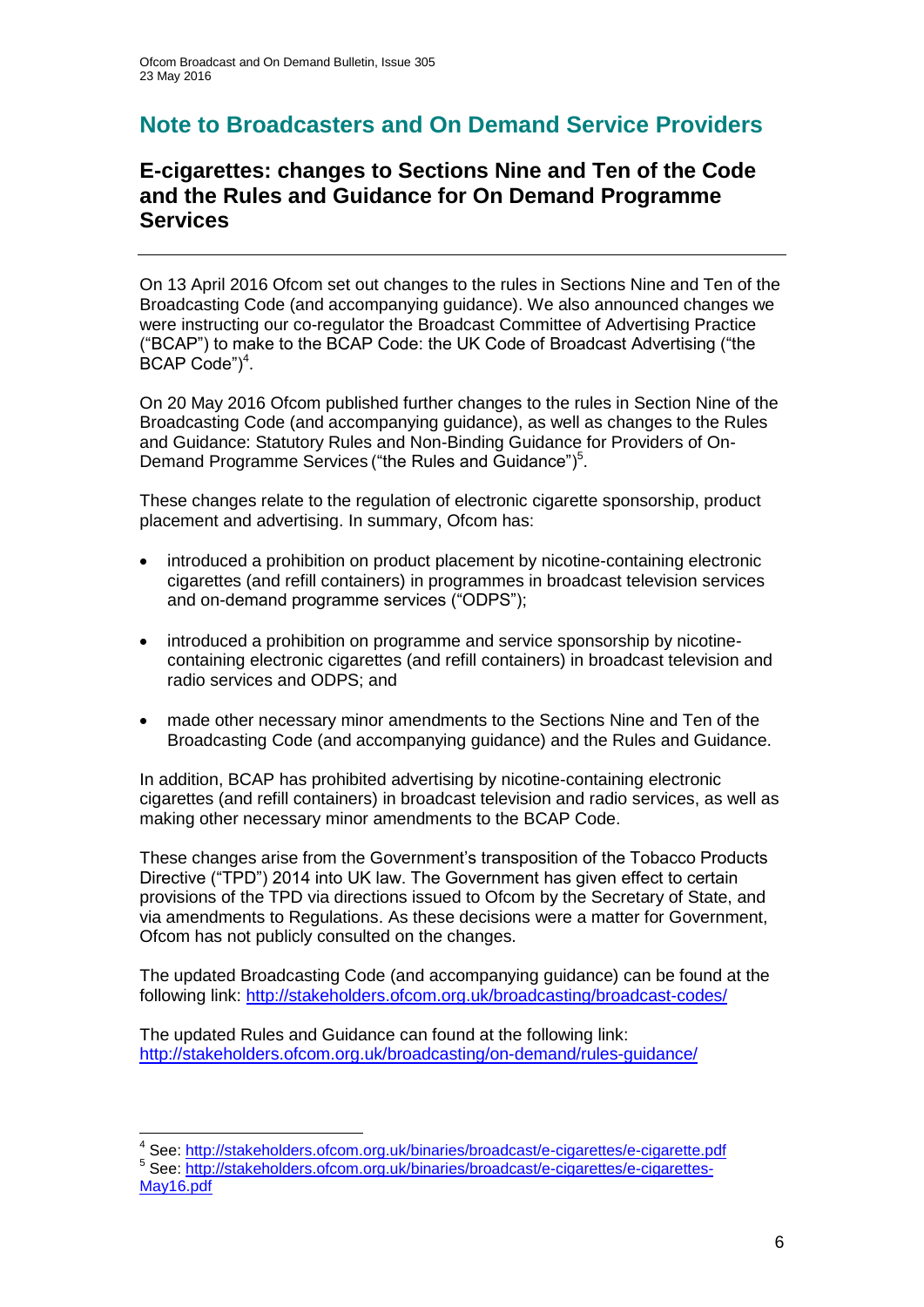If you have any questions about these changes please contact paul.ingram@ofcom.org.uk.

### **The new rules came into effect on Friday 20 May 2016 at 10:00.**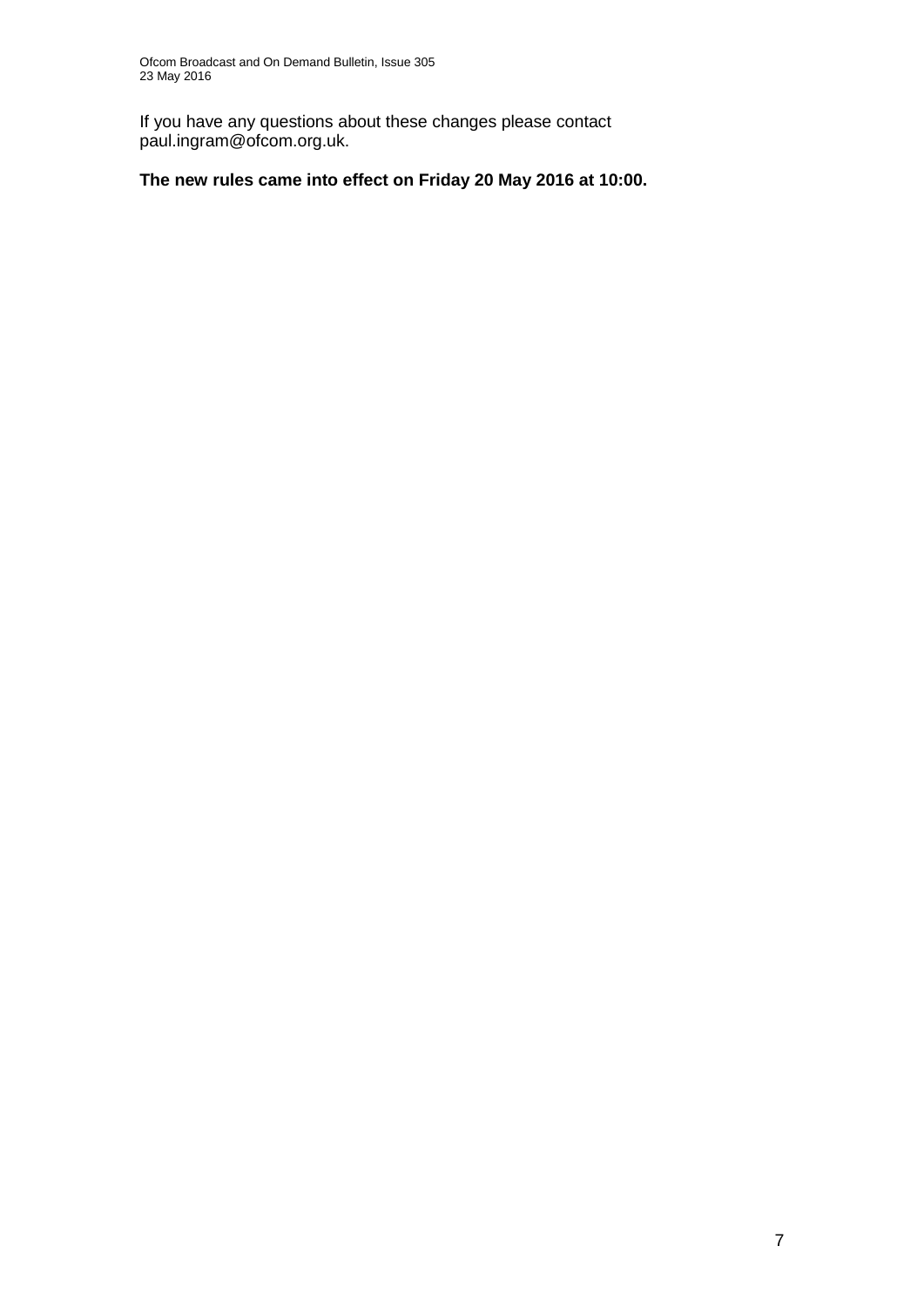### **Broadcast Standards cases**

### **In Breach**

### **Heart for the World**

*Daystar, 7 June 2015, 21:30*

### **Introduction**

<u>.</u>

Daystar is a television channel broadcasting evangelical Christian programming which was broadcast on the UK digital terrestrial platform until the end of 2015. The Ofcom digital terrestrial licence for this service is held by Daystar Television Network Limited ("DTNL" or "the Licensee")<sup>1</sup>. Heart for the World is a programme in which guest preachers appear and viewers are encouraged to phone in to make donations.

A complainant was concerned that the programme encouraged viewers to donate 1,000 US dollars in return for a blessing from God to heal potentially serious medical conditions, resolve debt, and solve personal problems.

This three and a half hour live programme was a special edition entitled *"Israel Day"*  presented by the American televangelist Marcus Lamb<sup>2</sup>, his wife Joni, and their daughters Rachel and Rebecca. They were joined by a studio guest, Rabbi Curt Landry. During the first part of the broadcast, the presenters made various appeals to viewers to *"fulfil God's promise"* and *"bless the people of Israel"* by making a donation of 1,000 US dollars to the channel<sup>3</sup> and in return would be sent a gift linked to Israel or Christian theology.

At approximately 22:45 Marcus Lamb introduced the next segment of the programme:

*"There* [are] *some people watching today. You need a blessing. You feel like you've been under a curse not under a blessing. There* [are] *difficulties right now in your family, in your finances, or in your health, or in your marriage, or with your kids and you need something to change. You need the curse to be reversed. You need your circumstance to be different than it is now…I'm telling you as a man of God if you will bless the land of Israel, and the Jewish people today, with your gift you are going to see the hand of God move in your direction like you never have before... So go to the phone right now whether it's a 1,000 dollar one time gift, or* 

<sup>1</sup> DTNL notified Ofcom in 2015 that it wished to cease broadcasting on Freeview and planned to seek a licence to broadcast on this UK digital terrestrial television ("DTT") platform from another EU jurisdiction. This channel then ceased broadcasting on this platform in the early winter of 2015. As at the date of publication of this finding the Licensee had not surrendered its Ofcom DTT licence. Separately Daystar broadcasts the Daystar service to the UK on the digital satellite platform under a licence issued by another EU state.

 $2$  Marcus Lamb is also the co-founder and CEO of Daystar.

 $3$  Viewers were encouraged to make their donation by contacting Daystar by either calling a toll free number (1-800-329-XXXX) as noted a scroll displayed throughout the broadcast, or by writing to a "Daystar Partner". On some occasions the presenters specifically said donations would be used to support a number of Daystar projects in Israel that seek to improve the lives of Israeli citizens. But in a number of instances the presenters asked for donations to Daystar without specifying who exactly would receive the money and for what purpose. See:<http://annualreport.daystar.com/support/>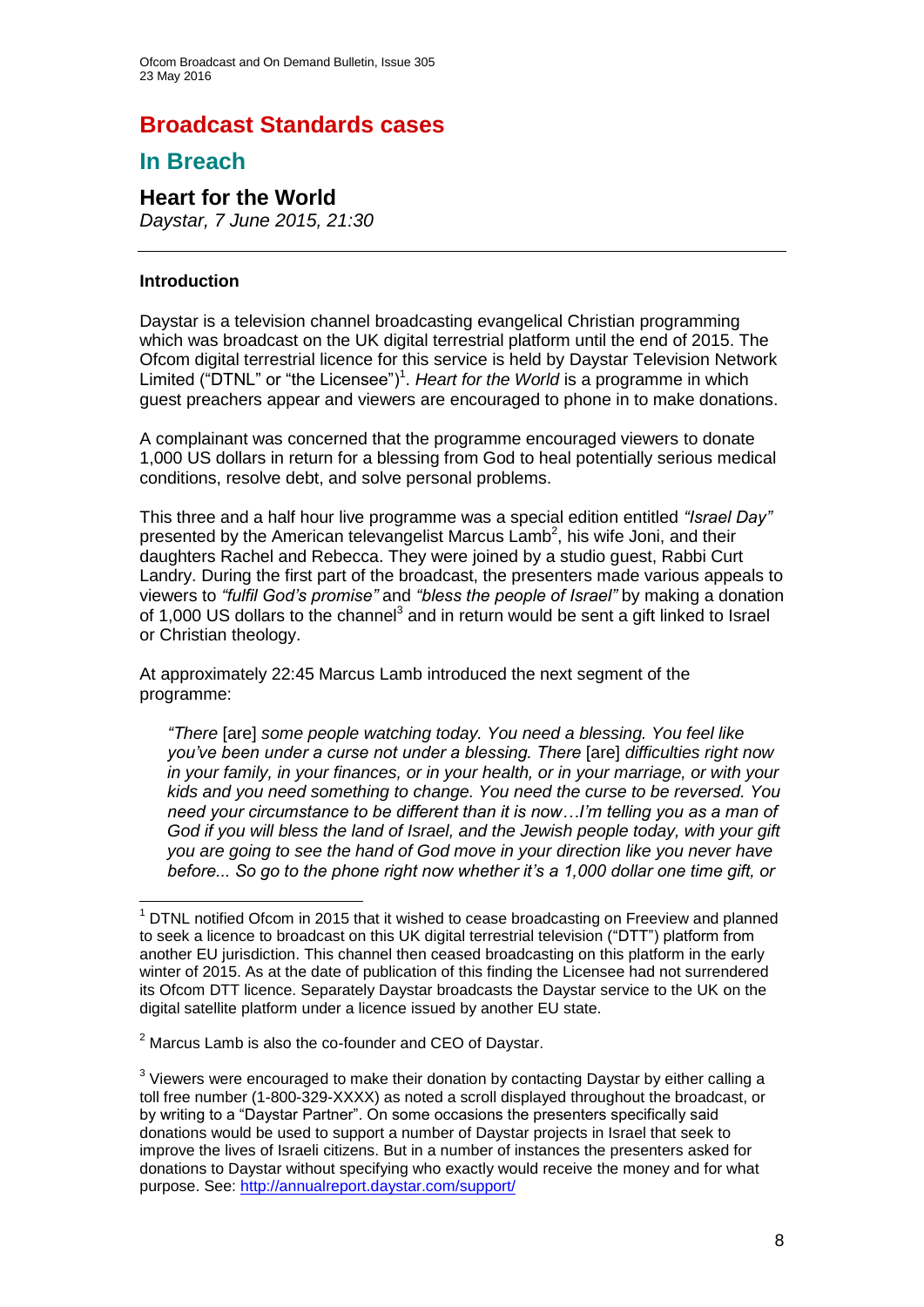*whether its 84 dollars a month for 12 months, or its some other amount that God is speaking to you. I'm saying, do what God wants you to do, don't miss this moment".*

Marcus Lamb appealed to viewers who were experiencing marital problems to make a donation:

*"This opportunity today is what you need to turn your situation around. God can cause a marriage that's on the rocks, that's heading towards a divorce court, God can cause that marriage to be supernaturally healed and restored".*

#### He added:

*"We heard a testimony about that yesterday. It was a pastor and his wife* [who] *were heading towards divorce, had given up on one another, but God supernaturally got involved. Do you know when it happened? When the pastor's wife gave 1,000 dollars, the last money she had, to a ministry that was helping her during this time and within five minutes God moved on the heart of her husband and he called and said, "I'm going to stick with you. I'm not going to abandon you. We're going to work this thing out". So you need a change? Then you need to change what you're doing and you need to get involved in this thing today…only God can turn a situation around like that".*

At about 22:48 Marcus Lamb, who was shown standing in the studio call centre, then appealed to viewers who were suffering *"hardships"*, *"problems"* and *"difficulties"* to donate:

*"It seems like things are never going to change, never going to be any different. They're always going to be the same and God's saying, "Now's the time. I'm here to turn your situation around. I'm here to make a difference in what you're going through. I'm here to silence the Devil who's been lying to you and who's been lying about you". Satan is the one that's tried to destroy your marriage. Satan is the one who's trying to destroy your kids. Satan is the one that has fall*[en] *against your finances and against your health. But God is saying "I'm ready to stop the Devil in his tracks*"".

The presenter continued to appeal to viewers who "*need a major breakthrough*" with serious health problems to donate:

*"There's somebody watching right now with sugar diabetes. You need to be healed. There's somebody with a heart condition. You need to be healed. There's somebody with cancer today. You need to be healed. I'm telling you tap into this special* anointing *of blessing Israel and see if the healing Christ doesn't make healing manifest in your body that will amaze the doctors, that will astound the specialists, that will reverse what all of the tests, the x-rays, and the lab reports have said thus far. Go to the phone right now"*.

Immediately after an address by studio guest Rabbi Curt Landry, Marcus Lamb resumed his appeal to viewers suffering from health problems to donate 1,000 US dollars to be healed by God:

*"There are people with heart conditions and blood pressure, high blood pressure problems that you've been spending hundreds and even thousands of dollars on doctors' visits, and prescription medicine, and tests, and even hospital stays and you haven't got any better. But the healing Jesus is ready to stretch forth a nail*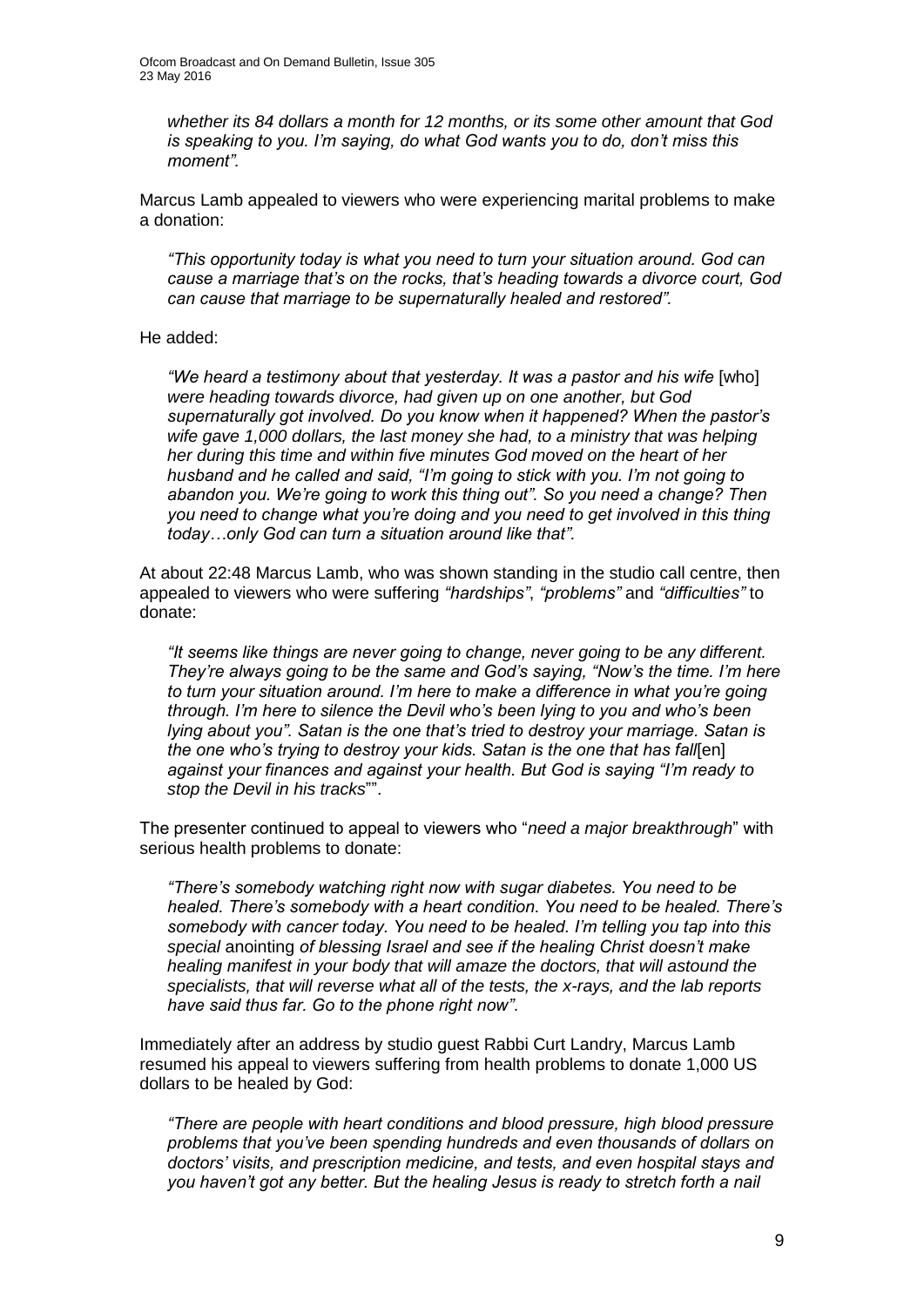*scarred hand in your direction if you will only stretch forth your hand towards Israel and bless the land of Israel, bless the Jewish people today…and as you make that declaration you automatically* [holds up the Bible] *set yourself up for a divine visitation. Ladies and gentlemen, you can't have a divine visitation and not be healed…You can't have a divine encounter and not be changed in your heart, in your mind, in your emotions. God can do it and God will do it. If you're gonna do what God is saying today you're gonna see the biggest turnaround you've ever seen in your life. You're gonna remember this day when you heard that word and when you made that commitment to God for a 1,000 dollars for Israel, or 84 dollars a month for 12 months, and your gonna say that that's when the turnaround got started. That's when I got my order in. That's when God and I signed a contract. When God and I came into a divine covenant with one another that's when it began. Folks seal the deal today. Seal the covenant today by making your commitment".*

Marcus Lamb made a further appeal to viewers at about 23:12:

"God's ready to commit to you but God can't do that and God won't do that until *you commit to him. But before He said He would grant the desires of your heart He said commit your way unto me. That's what a pledge is. It's a commitment. God, I commit that I'm gonna send a 1,000 dollars in or I'm gonna send in 84 dollars a month till I've given 1,000 dollars. God, I'm making that commitment to you. But Lord at the same time this is the commitment that I need…God to turn my marriage around… Oh God, distil healing of that cancer in my body, that heart condition. God, I need you Lord to be the great physician for me"*.

Following another address by Rabbi Curt Landry and a short video about Daystar's "Never Again" project, Marcus Lamb said:

*"I'm promising you as a man of God… as you bless God's land of Israel, God must bless you. God must bless you. God must bless you. He has no choice. God has no choice. He must do it* [be]*cause he's bound by his word* [Marcus holds up his Bible]. *Go to the phone right now. Go to the phone right now. There* [are] people with major illnesses. God will send healing in your body. I'm believing *that. I'm believing that. You are going to feel faith come alive in your spirit as you hear that*. *God is going to do that. God is gonna cause a family member that's an alcoholic to be delivered from alcoholism. God is gonna cause a loved one who's bound by drugs, they're gonna be set free from the drugs and it's gonna be a mighty miracle…You've prayed for months, you've prayed for years but God is saying this is the key, this is the key. You wanna move God? You wanna move God's hand in your direction? You wanna move God's heart towards your situation? Then you bless what's on Gods heart which is the Israeli people, the Jewish people. Go to the phone quickly, go to the phone…If I had a major need in my life and I thought there was any way in the world that I can come up with 84 dollars a month I'd be on the phone right now. I wouldn't hesitate. I wouldn't stop and try to rationalise it and figure it out. I would just say "Yes Lord, your servant heareth. Lord you're speaking and your servant heareth"*.

Marcus urged viewers to call and say *"This is the major miracle that my family has got to have"*. He added:

*"Tell the prayer partners, say "I need God to bless me in my finances". He can cause debt to be cancelled. He can cause your interest rate on your mortgage to go down. He can cause your boss to give you a promotion. He can cause your manager to recommend you for a raise…When you get in covenant with God*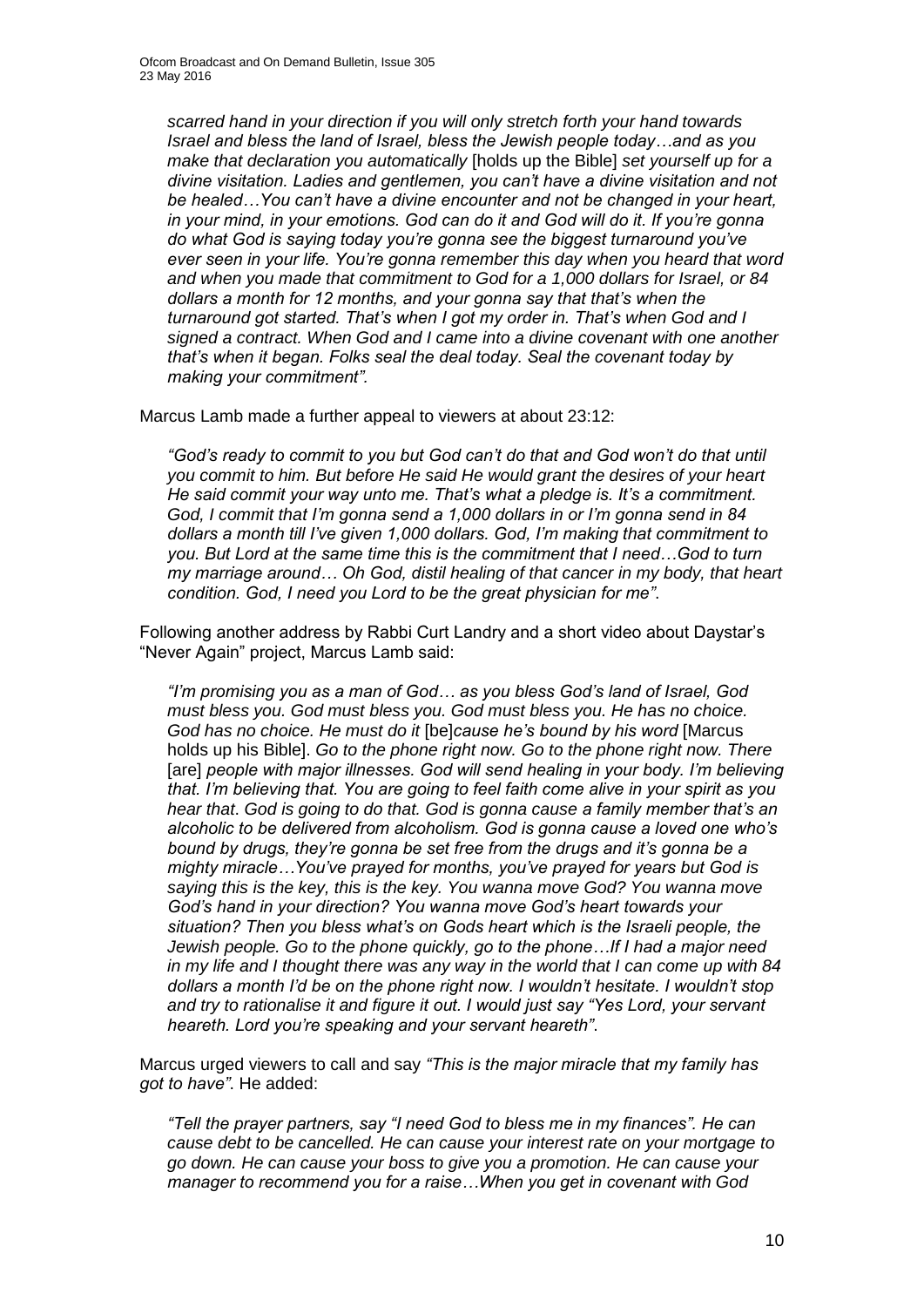*then his blessings are so amazing that they will come down on you. Quickly go to the phone…You need a supernatural increase? You bless Israel and see what God does for you…"*

At approximately 23:41 Marcus Lamb explained how Daystar had *"invested* [just over 2 million US dollars] *in a piece of property"* that had become *"dilapidated"* and *"abandoned"* and it appeared that Daystar *"would lose all the money that we had in good faith tried to help some people* [a church]*".* He recounted how Daystar, after being *"supernaturally blessed"* for blessing Israel, received *"a cheque for 6.7million dollars",* describing it as a "*supernatural miracle".*

Making an appeal to viewers who were experiencing legal problems, Marcus Lamb said:

*"Folks I can just tell you story, after story, after story* [about] *how God has supernaturally blessed Daystar as we have blessed Israel. I want you to have the same experience. There's somebody, the Lord is showing me, that's involved in a legal situation and it's not going well, and it's dragging out and you're really worried about it. God is saying that if you would bless Israel with this 1,000 dollar pledge today I will totally take care of the legal situation that you're involved in. It may be a court case. It may be a lawsuit. It may be where you're looking for a settlement with an insurance company. It may be a loved one that is in trouble with the law. I don't know what this particular situation that you're in [is] but all I know is that Jesus is the righteous judge and he can cause that legal situation to be taken care of in a way that nobody else can".*

During the last hour of the programme Marcus Lamb made further appeals to viewers who were experiencing financial difficulties and problems with their businesses. For example at about 23:46 he said:

*"Maybe things have been difficult in your business. Why don't you call today and say "I'm going to bless Israel but I need God to do something in my business". Listen, God can bring the buyers. He can bring the customers. He can bring the favour with the bank…There* [are] *people right now, you've been trying to work with the bank on a loan situation and it hasn't been working. God can cause the bankers to change their mind and give you the favour that you need. Go to the phone… Make that pledge and say "I'm gonna bless Israel but I need God to bless me with the bank. I need favour with the bank. So there* [are] *people that need favour with the bank. There* [are] *people that need favour with the courts system, with the law suit situation, with selling of a house. Put God to the test today and be specific. Be specific when you make that pledge and say this is how I need God to bless me. This is what I need God to do. This is how I need God to move on my behalf".*

The presenter also made additional appeals to viewers with a *"major sickness or illness"*:

*"If you're facing a major sickness or illness, call when you make that pledge and say "I need to be healed of sugar diabetes, I need to be healed of a heart condition. I need to be healed or maybe somebody in your immediate family needs to be healed of cancer". Plant that seed towards that need, and say "God, I'm gonna bless Israel but I need you to bless me in this specific area of healing in my body"".*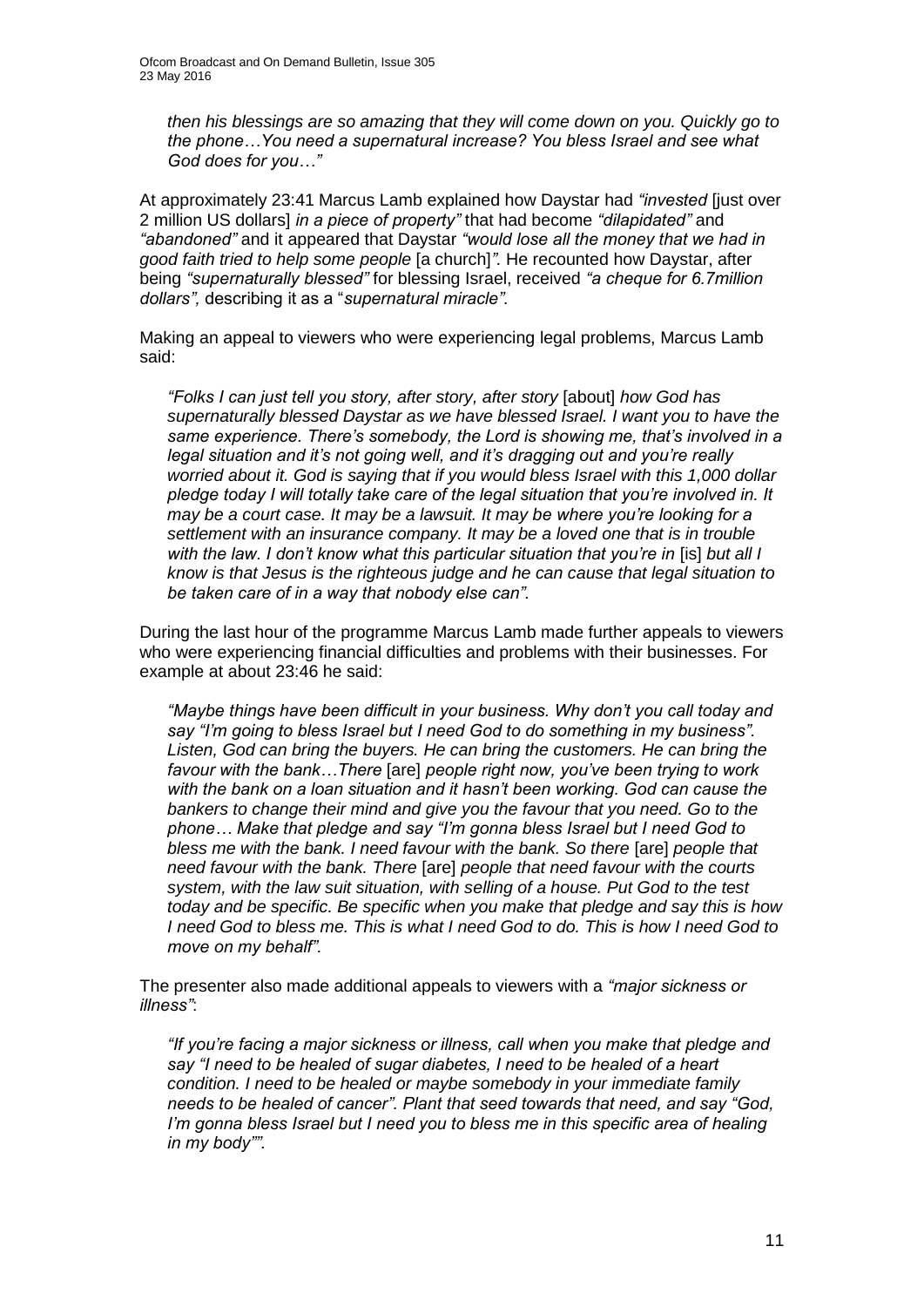At about 00:14 Rabbi Curt Landry addressed comments to viewers, urging them to donate on the basis that they would receive a "*double portion*" of blessing from God.

After the Rabbi had finished speaking, Marcus Lamb was joined on screen by his family who then appealed together to viewers to make a donation. Mr Lamb stated:

*"He* [Rabbi Curt Landry] *has talked about the double portion today and if you'd like to see a double portion of what we've been talking about, and teaching about, then go to the phone. Call the number right now. We are going to declare and decree over the next few minutes that* [for] *everyone that calls there is going to be a double, double for your trouble. Who would like to see a double of the glory of God in your life? If you're a candidate, if you want to see that happen, slip to the phone. Call and say, "I'll pledge a 1,000 dollars or I'll give 84 dollars a month and I'm going to stand with Israel and I want to see the double in my life". Double in your finances, double in your health, double in your family. Whatever you're needing God to do"*.

The programme concluded with Joni and Marcus Lamb listing and reading out to viewers some of the donations that had been made during the programme.

Ofcom considered the material raised issues warranting investigation under Rule 2.1 of the Code, which states that:

"Generally accepted standards must be applied to the content of television and radio services so as to provide adequate protection for members of the public from the inclusion in such services of harmful and/or offensive material".

Ofcom was satisfied that the programme was a "religious programme" within the meaning set out in Section Four of the Code<sup>4</sup>. This was because this programme was broadcast on a channel devoted exclusively to evangelical Christian programming, and consisted of a Christian preacher and Rabbi presenting a programme which was principally an appeal for donations based on frequent references to God, the significance of the land of Israel in Christian teaching, religious texts, and promises and suggestions of practical benefits (in terms of resolving health or other problems) God might give viewers in return for those donations.

In addition, we considered the material complained of raised issues under Rule 4.6. This states that:

"Religious programmes must not improperly exploit any susceptibilities of the audience".

We sought comments from the Licensee as to how the material complied with these rules<sup>5</sup>.

1

<sup>4</sup> Meaning of a "religious programme": A religious programme which deals with matters of religion as the central subject, or as a significant part, of the programme.

<sup>&</sup>lt;sup>5</sup> Ofcom also assessed whether this material should be investigated under Section Nine of the Code (Commercial References in Television Programming). The Licensee informed us that the material was broadcast as a charity appeal, and provided satisfactory evidence of the charitable status of Daystar Television Europe.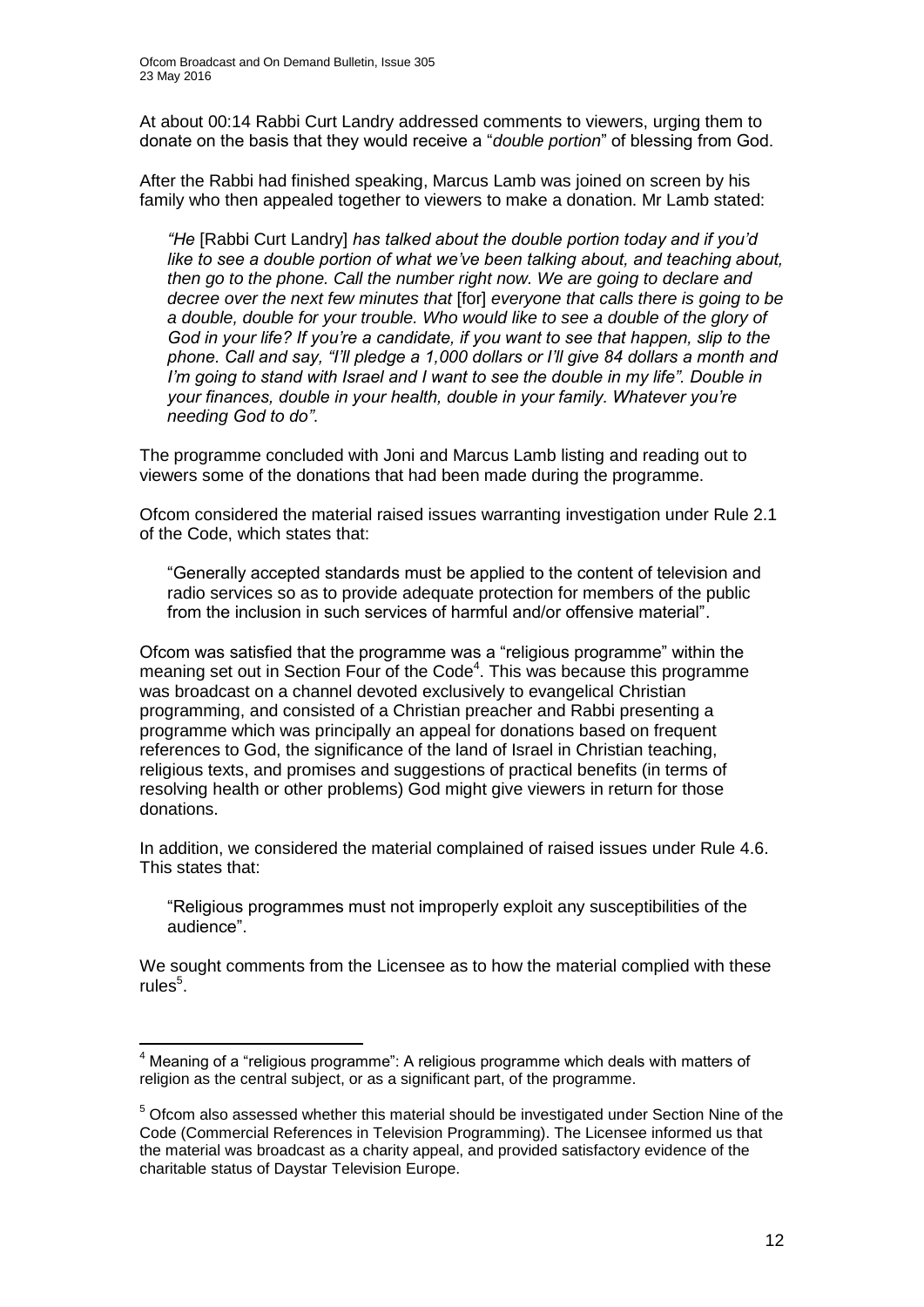Ofcom Broadcast and On Demand Bulletin, Issue 305 23 May 2016

### **Response**

In its initial comments, the Licensee "strongly refute[d] any suggestion that harm [had] been caused or offence taken by any appeals for money by religious channels" and said that "such appeals had been broadcast in this vein for many years in the UK…". The Licensee said that the content was "part of a week-long (not four hour) teleshopping<sup>6</sup> section, clearly labelled as a fundraiser" and explained that "such fundraisers have a long and accepted tradition of being 'over the top'". It said that "any accusation by Ofcom that we are in some way deliberately exploiting the susceptible and/or vulnerable would be taken very seriously" and had "no base in fact". In the Licensee's view such an accusation would "appear to indicate that Ofcom believes "that to reach out in a Christian way to those in need of help is exploitation". This would be a "crass and dangerous conclusion". The Licensee stated that it "protected the vulnerable… and far more so than is shown in the employment of emotional blackmail in UK fund-raisers such as Children in Need and Comic Relief".

The Licensee said that the "self-selecting audience" was already drawn to the channel and that the "larger-than-life approach" was both "anticipated and awaited, rather than dissected or queried by the viewer", who was "perfectly able to put the content into context". The Licensee said it was clear that viewer expectation was a major factor. It stressed that it would be "foolhardy and dangerous" to suggest that all religious texts, parables, preaching and ecclesiastical teachings should be taken literally and that there was "no way that Daystar's audience – or an audience to any specialist religious channel - would take everything literally" and it was "bordering on insulting to believe it ever would".

DTNL acknowledged that often this content is "overtly hyped" but argued that the rhetoric of Daystar's preachers is "no more questionable than that of [a] Muslim targeted" channel broadcasting an appeal promising in the afterlife 'a land of milk and honey' to donors of £1,000 and stating that "spending with Allah now will count towards your afterlife". The Licensee claimed that such content had "never been found to be unacceptable [by Ofcom] and could be seen as favouring Non-Christian broadcasters".

The Licensee said it "would not contend for one minute that this content was not *'way over the top'* but viewer expectation, context, and free speech and belief should override any futile, meaningless and purposeless out-of-context literal dissection of a funbased fund-raising week which has a fine history, in both viewing and regulatory spheres".

In response to Ofcom's Preliminary View (that there were serious breaches of Rules 2.1 and 4.6 which Ofcom would consider for statutory sanction), the Licensee withdrew its initial comments. It apologised and said that "we realise – and have never sought to defend – that some of the content may have gone too far in its enthusiasm, and breached" Rules 2.1 and 4.6 of the Code.

DTNL explained that the programme was part of a "charity fund-raiser aired only three weeks a year and hits high levels of excitement in order to sustain". It acknowledged, however, that some of it "may have gone too far" although it said that "this fund-raiser has aired – in identical format – in the UK for many years without any complaints to Daystar" and it "was not aware of any [complaints] received by Ofcom over the years". It said this "must be relevant in terms of harm assessment."

 6 As part of its investigation, Ofcom established that this programme was editorial content, rather than teleshopping as claimed by the Licensee, and therefore subject to the Code.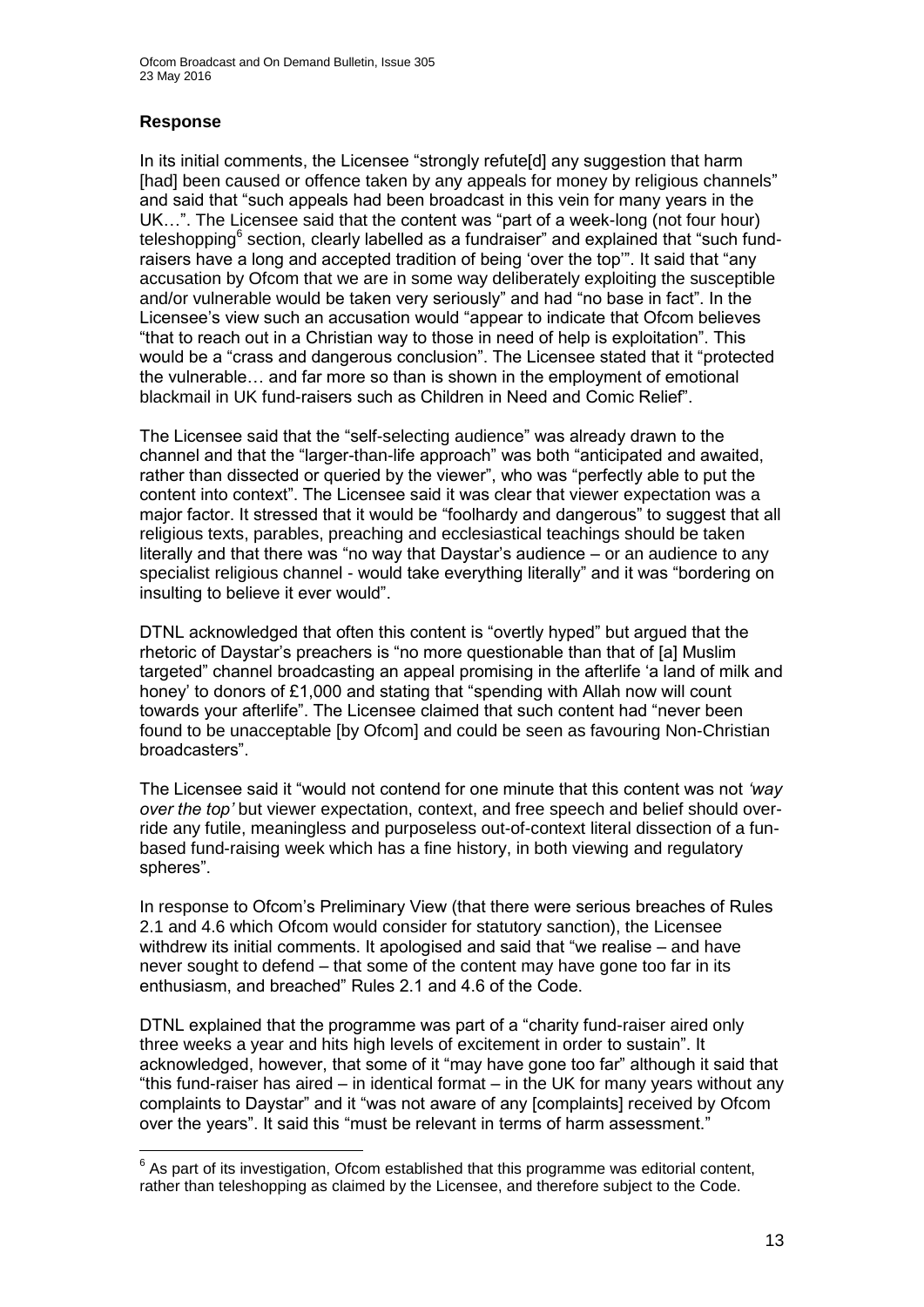DTNL stated that the examples "cited by Ofcom" of breaches by other licensees (see footnote 8 of this Decision) "involved general entertainment channels, and not religious services". In relation to viewer expectation, the Licensee wished to explain that "casual viewers to entertainment stations, who simply 'come across' such content are not as likely to put it into context as regular viewers to religious channels".

The Licensee concluded that it "would not knowingly broadcast anything we thought harmful to our loyal audience" and said it was "already discussing changes that would need to be made" to this broadcast to comply with Code "should Daystar return to Freeview".

### **Decision**

Under the Communications Act 2003 ("the Act"), Ofcom has a statutory duty to set standards for broadcast content as appears to it best calculated to secure the standards objectives. These include that generally accepted standards are applied so as to provide adequate protection for members of the public from the inclusion of offensive and harmful material in the manner which best guarantees "an appropriate level of freedom of expression", and that religious programmes do not involve "any improper exploitation of any susceptibilities of the audience for such a *programme".*  These objectives are reflected in Sections Two and Four of the Code.

In reaching a Decision in this case, Ofcom acknowledged the importance attached to freedom of expression in broadcasting, as contained in Article 10 of the European Convention on Human Rights ("ECHR"). This provides for the broadcaster's and audience's right to freedom of expression, which encompasses the right to hold opinions and to receive and impart information and ideas without due interference by public authority.

Article 10 of the ECHR also provides that the exercise of these freedoms, since it carries with it duties and responsibilities, may be subject to such formalities, conditions, restrictions or penalties as are prescribed by law and are necessary in a democratic society, in the interests of national security, territorial integrity or public safety, for the prevention of disorder or crime, for the protection of health or morals, for the protection of the reputation or rights of others, for preventing the disclosure of information received in confidence, or for maintaining the authority and impartiality of the judiciary. Accordingly, Ofcom is required to set standards to secure the standards objectives in section 319(2) of the Act, including that generally accepted standards are applied to the contents of television and radio services so as to provide adequate protection for members of the public from the inclusion in such services of offensive and harmful material. Ofcom secures the application of such standards through making and enforcing the Code, which includes the rules in Section Two relating to harm and offence.

Ofcom has also taken account of Article 9 of the ECHR. This states that everyone "has the right to freedom of thought, conscience and religion". The Article goes on to make clear that freedom to "manifest one's religion or beliefs shall be subject only to such limitations as are prescribed by law and are necessary in a democratic society in the interest of public society, for the protection of…health…or for the protection of rights and freedoms of others".

Ofcom's statutory duties are not to question or investigate the validity of religious belief or its consequences but to require broadcasters to comply with the standards in the Code. Therefore, when investigating broadcast content which persuades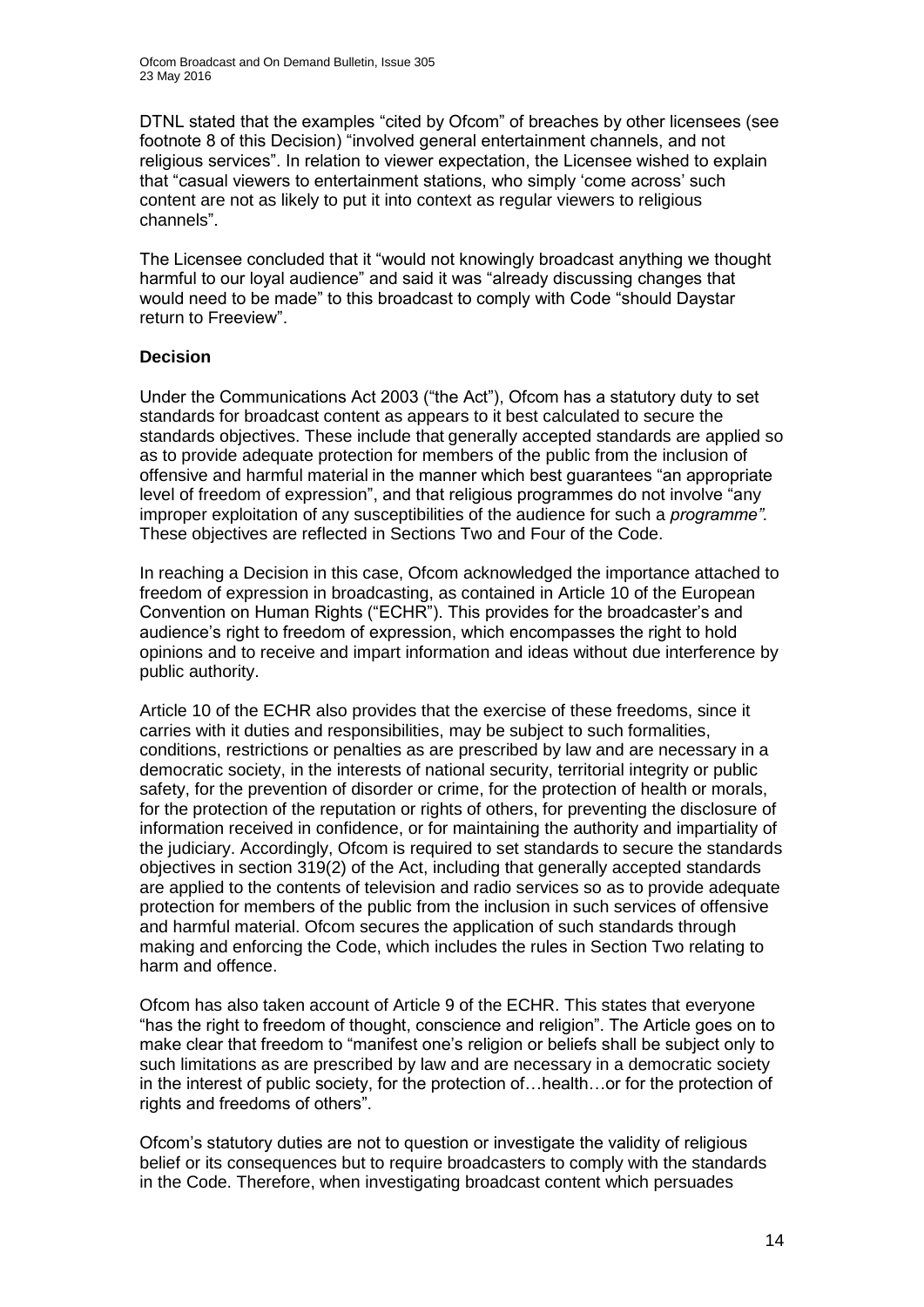viewers to donate money on the basis of material or spiritual inducements in return for donations, Ofcom must balance the right to freedom of expression and freedom of religion against Ofcom's statutory duties to provide adequate protection for the public from potentially harmful material (see Rule 2.1), and protect susceptible members of the audience from improper exploitation when watching religious programmes (see Rule 4.6).

### Rule 2.1

Rule 2.1 states that generally accepted standards must be applied to the contents of television and radio services so as to provide adequate protection for members of the public from the inclusion in such services of harmful and/or offensive material. This rule is specifically concerned with the protection of viewers from harm.

The Code does not prevent programmes from reaching out to those in need from a Christian or any other religious perspective. But as Ofcom's guidance on Section Two of the Code makes clear, we recognise that some programming may include material that has the potential to be harmful or offensive. This puts a responsibility on the broadcaster to take steps to provide adequate protection for the audience. Context is important in this regard and the extent of any protection required will depend on all the circumstances, including (amongst other things) the service on which the material is broadcast, the degree of harm or offence likely to be caused, the likely expectation of the audience and the effect of the material on viewers who may come across it unawares<sup>7</sup>.

In Ofcom's view, broadcasters need to take particular care if promises or suggestions are made that serious illnesses can be cured or personal problems resolved solely by faith healing or divine intervention, especially if such promises or suggestions are linked to appeals for funds. Appeals for funds should not potentially cause harm to vulnerable people, such as those experiencing health, financial or emotional difficulties, who may be unduly encouraged to give donations. In particular, Ofcom normally considers it unacceptable for a Licensee to persuade viewers to donate money on the basis of inducements such as, for example, offering a prayer for or on behalf of the donor or the promise of divine intervention leading to better health, wealth or the resolution of serious personal problems $8$ .

In reaching a decision under Rule 2.1, Ofcom must assess the nature of the potentially harmful material and either its potential effect or what actual harm has occurred. Ofcom must also assess the context within which the material was included in the programme. Therefore, Ofcom first assessed whether the programme contained potentially harmful material.

### Potentially harmful content

During this programme viewers were repeatedly urged to make a donation of either 1,000 US dollars, 84 US dollars a month for a period of twelve months or 5,000 US

<sup>1</sup>  $7$  For further examples see meaning of "context" in Section 2 of the Code.

 $8$  See Ofcom's decision finding breaches of Rules 2.1, 2.2, 4.6, 10.23 and 10.15 against Al Ehya Digital Television Limited in respect of religious programming broadcast on its service Noor TV, pages 10-11 (see [http://stakeholders.ofcom.org.uk/binaries/enforcement/broadcast](http://stakeholders.ofcom.org.uk/binaries/enforcement/broadcast-bulletins/obb184/obb184.pdf)[bulletins/obb184/obb184.pdf\)](http://stakeholders.ofcom.org.uk/binaries/enforcement/broadcast-bulletins/obb184/obb184.pdf); and resulting sanctions decision, page 6 (see [http://stakeholders.ofcom.org.uk/binaries/enforcement/content-sanctions-adjudications/Al-](http://stakeholders.ofcom.org.uk/binaries/enforcement/content-sanctions-adjudications/Al-Ehya.pdf)[Ehya.pdf\)](http://stakeholders.ofcom.org.uk/binaries/enforcement/content-sanctions-adjudications/Al-Ehya.pdf).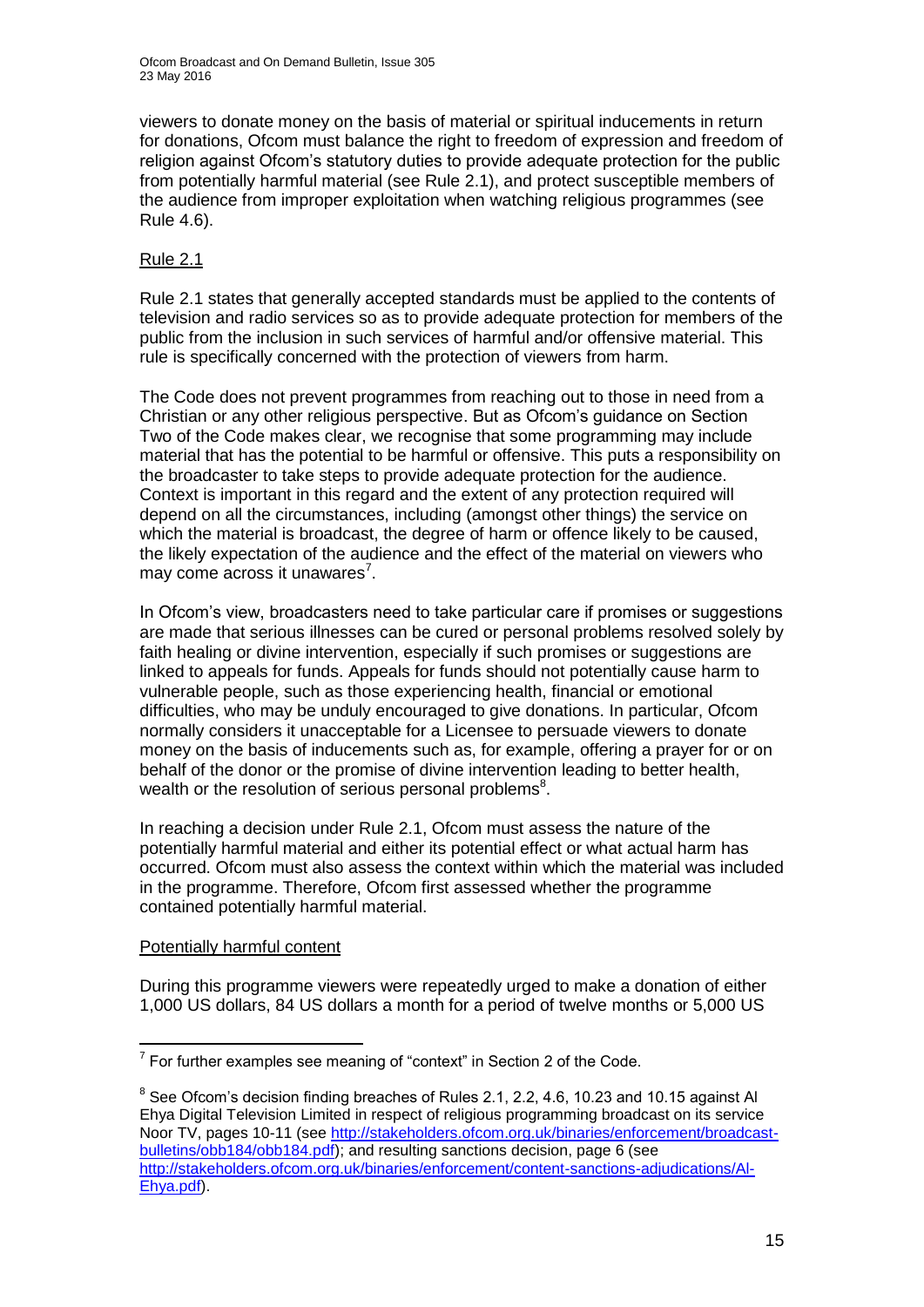dollars. In exchange they would receive a *"blessing", "divine visitation"* or a *"commitment"* from God which would result in the healing of potentially serious medical conditions (such as cancer) or solutions to various serious personal problems (such as financial, legal and marital difficulties). The programme suggested that this healing, or these solutions, would result from divine intervention linked in various ways to the donation. In particular, we noted that Marcus Lamb and Rabbi Landry during the programme variously promised that donations would result in God bringing about the following:

- the healing of cancer;
- the healing of heart diseases:
- the healing of diabetes;
- the healing of high blood pressure problems;
- an *"alcoholic to be delivered from alcoholism"*;
- a *"loved one bound by drugs"* to be *"set free"* from their addiction;
- a marriage *"heading towards a divorce court"* to be *"*s*upernaturally healed and restored*";
- the cancellation of debt; and
- the resolution of outstanding legal or financial issues (such as a *"law suit"*, a *"settlement with an insurance company"* or *"trouble with the law"*).

Viewers were also promised that, if they made a donation, Daystar could offer a prayer for the viewer (for example taking the viewer's name to the Wailing Wall in Jerusalem "*where prayer can go up twenty four hours a day"*).

We considered that, to a certain extent, the programme was intended to encourage viewers to be charitable and offer spiritual support to Israel in exchange for a blessing from God. However, in Ofcom's view the various statements and promises made, and the inducements offered, to viewers went much further than offering spiritual support. In particular, Ofcom was concerned that by focussing heavily on religious beliefs, there was a risk that some viewers would have been more likely to make donations than they otherwise would have done.

Ofcom considered carefully the balance that must be struck between, on the one hand, the broadcaster's and audience's right to freedom of expression and freedom of religion, against the reasonable limitations placed on these rights such as, for instance, the need to protect the public from harm. We recognised that broadcasters are free to offer prayers for health or other personal problems of individual viewers or viewers in general. However, where those prayers are linked in some way with making a donation Ofcom's concern, as mentioned above, is that this could result in harm to vulnerable viewers. In such circumstances, Rule 2.1 requires that generally accepted standards are applied so as to provide adequate protection.

We therefore went on to assess the nature of the potentially harmful content and in particular to consider whether the tone of the various statements and promises in the programme and the manner in which they were made added to the likelihood of any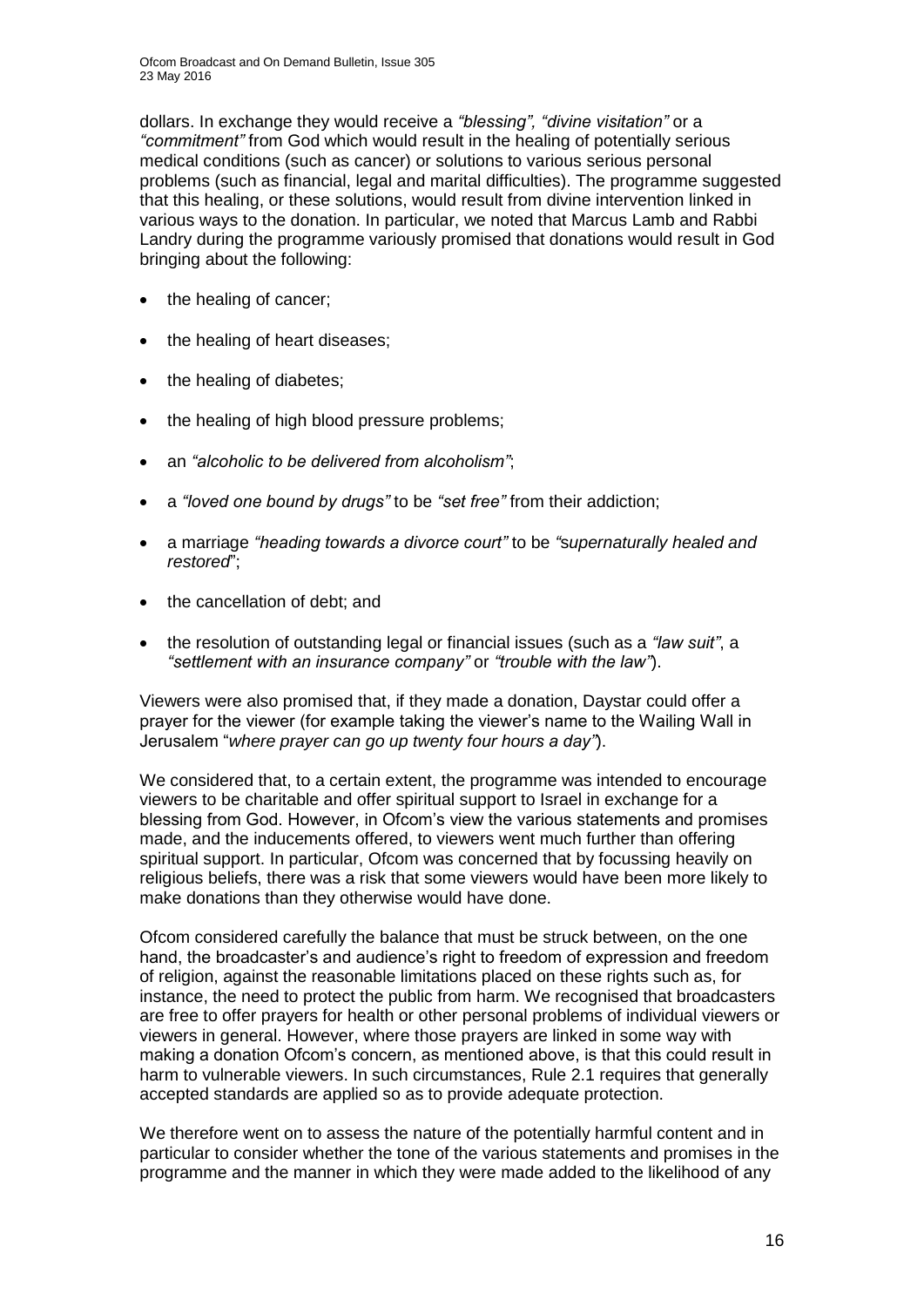potential harm. Ofcom also assessed the extent to which, if any, the Licensee applied generally accepted standards so as to provide adequate protection to members of the public.

#### *Health issues*

Viewers were encouraged to call and donate considerable sums of money in return for various promises, or in response to inducements offered, that potentially serious medical conditions – such as diabetes, heart conditions, cancer, and high blood pressure problems (see examples above), or addiction to alcohol or drugs – would be healed through God's intervention.

Marcus Lamb made the following claims at various points in the programme:

*"There's somebody watching right now with sugar diabetes. You need to be healed. There's somebody with a heart condition. You need to be healed. There's somebody with cancer today. You need to be healed. I'm telling you tap into this special anointing* [for] *blessing Israel and see if the healing Christ doesn't make healing manifest in your body that will amaze the doctors…".*

*\*\*\*\**

*"…as you make that declaration you automatically* [holding up a copy of the Bible] *set yourself up for a divine visitation. Ladies and gentlemen you can't have a divine visitation and not be healed".*

*"There* [are] *people with major illnesses. God will send healing in your body…it's gonna be a mighty miracle".*

*\*\*\*\**

\*\*\*\*

*"If you're facing a major sickness or illness call when you make that pledge and say "I need to be healed of sugar diabetes, I need to be healed of a heart condition. I need to be healed", or maybe somebody in your immediate family needs to be healed of cancer. Plant that seed towards that need and say "God I'm gonna bless Israel but I need you to bless me in this specific area of healing in my body"*.

Ofcom noted that the presenter variously described the divine intervention which would bring certain benefits to viewers who donated as: *"a mighty miracle"*; a *"divine visitation"*; a *"supernatural blessing"*; and a *"supernatural miracle"*. We considered that statements of this nature in a programme that offered promises and inducements to viewers were capable of being reasonably interpreted by some viewers as promises that, by making a donation, the viewer or a relative could be certain of a divine intervention that would result in them being healed of these conditions (for example cancer, diabetes or a heart condition) or serious addictions.

### *Financial, legal or personal problems or issues*

The presenter also encouraged viewers to make a donation of 1,000 US dollars on the basis that their financial or legal difficulties or issues (such as the cancellation of debt, a high mortgage interest rate, the inability to obtain a loan from the bank, low income or a court case) would be resolved. For example: *"You need a supernatural increase? You bless Israel and see what God does for you"*. Further, the presenter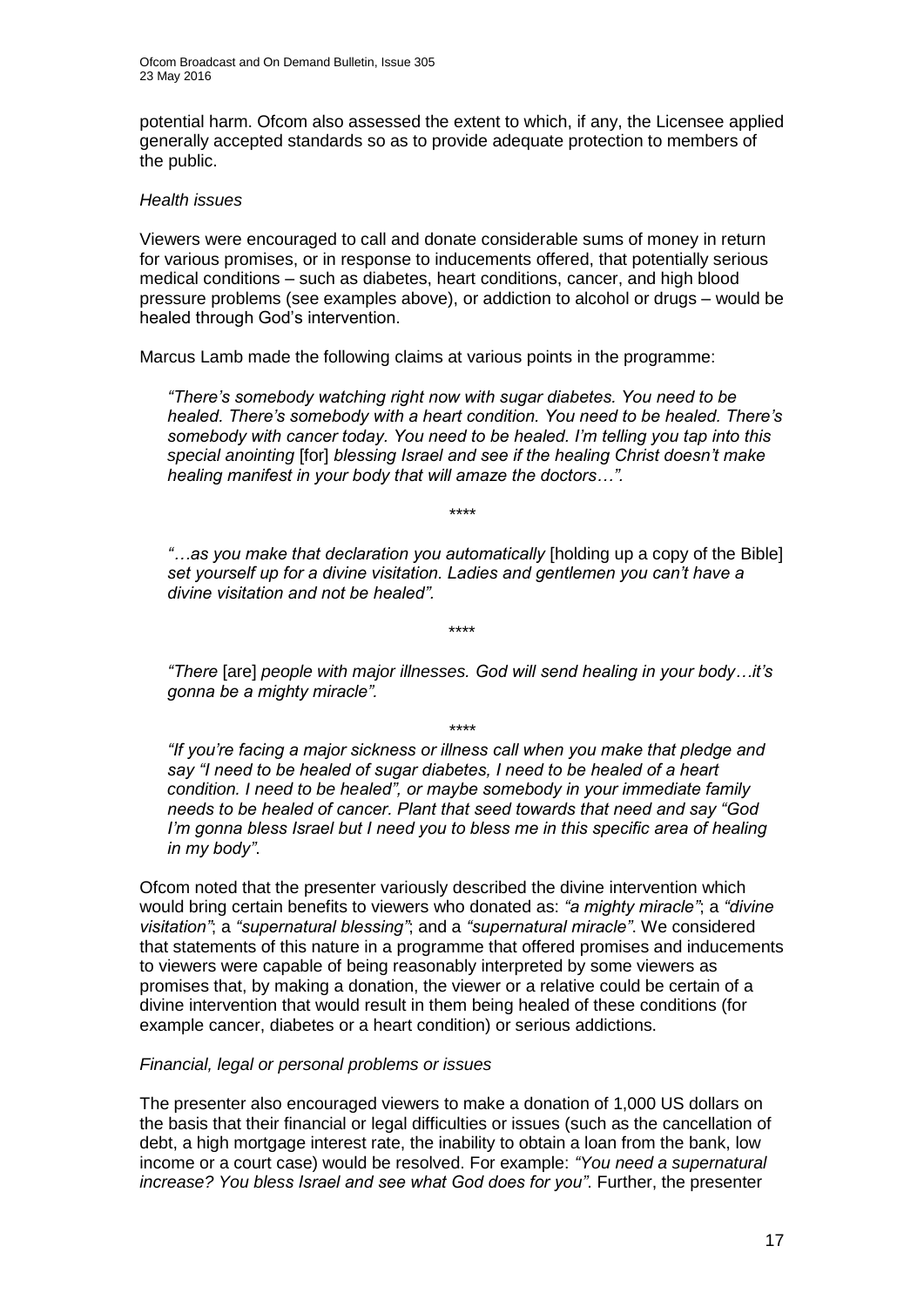on two occasions provided personal testimony about how he and his church had been *"supernaturally blessed"* and benefited from a *"supernatural miracle"* when facing financial difficulties. (See Introduction for further examples). We considered that Marcus Lamb's various statements of this nature in the programme about potentially serious financial or legal problems or issues were capable of being reasonably interpreted by some viewers as promises that, by providing a substantial donation to Daystar, these problems or issues would be solved successfully.

We were concerned that there were examples of the presenter using language directly to appeal to viewers who were already experiencing financial difficulties or legal problems (e.g. *"There's somebody, the Lord is showing me, that's involved in a legal situation and it's not going well, and it's dragging out and you're really worried about it").* The presenter claimed that they would be helped by God soon afterwards if they gave the channel 1,000 US dollars: *"God is saying that if you would bless Israel with this 1,000 dollar pledge today I will totally take care of the legal situation that you're involved in".* Another example, this time in relation to marital problems, was a statement made concerning a woman who feared her husband wished to divorce her: *"When the pastor's wife gave 1,000 dollars, the last money that she had, to a ministry that was helping her during this time, and within five minutes God moved on the heart of her husband"*.

### *Conclusion on potentially harmful content*

Ofcom acknowledged that the Licensee accepted that it had breached Rules 2.1 and 4.6 of the Code. In Ofcom's view, for the reasons set out above, the statements about serious health conditions and addictions, and various legal and financial problems had a strong potential to harm vulnerable members of the audience, particularly those experiencing such difficulties in their lives. This was because the appeal heavily focussed on inducements to make donations based on religious belief: such as divine intervention, offering a prayer for or on behalf of the donor, or the promise of better health. The programme additionally suggested that making a donation would produce results even where prayer had not done so: *"You've prayed for months, you've prayed for years but God is saying this is the key... You want* [to] *move God's heart towards your situation?…Go to the phone quickly…".* In our view this made it more likely that vulnerable viewers (such as those suffering health or financial problems) would make donations as advocated by Marcus Lamb and supported by Rabbi Landry, which they otherwise would not have done and which, in some cases, could have been quite substantial (as much as 5,000 US dollars or more).

Ofcom considered, therefore, that the statements created a strong risk of financial harm to some viewers, particularly vulnerable ones, who may have been unduly encouraged to give donations as a result of the statements that were made in the programme. Ofcom was also concerned that there was a risk that the promise of divine intervention through a *"blessing"*, *"divine visitation"* or a *"commitment"* from God in return for making a *"commitment to God"* involving a substantial financial donation might have caused some viewers to believe that their financial or health problems would be solved without the need to seek, or continue to receive, appropriate professional advice or qualified medical treatment or assistance.

#### Adequate protection

Taking into account the context within which the potentially harmful statements in the programme were broadcast, we next considered whether the Licensee provided adequate protection to viewers.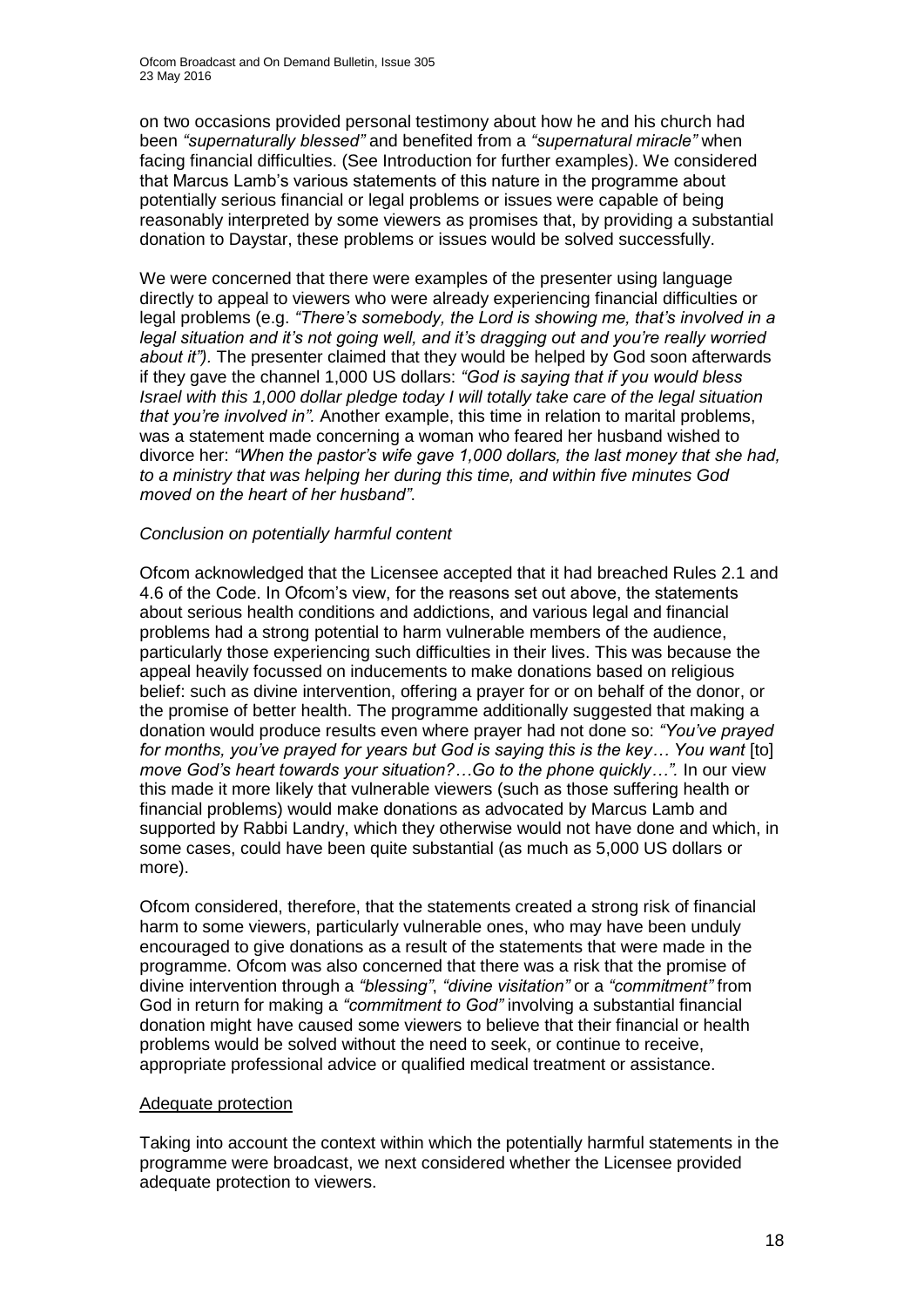As we have set out previously, religious channels are free to broadcast material in which religion and prayer are presented as a means of supporting individuals through illnesses and personal difficulties. Such material can of course legitimately include the discussion of miracles and suggest that people of faith may derive comfort and solace in prayer or a belief in faith healing when ill or encountering personal difficulties. However, where a programme makes potentially harmful claims relating to health or other (for example financial) problems, the Code requires that the broadcaster applies "generally accepted standards" to provide adequate protection to viewers in order to mitigate any potential risk that viewers (particularly vulnerable viewers) might be harmed. As set out above, we considered in this case that there was such a risk of harm. In particular, the tone of the various statements and promises in the programme and the manner in which they were made created a strong potential risk of financial harm, particularly to viewers suffering from financial or legal difficulties or serious medical problems, and may also have caused some viewers not to seek professional help or advice or to abandon existing medical treatment, including treatment for some very serious medical conditions such as diabetes and cancer.

We took into account the status of the presenter (a Christian preacher) and the studio guest Rabbi Curt Landry, and the way the programme was presented (e.g. statements such as *"I'm promising you as a man of God"*). Marcus Lamb was the main presenter of this lengthy programme, normally speaking direct to camera and so directly to viewers. This clearly underlined his authority, and the unequivocal nature of his promises of divine intervention and its effectiveness in solving serious human problems in exchange for substantial payments to Daystar. He in turn enhanced the status and authority of Rabbi Landry. For example, the presenter said at one point: *"You have heard a word today from a Jewish leader, a Rabbi, so you know there is a marked blessing on his life"*. We considered the standing and authority of the presenter and the Rabbi were material factors in increasing the programme's potential harm, in that it made it more likely that some viewers would respect and follow their advice, and respond to their inducements to donate money.

In our view, the more serious the risk of harm to vulnerable viewers, the greater the protection that should be provided. The programme made repeated claims that by making a payment of 1,000 or 5,000 US dollars, or payments of 84 US dollars a month, and *"blessing Israel"* potentially serious medical conditions such as cancer and diabetes would be cured, or other serious problems resolved. For all the reasons set out above, these claims created a material, potential risk to some viewers.

Ofcom examined the whole programme carefully. We noted that at no point did the programme include any warnings or guidance to the audience about the claims made to cure various serious health conditions, suggesting for example that viewers with such conditions should consult their doctor, or otherwise qualifying the promises that they would be cured. Similarly the broadcast did not contain any warnings, guidance, or caveats about the promises made to solve viewers' financial or legal difficulties. Instead we noted that the tone and content of the language used by Marcus Lamb in encouraging donations was exhortatory and imperative, for example:

*"I'm telling you as a man of God… So go to the phone right now, whether it's a 1,000 dollar one time gift, or whether its 84 dollars a month for 12 months, or its some other amount that God is speaking to you. I'm telling you, do what God wants you to do, don't miss this moment".*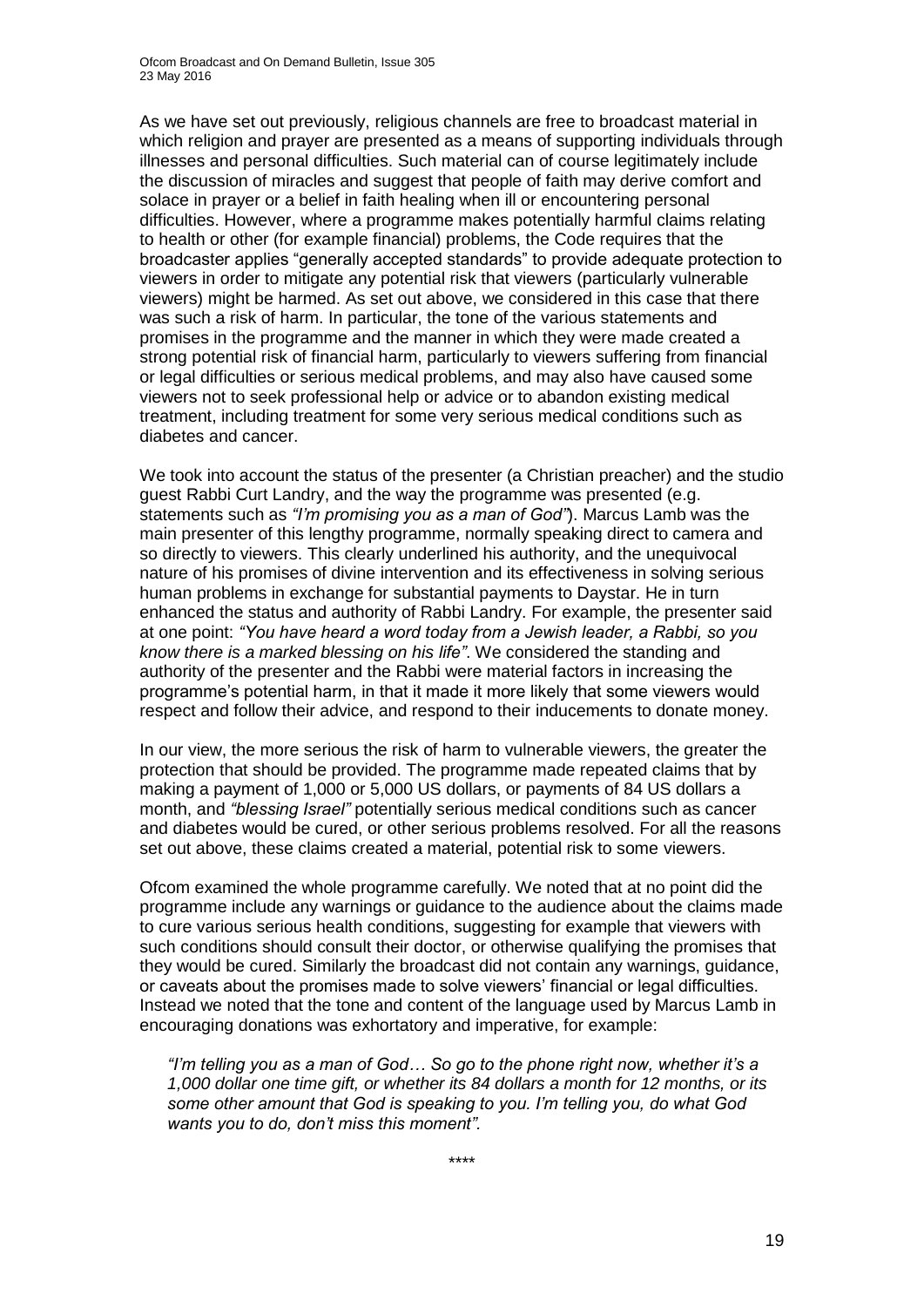*"There's somebody with cancer today. You need to be healed. I'm telling you tap into this special* anointing [for] *blessing Israel and see if the healing Christ doesn't make healing manifest in your body that will amaze the doctors, that will astound the specialists, that will reverse what all of the tests, the x-rays, and the lab reports have said thus far. Go to the phone right now*".

Also we were concerned that where the presenter did refer to conventional (and expensive) medical treatments he appeared to undermine their comparative value or referred to them in a somewhat disparaging way. For example:

*"…and see if the healing Christ doesn't make healing manifest in your body that will amaze the doctors, that will astound the specialists, that will reverse what all of the tests, the x-rays, and the lab reports have said thus far".*

\*\*\*\*

*"There are people with heart conditions and blood pressure, high blood pressure problems that you've been spending hundreds and even thousands of dollars on doctors' visits, and prescription medicine, and tests, and even hospital stays and you haven't got any better".*

Ofcom was concerned that a potential effect of these statements was that some viewers might be induced to question the efficacy of seeking or continuing to seek advice from a qualified medical practitioner.

We noted DTNL's comment in its response to Ofcom's Preliminary View that "We realise – and have never sought to defend - that some of the content may have gone too far in its enthusiasm, and breached Ofcom Code Rules 2.1 and 4.6".

With respect to viewer expectation, Ofcom acknowledged that casual viewers to entertainment stations who simply come across such content could have different expectations of religious programming from viewers of services whose content is exclusively religious. In Ofcom's opinion, however, viewers of all channels, whether or not they are religious channels, would expect religious programming to include adequate protection from potentially harmful content. Ofcom is not aware of any evidence which shows that all viewers of channels exclusively or mainly consisting of religious programming, such as Daystar, are better able to put potentially harmful material into context.

In Ofcom's opinion, viewers of religious channels are likely to watch programmes on those channels for a variety of reasons. These could include, for example, learning more about religion, seeking support for their faith, or seeking comfort and solace in times of trouble. In the absence of evidence to the contrary, the ability of viewers to assess the reliability of claims made on such channels to cure illness or solve personal problems, and their ability to resist inducements to make donations based on their religious belief, is likely to vary widely. Accordingly, whilst it may have been the case that some viewers would have been able to put the claims made in the programme into context, this would not necessarily have been the case for all viewers (especially those who were most desperately in need, perhaps due to the persistence of serious medical or financial problems, and were therefore particularly vulnerable). In our view, the strength of the comments, together with the authority of those who made them and the lack of any warnings or guidance in the programme to qualify what they said served only to increase the potential harm. This made it more likely that some viewers would have been induced unduly to make donations, including donations of quite significant amounts, which they otherwise would not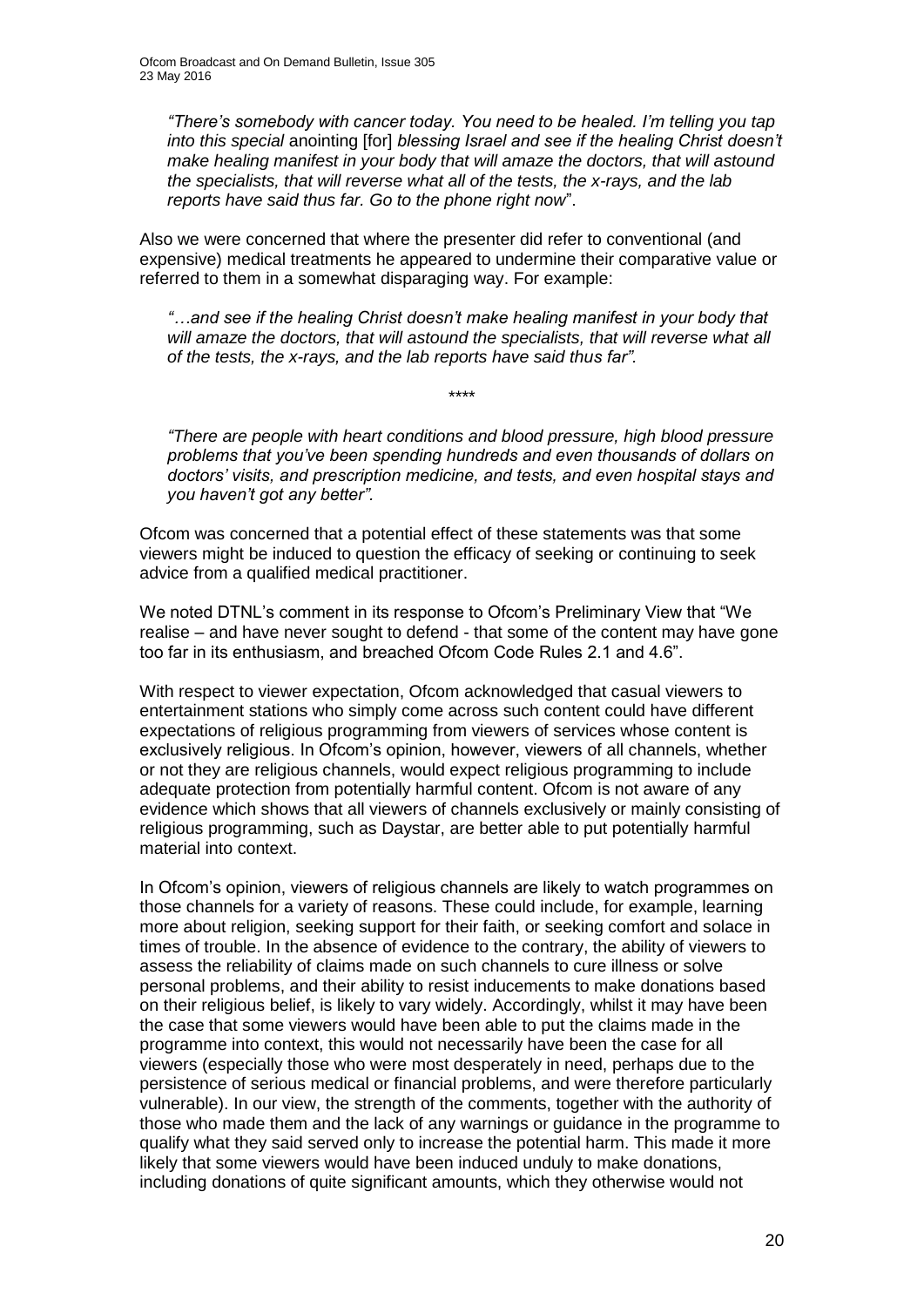have made. In the absence of any evidence from the Licensee, or anything specific within the programme itself, Ofcom concluded that the Licensee had not applied generally accepted standards so as to provide adequate protection to viewers of this programme.

Taking all this into account and for all the reasons set out above we considered that the broadcast material breached Rule 2.1.

#### Rule 4.6

Rule 4.6 of the Code states that religious programmes must not improperly exploit any susceptibilities of the audience. Ofcom was satisfied that this was a "religious programme" for the reasons set out in the Introduction to this finding.

As detailed above, this programme encouraged viewers to make substantial financial donations on the basis of promises of divine intervention to cure serious medical conditions (including cancer) or solve financial, legal and marital difficulties.

We noted DTNL's comment in its response to Ofcom's Preliminary View that: "We realise – and have never sought to defend - that some of the content may have gone too far in its enthusiasm, and breached Ofcom Code Rules 2.1 and 4.6.".

We considered for the reasons set out above that the programme was presented to viewers in a manner that could lead vulnerable (and so susceptible) members of the audience to believe that potentially serious medical conditions (such as cancer) and personal issues could be *"healed"* or solved as a direct consequence of donating money to Daystar. It therefore created a material risk that susceptible members of the audience may have been persuaded to donate money when they would not otherwise have done so.

We noted the presenter encouraged viewers to donate on the spur of the moment by giving personal testimony of the miraculous blessings God had allegedly given him (as detailed in the Introduction) and by telling them not to *"rationalise"* or *"figure it out"*  before making a donation. For example:

*"If I had a major need in my life, and I thought if there is anyway in the world that I can come up with 84 dollars a month, I'd be on the phone right now. I wouldn't hesitate. I wouldn't stop and try to rationalise it and figure it out".*

For the same reasons as set out above regarding Rule 2.1, Ofcom considered that this programme clearly had the potential to improperly exploit the vulnerability of some viewers with serious personal, health or financial difficulties. The cumulative effect of the statements of encouragement, the inducements to make donations, and the assurances made in the programme (as detailed in the Introduction), heightened the risk of the susceptibilities of vulnerable viewers being improperly exploited. Also, we considered that some viewers of religious services may be more trusting of the content in view of the nature of the service and their own beliefs. Such viewers may have been less likely to question the claims that were broadcast and, therefore, could have been more susceptible as a result to the claims presented.

In reaching a Decision on compliance with Rule 4.6, we again took careful account of the Licensee's and audience's right to freedom of religion and freedom of expression. As already pointed out, religious channels have considerable latitude to feature and discuss miracles and faith healing, and offer prayers to support individuals in difficulty. However, where a programme makes promises that serious illnesses can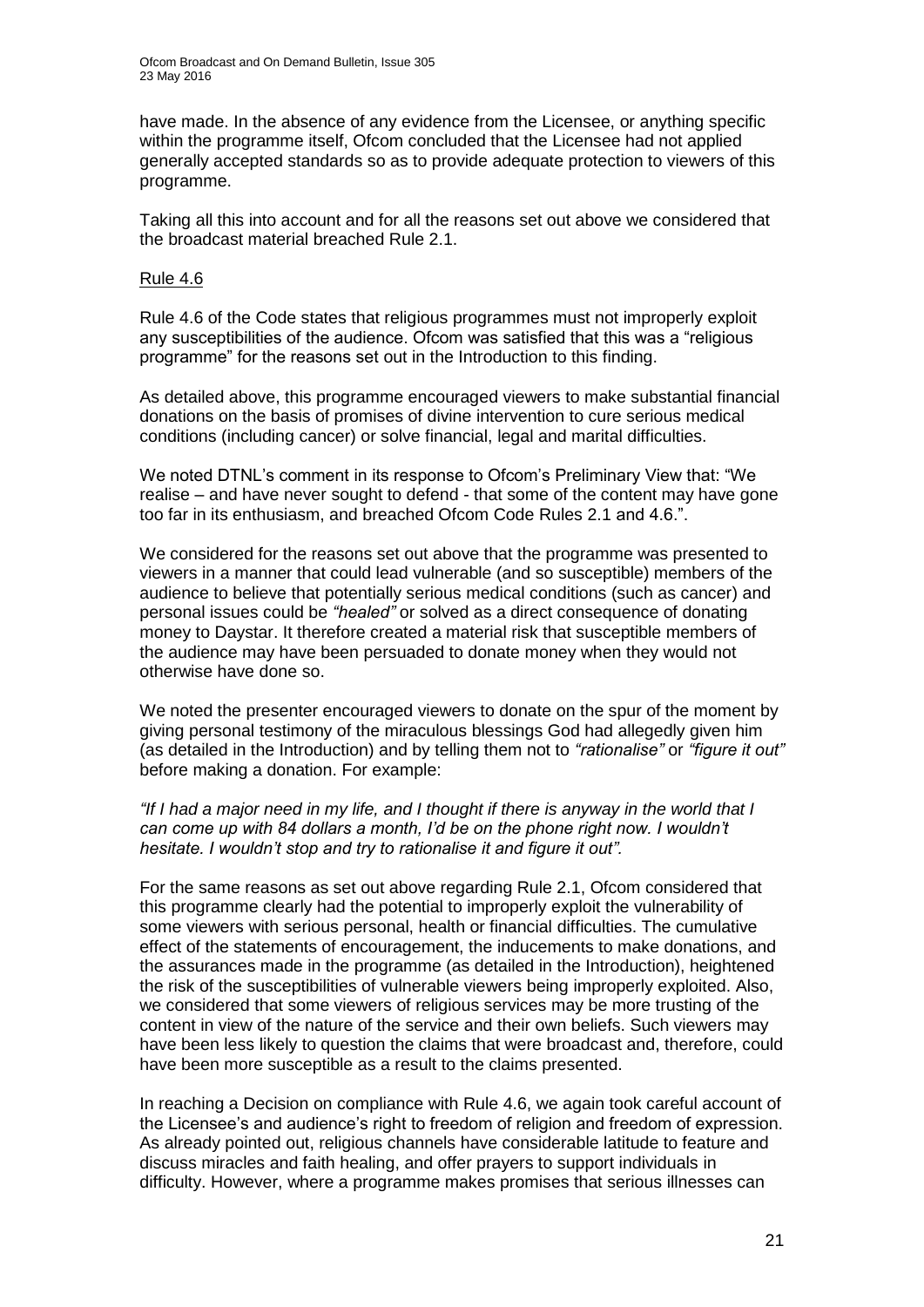be cured or problems solved as a direct consequence of making a donation, particular care is needed. This three and half hour long programme actively solicited substantial financial donations throughout from viewers, on the basis of their religious beliefs and promises of divine intervention to cure serious illnesses and solve potentially serious personal problems. As set out in our reasoning for Rule 2.1, these promises were couched in exhortatory and imperative terms, without any appropriate caveats, warnings or context to ensure susceptible viewers were not improperly exploited.

There was therefore also a breach of Rule 4.6.

### **Conclusion**

Ofcom underlines that the Code places no prohibition on the broadcast of material in which miracles are presented and discussed, and religion acts as a means of supporting individuals through illness and personal difficulties. We noted that the Licensee accepted that some of the content may have gone too far in its enthusiasm and breached Rules 2.1 and 4.6 of the Code. We also noted DTNL's comment that it is "already discussing changes that would need to be made to this world-wide broadcast in order to comply with Ofcom UK regulation". Nonetheless Ofcom has made clear in various published findings<sup>9</sup> that when broadcasting such material a licensee must ensure that viewers who are vulnerable and/or suffering serious illnesses are adequately protected from potential harm and the risk of improper exploitation.

**Ofcom regards these breaches of Rule 2.1 and Rule 4.6 the Code as serious, and we are putting the Licensee on notice that these breaches will be considered for the imposition of a statutory sanction.** 

**Breaches of Rules 2.1 and 4.6**

1  $9$  See for example the breach findings on Rohani Alam on Venus TV:

<http://stakeholders.ofcom.org.uk/binaries/enforcement/broadcast-bulletins/obb270/obb269.pdf> and Saturday Night Special on Noor TV: <http://stakeholders.ofcom.org.uk/binaries/enforcement/broadcast-bulletins/obb184/obb184.pdf>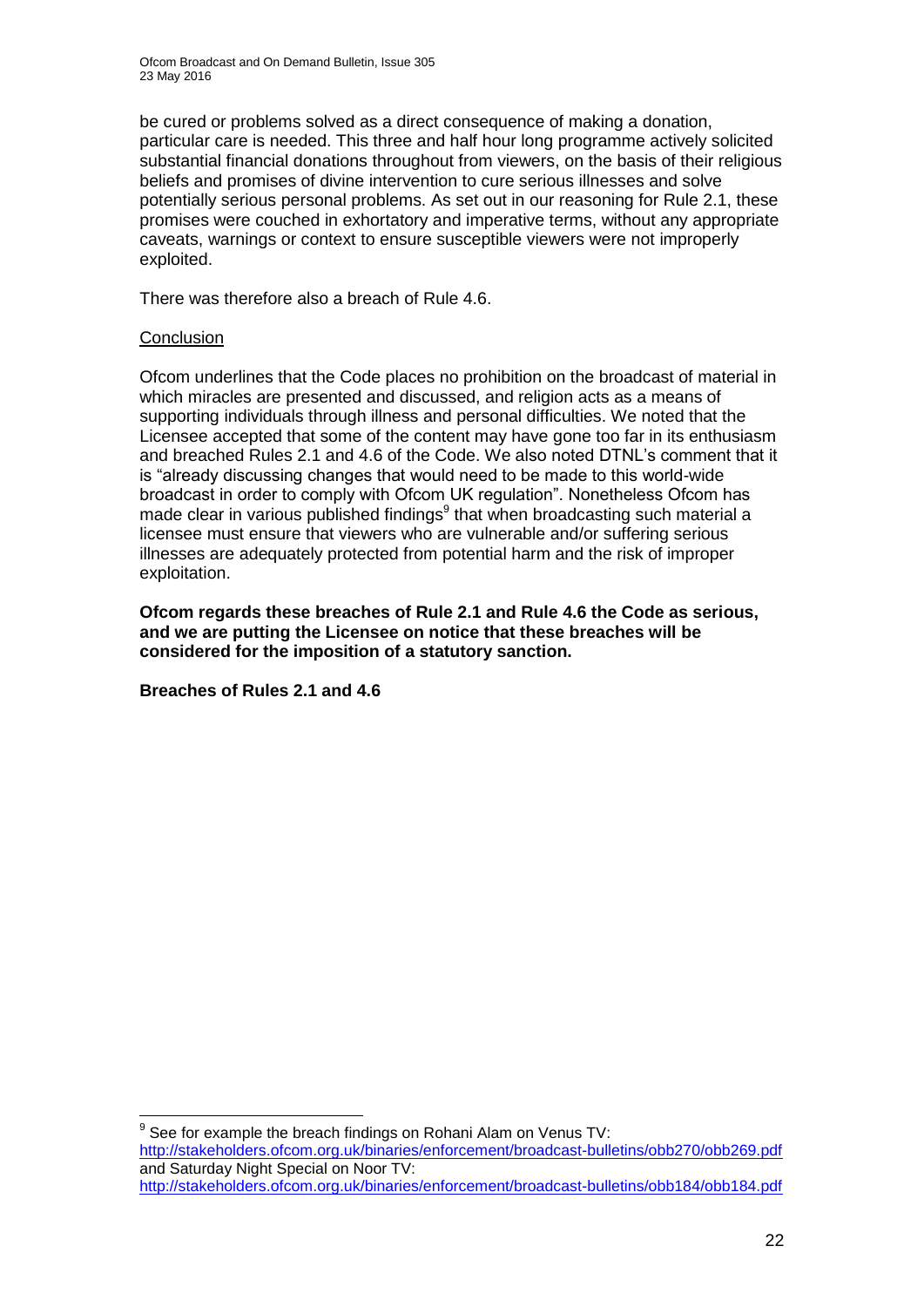# **In Breach**

**Africa Vision** *BEN TV, 13 February 2016, 12:00*

### **Introduction**

BEN TV is an entertainment and news channel that broadcasts to Western Europe and parts of Asia and Northern Africa. The licence for this service is held by Greener Technology Limited ("GTL" or "the Licensee").

A complainant drew Ofcom's attention to this programme. Ofcom had the material translated from Lingala into English. GTL was given an opportunity to comment on the accuracy of the translation and the Licensee did not raise any concerns. We therefore relied on this translation for the purposes of this investigation.

This 53 minute community affairs programme consisted of three segments. The programme commenced with a seven minute segment in which the programme presenter interviewed Mama Gudile Mwinka about her retail business, referred to as Mama Mwinka Fashion. During the interview Mama Gudile Mwinka ("M") made a number of references to her business in response to questions from the presenter ("P"). For example:

- P: *"Last time you came* [on the programme] *you told them where the shop was. Are you still continuing that activity or have you stopped?"*
- M: *"No, I still continue. But at the moment I only open for a short period of time, because I have young children. You see, I open from 10am to 4pm".*
- P: *"Viewers, you have seen and heard Mama Mwinka. She says she has a sale, 50% sale. Brothers and sisters, if you're looking for a place to buy things, Mama Mwinka has a 50% sale on, everything 50% less".*

*\*\*\*\**

- M: *"But Papa Yembisi, I'd like to say something, sorry, sorry. I need to speak because many clients come and they say 'Mama, please order branded items for us'. I don't ever sell branded items, only normal items. Examples if you*  want my bag, you will buy a normal bag. If you buy clothing, the clothing will *be normal. I don't sell branded items, I only sell normal items. In the new location where I'll be, near the market. I will not be selling clothing only handbags, accessories, and small items…".*
- P: *"I think you heard what she said. So if you need something, especially young ladies… Mama Mwinka said you will find it at a good price at hers. So do contact her using the number that you see on the screen. You heard everything that has been said about Mama Mwinka's foundation, she said she is having a sale. So everything in the shop is on sale 50% off. Brothers and sisters run there, and buy".*

The Licensee confirmed that there was no commercial arrangement between the programme producer, the service provider, or any person connected with either, and Mama Mwinka Fashion.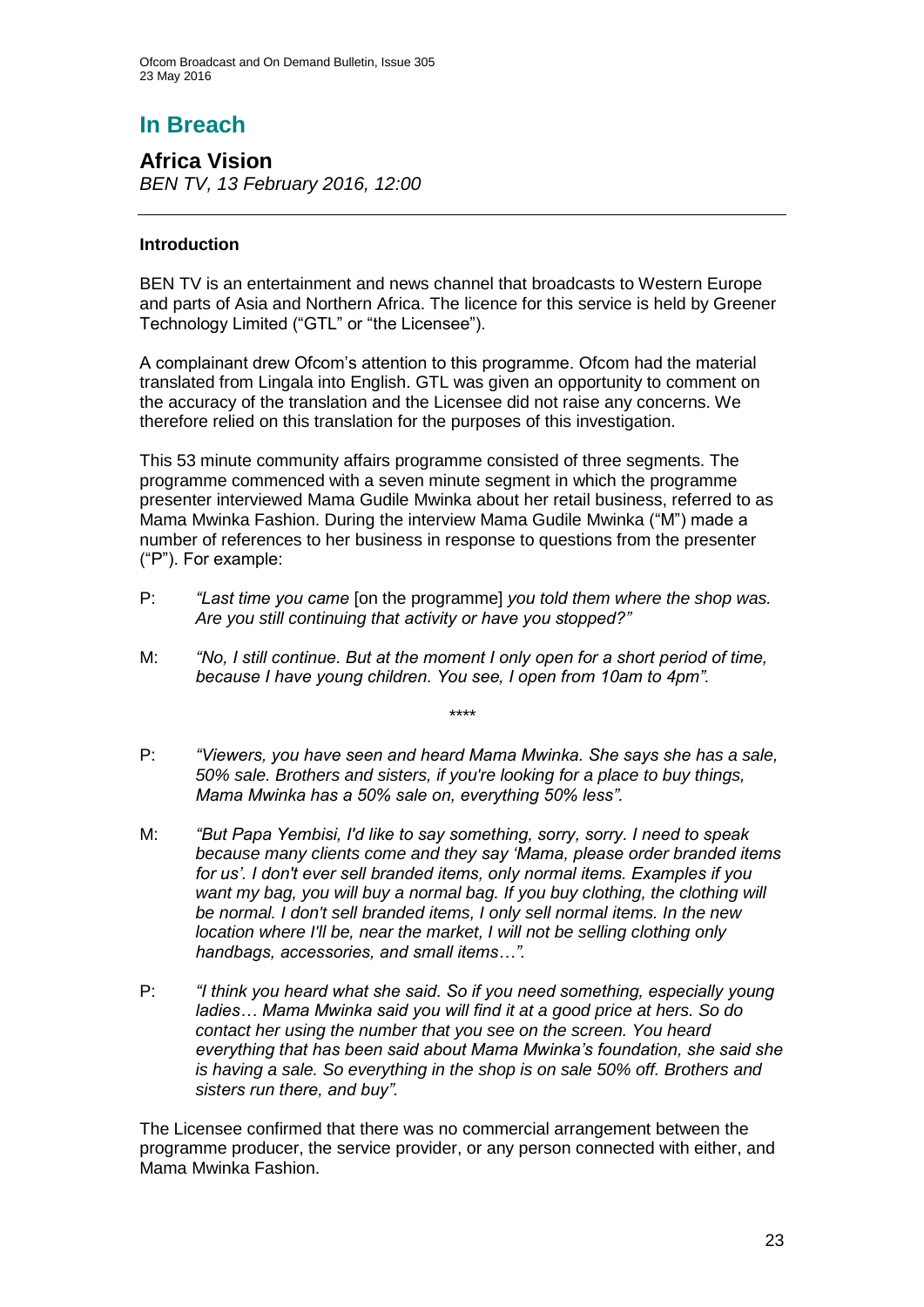Ofcom considered that the programme raised issues warranting investigation under the following Code rules:

- Rule 9.4: "Products, services and trade marks must not be promoted in programming".
- Rule 9.5: "No undue prominence may be given in programming to a product, service or trade mark. Undue prominence may result from:
	- the presence of, or reference to, a product, service or trade mark in programming where there is no editorial justification; or
	- the manner in which a product, service or trade mark appears or is referred to in programming".

We therefore sought GTL's comments on how the programme complied with these rules.

After the opening segment featuring Mama Gudile Mwinka, the second segment of the programme was a three minute music video.

The third and final segment of the programme consisted of a discussion led by the presenter and featuring two guest contributors, Mama Olive and Pastor Dave. The contributors made a series of critical comments about two politicians from the Democratic Republic of Congo ("DRC"), Vital Kamerhe of the Union pour la Nation Congolaise ("UNC") and Felix Moise Katumbi of the Union pour la Démocratie et le Progrès Social ("UDPS"). These two politicians are widely reported as being in opposition to the Government and policies of the current DRC President, Joseph Kabila, and as being potential candidates in the planned Presidential elections in the DRC, scheduled to take place in November 2016.

For example, the presenter ("P"), Pastor Dave ("D") and Mama Olive ("O") made the following statements:

- D: *"The easy answer is that if Kamerhe wins we will cook him. If Kamerhe wins we will cook him – why? Because he is not worthy. You know they shouldn't stop us Congolese. Kamerhe is a man who moulded the Congo's suffering. He is a man who made the Congo's suffering… On the first day Kabila… had a meeting with Kamerhe at the fair, you could see that Kamerhe was a man who would change things. Whether he started the change, I don't know, he changed the words of the president, this person who changed his words, to convince the people of Kinshasa with money. How today will someone who used such methods take position, he is not even sorry, he faced no consequences, and he says he will be a candidate to become the president of the Congo".*
- P: *"He has all the means".*
- D: *"Having the means, having money doesn't mean that because you have money you must become president".*
- P: *"He has brains".*
- D: *"No, in the Congo that's not enough. There are many intelligent people in the country who can do the job. We certainly do not need someone with blood on*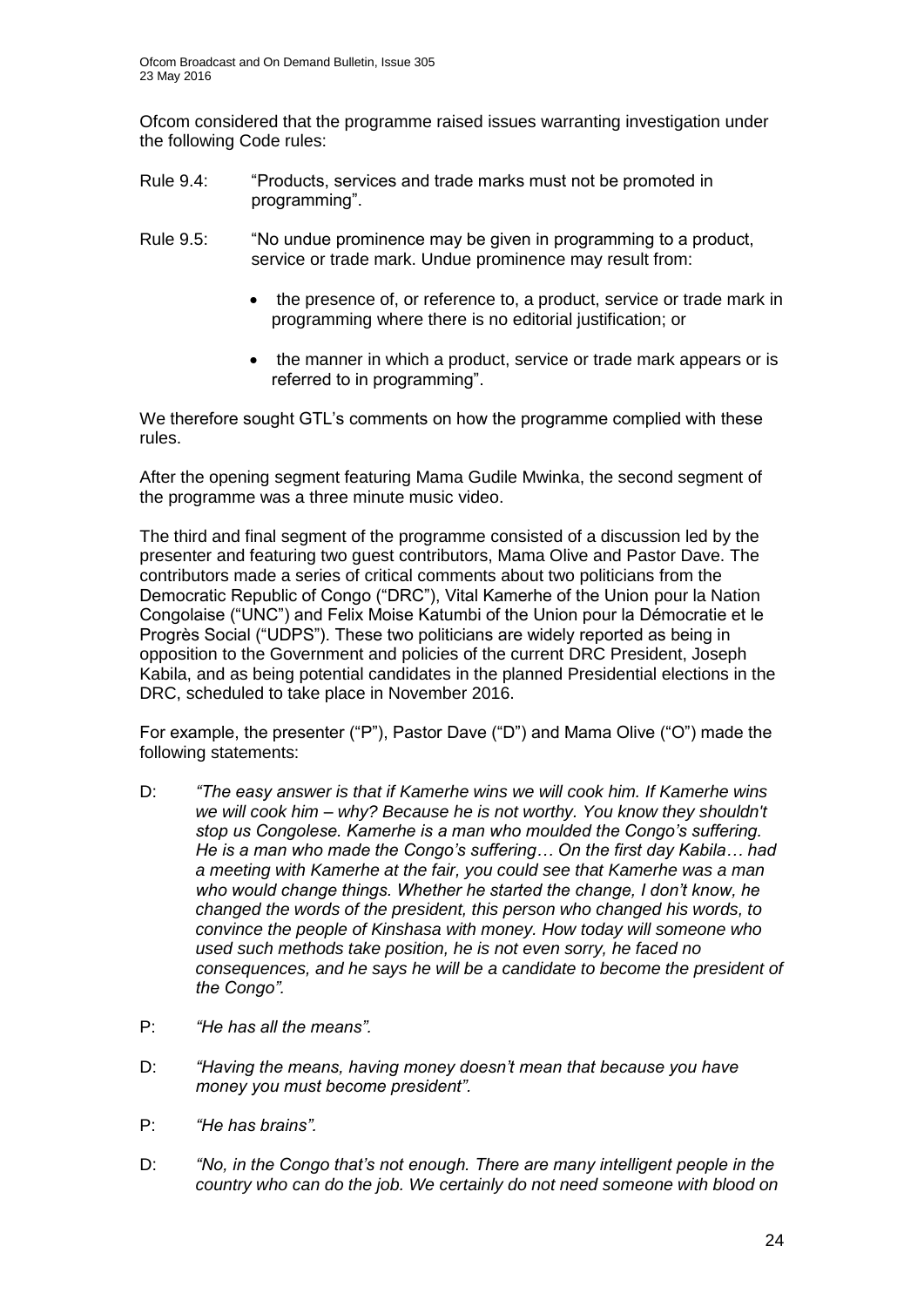*his hands. If he already had blood on his hands, how can we entrust him this responsibility? If someone has a history of damaging things, he will always do damage. There's no point".*

- O: *"The blood of the Congolese people, is on Kamerhe's head".*
- O: *"Kamerhe sacrificed the Congolese people but he is taking care of his family elsewhere. Congolese people think about this".*

*\*\*\*\**

*\*\*\*\**

*\*\*\*\**

O: *"So if Kamerhe takes power, we will suffer greatly. We need to open our eyes to be set free. He speaks well with the blood of Congolese people. Kamerhe raped many people; he made the blood of many of our men run".*

*\*\*\*\**

- O: *"Kamerhe is from Rwanda. He is bad because we don't like him because he killed in this country. This country welcomed him, gave him water to drink, food to eat. The very people who gave you water to drink, food to eat, you destroyed and killed these very people. My brothers and sisters, let's open our eyes. It is not a time to relax at all".*
- O: *"I don't have any one good point in mind about Katumbi that I can mention".*

*\*\*\*\**

- P: *"You know that he built a stadium?"*
- O: *"I believe that he built a stadium with the money he got from the blood of*  Congolese people. Katumbi, we liked him a lot. The whole of Lubumbashi<sup>1</sup> *loved Katumbi, but he destroyed them, all to increase the money in his bank account. My brothers and sisters, it is sad and bad. When you start talking about Kamerhe or Katumbi, it is sad. They destroyed us in a way that is really bad".*

*\*\*\*\**

O: *"The person who wants to be president, Katumbi, just resigned from the*  PPRD<sup>2</sup>, not even two months ago. They seized his cars, because he didn't *pay tax, they seized his plane because he didn't pay tax. Is this the model President that we need in the Congo? In the Congo we need a president who is honest, who is concerned with the Congolese people, who is concerned with his country, and also let me remind you… Katumbi is not Congolese. My brothers and sisters from Lubumbashi, don't let Katumbi fool you. Don't let Katumbi fool you".*

<sup>1</sup>  $1$  Lubumbashi is the second biggest city in the DRC.

 $2$  Parti du Peuple pour la Reconstruction et la Démocratie, the party of the current DRC President Joseph Kabila.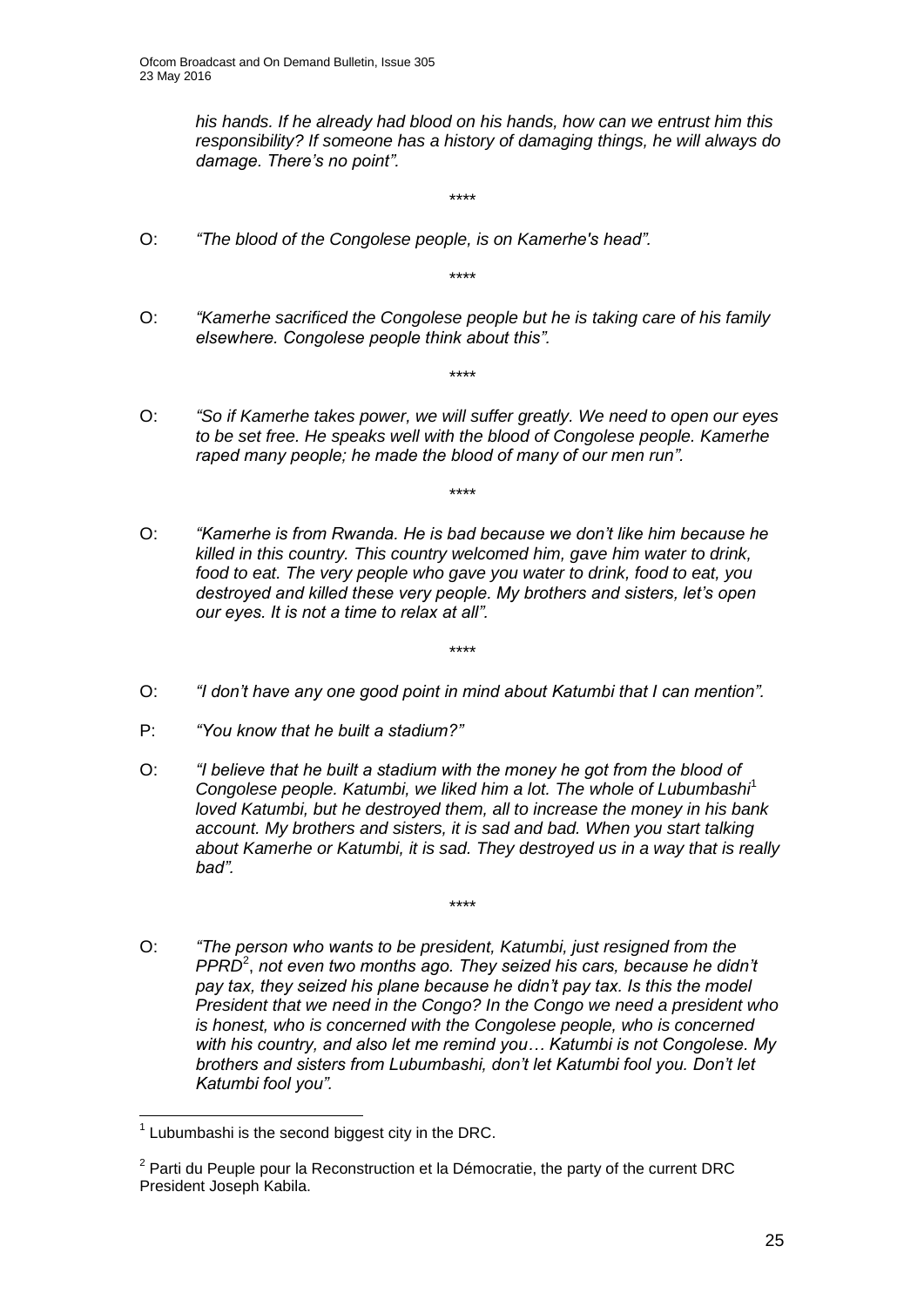- P: *"Do you have proof?"*
- O: *"You want proof? In Lubumbashi they say they saw him kill children. They say they saw him kill men and women in Lubumbashi. Congolese people, let us get up and open eyes, the Congo is ours. The land is ours, we need to be proud to call ourselves, to be Congolese. We need to be proud of our country.*  Let us open eyes, Congolese people. They can never become presidents of *our country the Congo".*
- P: *"They get things done in the Congo and people see their work".*
- O: *"Papa, what work do they do? The only work they do in the Congo is killing people. Every day they kill people".*
- P: *"Have you personally seen them do it?"*
- O: *"I have seen them, who hasn't? Who hasn't seen them? How many deaths have happened in the Congo?"*
- P: *"Even the tiniest good thing, they haven't done?"*
- O: *"There is no good thing that they have done. The good thing is the blood of Congolese children which has flown".*

*\*\*\*\**

D: *"At a time when the Congo didn't even have one plane, didn't even have an airline, Air Zaire was shut down…there wasn't even one plane, Katumbi allows himself the luxury of buying a whole plane for his team….The stadium that he built represents crumbs compared to the money that he stole. Crumbs compared to the money that he stole".*

*\*\*\*\**

D: *"This Katumbi, Moise, he used to sell things, then he created a co-op with other hustlers to sell ores such as the cobalt of Gécamines*<sup>3</sup> *. Katumbi was already preparing the death of Gécamines since his childhood, thinking that Gécamines had to be destroyed. He would steal this cobalt and go and sell it in Zambia. All the time, his brother whose name is Katebe Katoto, he is his cousin, he has the same skin colour as him, he owns a trailer and who is also a hustler. He said, let me take it somewhere".*

As discussed below, it was Ofcom's view that this programme was dealing with matters of political or industrial controversy and matters relating to current public policy, namely, the policies and actions of Vital Kamerhe and Felix Moise Katumbi and their parties in relation to their opposition to the administration of Joseph Kabila, and/or the scheduled November 2016 Presidential elections in the DRC. We therefore considered this content raised issues warranting investigation under Rule 5.5 of the Code, which states:

1

 $3$  Gécamines is a commodity trading and mining company based in the DRC.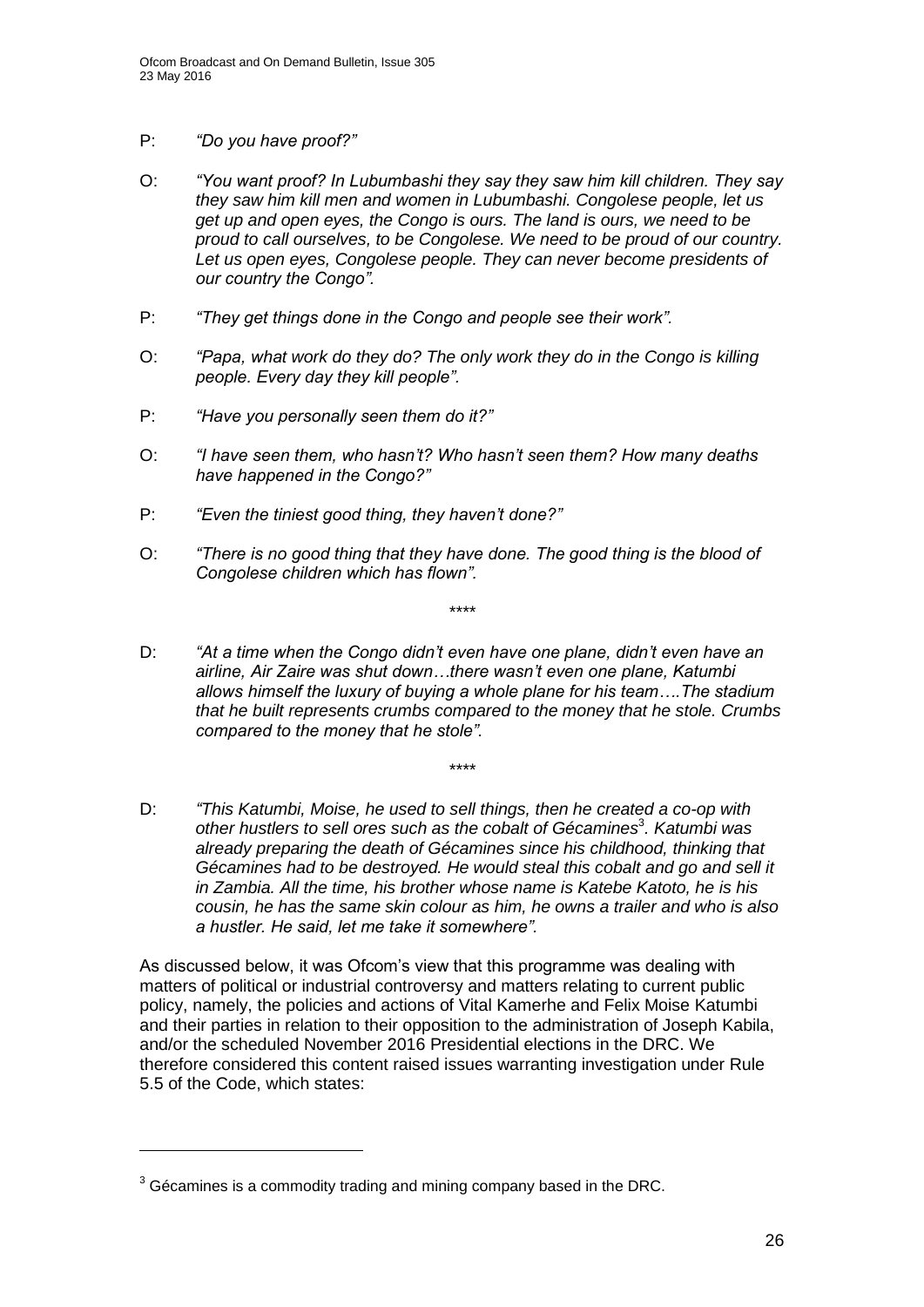"Due impartiality on matters of political or industrial controversy and matters relating to current public policy must be preserved on the part of any person providing a service... This may be achieved within a programme or over a series of programmes taken as a whole".

Ofcom therefore also asked the Licensee to provide comments on how the programme complied with the above rule.

### **Response**

The Licensee said that in its broadcast schedule it provides "slots for community engagement and programmes". This programme focused on "the French speaking communities" in Africa and two independent guests had been invited to take part in a "political debate" which related to the "coming presidential elections" in the DRC. GTL added that the guests discussed and made "critical comments" about two potential candidates in those elections, Vital Kamerhe and Felix Moise Katumbi, and expressed the view that these two candidates "were not credible at all for different reasons". It also said that the two guests within the programme had apologised during the programme "if they offended any viewer by the language used".

According to the Licensee, the interviewer "did not take side[s] but only facilitated the conversation" and "maintained his impartiality and was only asking questions". GTL said that representatives of the parties of Vital Kamerhe and Felix Moise Katumbi were invited to participate in the programme but they "declined" and this fact was referred to in the programme. It added that during the programme, the presenter had invited representatives of the parties of Vital Kamerhe and Felix Moise Katumbi to contact BEN TV "in order to organise another political debate where they will have the opportunity to put forwards their opinion". GTL also said that following the programme, a representative of the UNC, the party of Vital Kamerhe had "promised…to record a programme in response to the comments made by" the two guests in the programme in this case. However, the Licensee said that no response had been received from the UDPS, the party of Felix Moise Katumbi.

GTL also argued that "it is difficult to have a group debate with different Congolese political parties". For example, it said that "each time when Kamerhe and Katumbi come to London, they only meet with members of their party in a private place". The Licensee added that "It is not possible to have both parties on the same stage for [a] political exchange, instead each party would prefer not being challenge[d] by another on the stage". In relation to the item at the beginning of the programme featuring Mama Gudile Mwinka, the Licensee said that Mama Gudile Mwinka's participation in the programme was "free of charge" and the intention was to try to "help her".

### **Decision**

Under the Communications Act 2003 ("the Act"), Ofcom has a statutory duty to set standards for broadcast content as appear to it best calculated to secure the standards objectives, including that: news included in television and radio services is presented with due impartiality; and that the special impartiality requirements set out in section 320 of the Act are complied with. These standards are contained in Section Five of the Code.

When applying the requirement to preserve due impartiality, Ofcom must take into account Article 10 of the European Convention on Human Rights. This provides for the broadcaster's and audience's right to freedom of expression, which encompasses the right to hold opinions and to receive and impart information and ideas without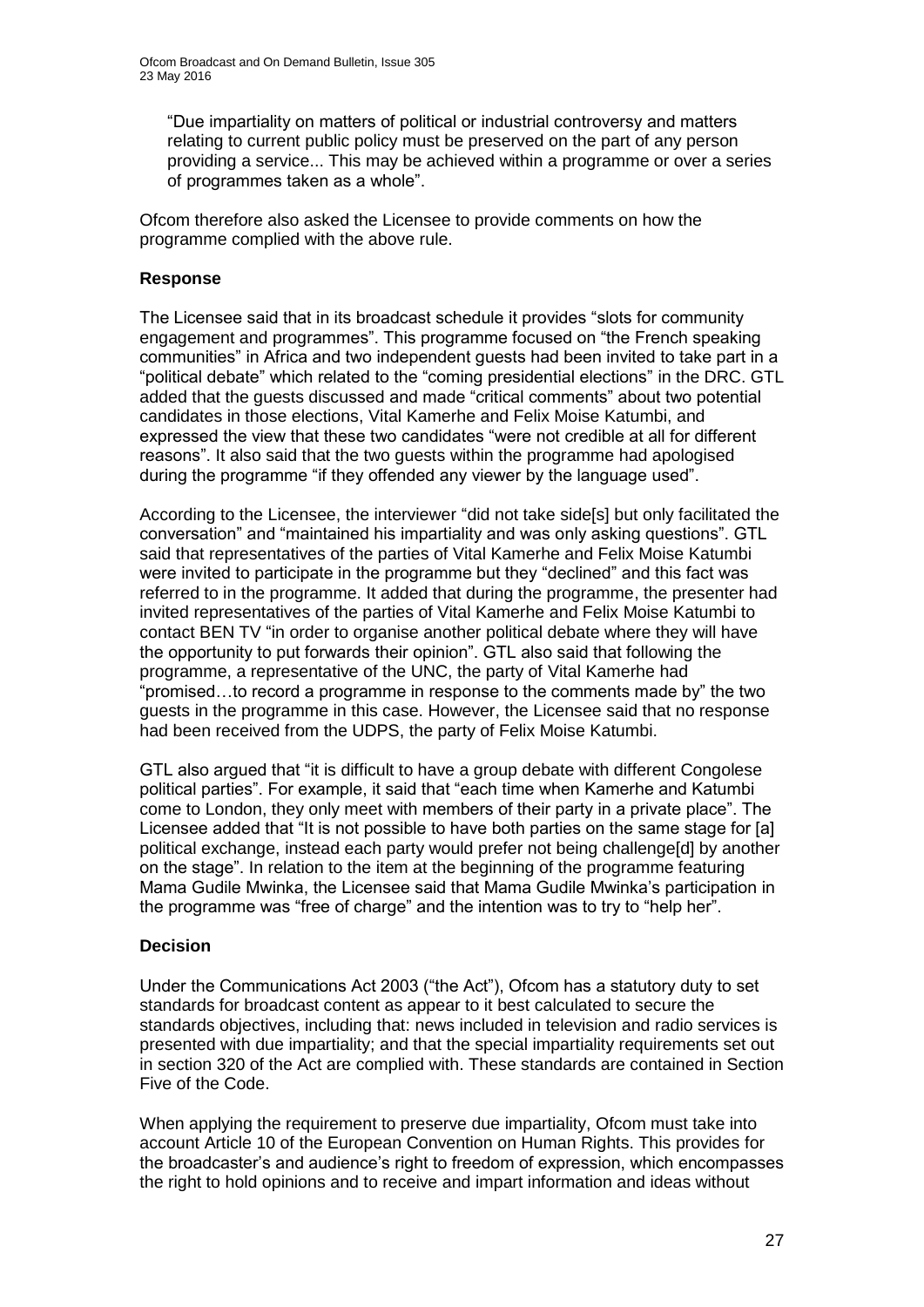interference by public authority. The broadcaster's right to freedom of expression is not absolute. In carrying out its duties, Ofcom must balance the right to freedom of expression on one hand against the requirement in the Code to preserve "due impartiality" on matters relating to political or industrial controversy or matters relating to current public policy.

Ofcom recognises that Section Five of the Code, which sets out how due impartiality must be preserved, acts to limit, to some extent, freedom of expression. This is because its application necessarily requires broadcasters to ensure that neither side of a debate relating to matters of political or industrial controversy and matters relating to current public policy is unduly favoured. While any Ofcom licensee should have the freedom to discuss any controversial subject or include particular points of view in its programming, in doing so broadcasters must always comply with the Code. Depending on the specific circumstances of any particular case, it may be necessary to reflect alternative viewpoints and/or provide context in an appropriate way to ensure that Section Five is complied with.

In judging whether due impartiality has been preserved in any particular case, the Code makes clear that the term "due" means adequate or appropriate to the subject matter. "Due impartiality" does not mean an equal division of time has to be given to every view, or that every argument and every facet of the argument has to be represented. Due impartiality may be preserved in a number of ways and it is an editorial decision for the broadcaster as to how it ensures due impartiality is maintained.

Ofcom also has a statutory duty under the Act to ensure that "the international obligations of the United Kingdom with respect to advertising included in television and radio services are complied with". These obligations include ensuring compliance with the Audiovisual Media Services Directive ("the AVMS Directive").

The AVMS Directive contains a number of provisions designed to help maintain a distinction between advertising and editorial content, including requirements that television advertising is kept visually and/or audibly distinct from programming in order to prevent programmes becoming vehicles for advertising and to protect viewers from surreptitious advertising.

The requirements of the Act and the AVMS Directive are reflected in Section Nine of the Code, including, among other rules, Rules 9.4 and 9.5.

### Rule 5.5

Rule 5.5 of the Code states that:

"Due impartiality on matters of political or industrial controversy and matters relating to current public policy must be preserved on the part of any person providing a service… This may be achieved within a programme or over a series of programmes taken as a whole".

We considered first whether the requirements of Section Five of the Code should be applied: that is, whether the programme concerned matters of political or industrial controversy or a matter relating to current public policy.

This programme included a number of highly critical statements (see Introduction), relating to two politicians from the DRC, Vital Kamerhe of the UNC and Felix Moise Katumbi of the UDPS. These two politicians are widely reported as being in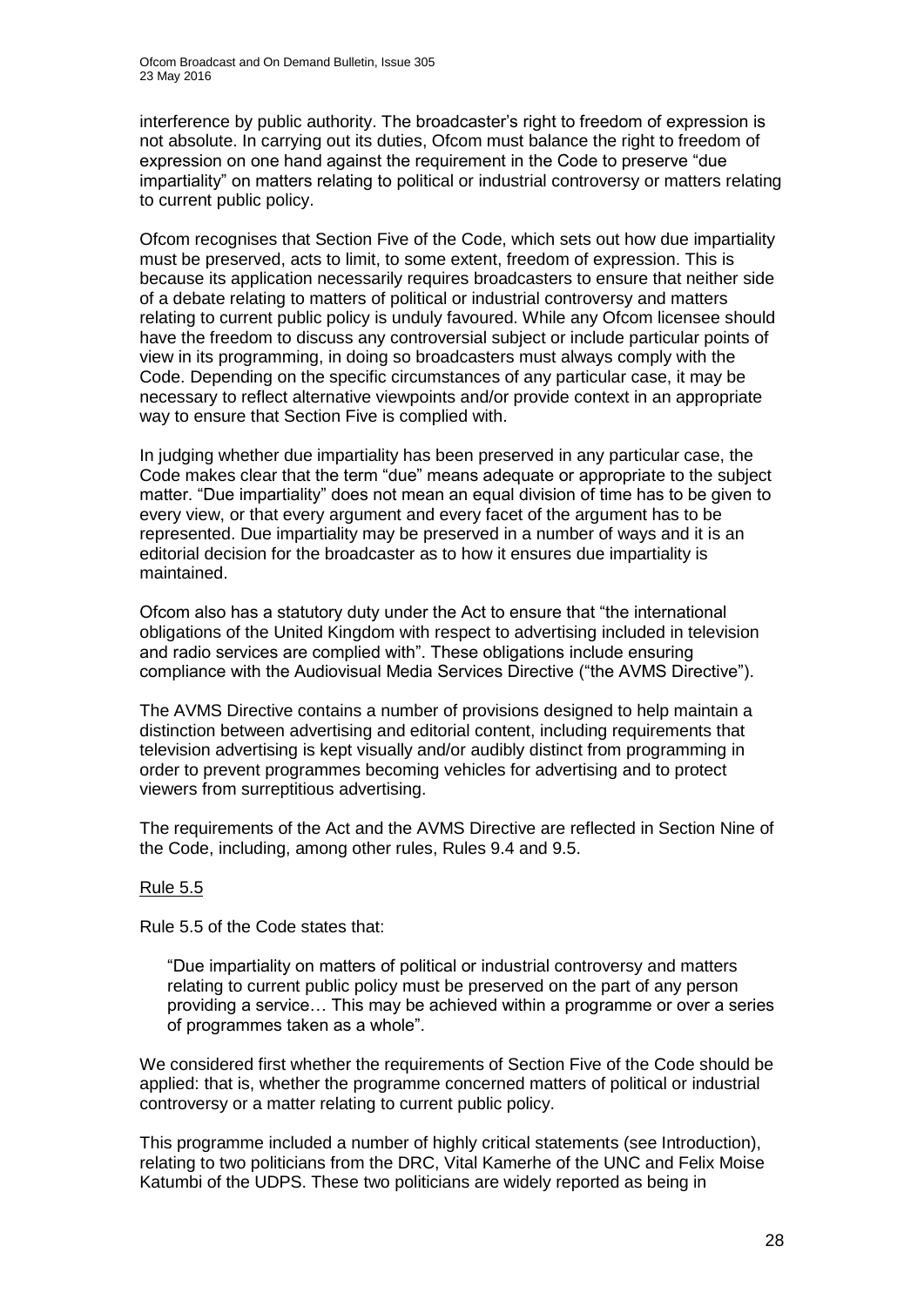opposition to the Government and policies of the current DRC President, Joseph Kabila, and as being potential candidates in the planned Presidential elections in the DRC, scheduled to take place in November 2016. For example, both Vital Kamerhe and Felix Moise Katumbi were described as having *"destroyed us in a way that is really bad".*

Vital Kamerhe was variously described as: being *"not worthy"*; having *"moulded the Congo's suffering"*; having *"blood on his hands"*; having *"a history of damaging things"*; having *"killed in this country".* It was also stated in the programme that: *"The blood of the Congolese people, is on Kamerhe's head"*; *"*…*if Kamerhe takes power, we will suffer greatly"*; *"Kamerhe raped many people; he made the blood of many of our men run".*

In addition, the following statements were made about Felix Moise Katumbi:

*"The whole of Lubumbashi loved Katumbi, but he destroyed them, all to increase the money in his bank account".*

*"They seized his* [Katumbi's] *cars, because he didn't pay tax, they seized his plane because he didn't pay tax. Is this the model President that we need in the Congo? In the Congo we need a president who is honest, who is concerned with the Congolese people, who is concerned with his country".*

*"In Lubumbashi they say they saw him kill children. They say they saw him kill men and women in Lubumbashi".*

*"The stadium that he built represents crumbs compared to the money that he stole. Crumbs compared to the money that he stole".*

*"This Katumbi, Moise, he used to sell things, then he created a co-op with other hustlers to sell ores such as the cobalt of Gécamines Katumbi was already preparing the death of Gécamines since his childhood, thinking that Gécamines had to be destroyed. He would steal this cobalt and go and sell it in Zambia".* 

In view of these statements we considered that the programme dealt with matters of political controversy and matters relating to relating to current public policy i.e. the policies and actions of Vital Kamerhe and Felix Moise Katumbi and their parties in relation to their opposition to the administration of Joseph Kabila, and the scheduled November 2016 Presidential elections in the DRC. Rule 5.5 was therefore applicable.

Ofcom went on to assess whether the programme preserved due impartiality. We set out in the Introduction a series of statements made in this programme which illustrated the strongly critical stance of this programme towards the policies and actions of Vital Kamerhe and Felix Moise Katumbi and their parties. As a result it was Ofcom's view that this programme gave a predominantly one-sided view on the matters of political controversy and matters relating to current public policy referred to in the broadcast.

We therefore assessed whether the Licensee provided sufficient alternative viewpoints on the policies and actions Vital Kamerhe and Felix Moise Katumbi and their parties to preserve due impartiality.

At one point in the programme a short video clip was broadcast which featured Felix Moise Katumbi. However, this clip was introduced as illustrating Mr Katumbi having *"insulted"* Vital Kamerhe and during the clip Mr Katumbi referred to alleged criticisms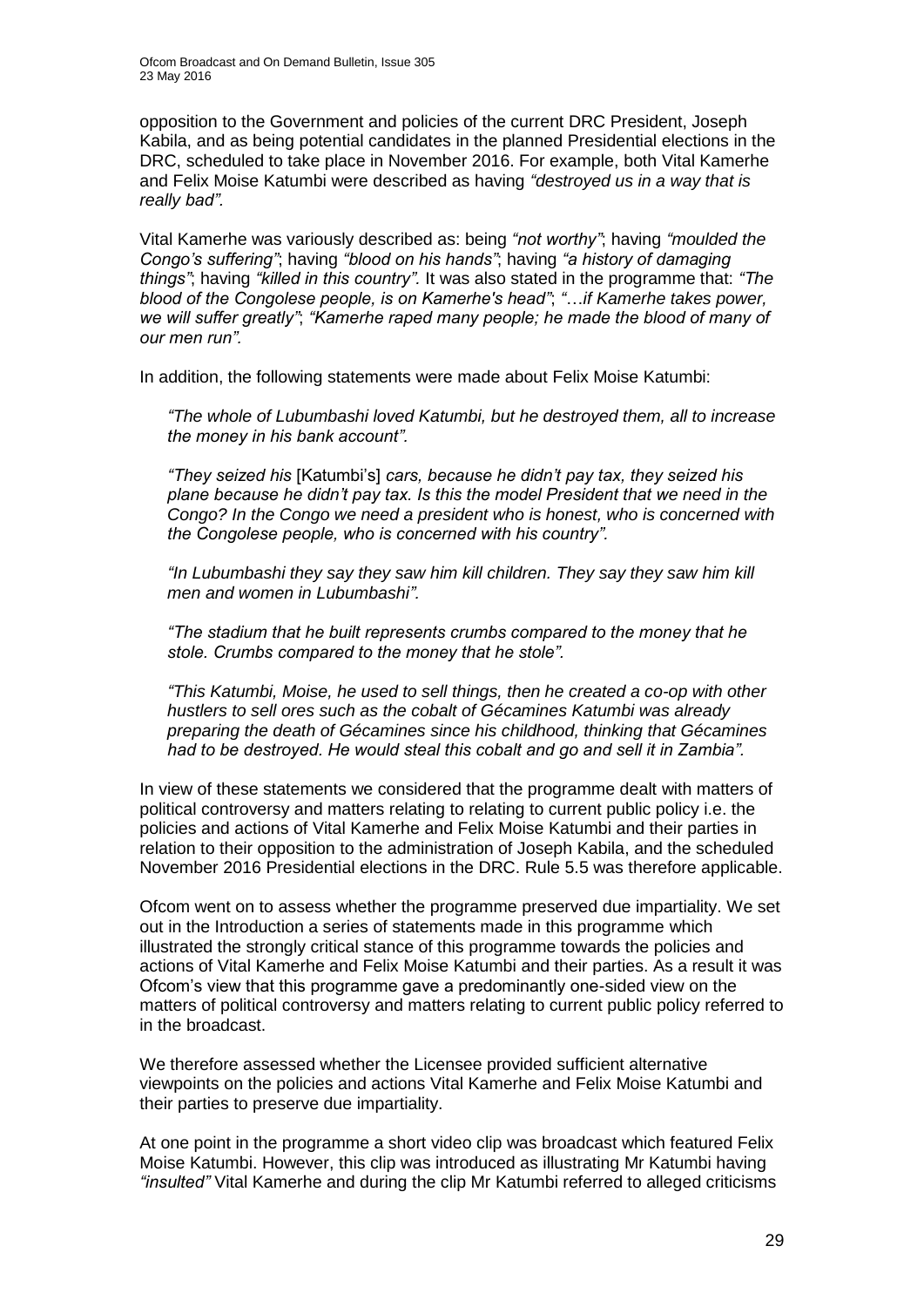of himself by Mr Kamerhe. For example, Mr Katumbi made the following statement during the clip:

*"…our comrade Vital Kamerhe when he came to Katanga, he even went and told the head of state that I was the worst governor, that I was there to plot a coup and that I would betray the republic".*

In our view, this video clip featuring Felix Moise Katumbi could not be reasonably described as reflecting the alternative viewpoint of either Mr Katumbi, Vital Kamerhe (or their respective parties, the UDPS and UNC) to the highly critical statements being made in this programme.

We also considered the role of the presenter in this programme. In particular, GTL argued that the interviewer "did not take side[s] but only facilitated the conversation and maintained his impartiality and was only asking questions". In our view, at some points during the discussion about Vital Kamerhe and Felix Moise Katumbi the presenter did ask questions or make statements which could be interpreted as countering to some extent some of the highly critical statements being made by the two guest programme contributors, Pastor Dave and Mama Olive. For example:

- P: *"He* [Kamerhe] *has all the means".*
- D: *"Having the means, having money doesn't mean that because you have money you must become president".*
- P: *"He has brains".*
- D: *"No, in the Congo that's not enough. There are many intelligent people in the country who can do the job. We certainly do not need someone with blood on his hands. If he already had blood on his hands, how can we entrust him this responsibility? If someone has a history of damaging things, he will always do damage".*
	- *\*\*\*\**
- P: *"They* [Kamerhe and Katumbi] *get things done in the Congo and people see their work".*
- O: *"Papa, what work do they do? The only work they do in the Congo is killing people. Every day they kill people".*
- P: *"Have you personally seen them do it?"*
- O: *"I have seen them, who hasn't? Who hasn't seen them? How many deaths have happened in the Congo?"*
- P: *"Even the tiniest good thing, they haven't done?"*
- O: *"There is no good thing that they have done. The good thing is the blood of Congolese children which has flown".*

Although the presenter could be seeking to challenge, to some extent, the comments being made by Pastor Dave and Mama Olive, we did not consider the presenter's statements in the above exchange or elsewhere in the programme were sufficient on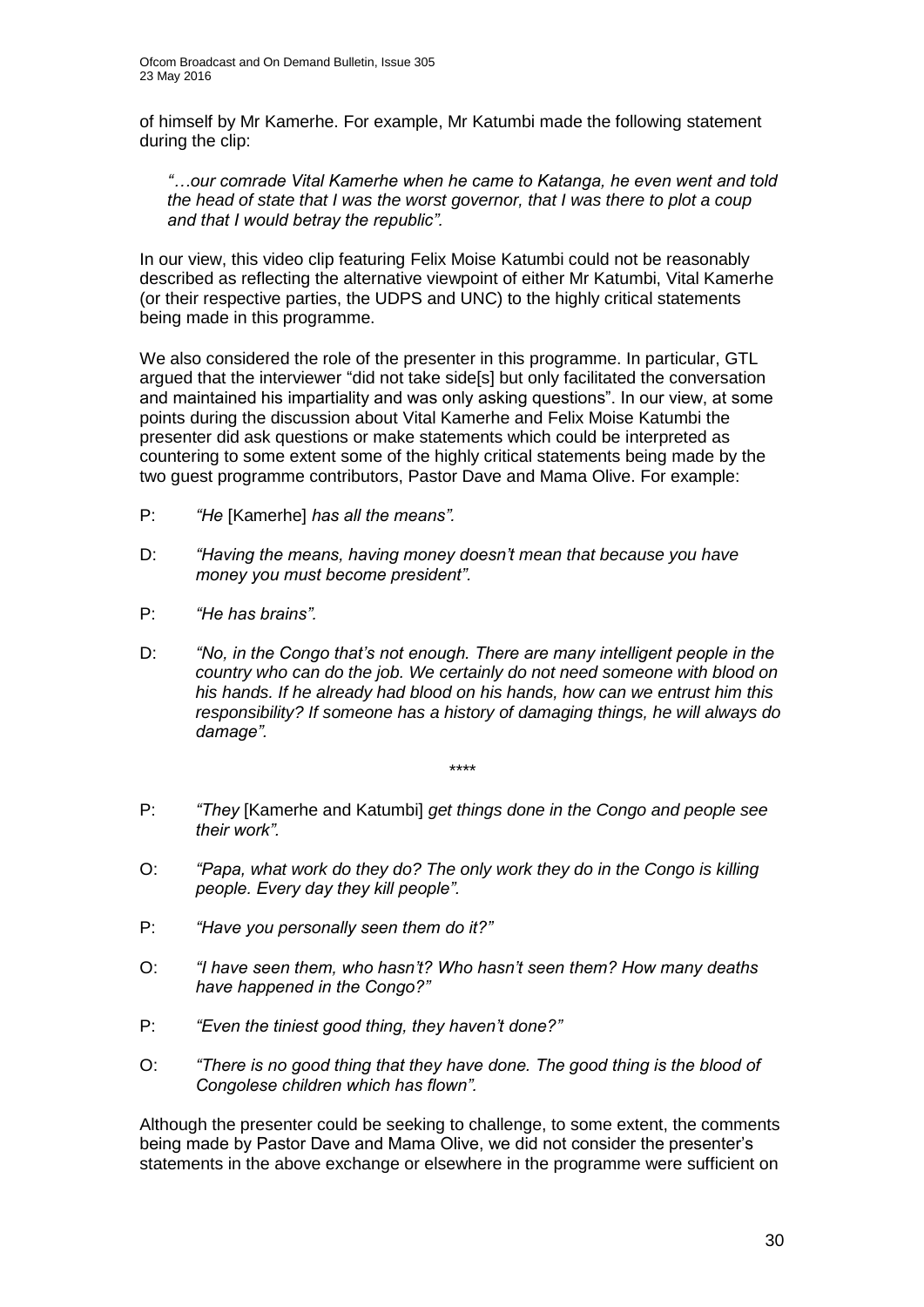their own to challenge the overwhelmingly and highly critical statements being made about Vital Kamerhe and Felix Moise Katumbi in the programme.

Ofcom's view, therefore, was that this programme presented an overwhelmingly onesided view on the matters of political controversy and matters relating to current public policy. We noted the Licensee said that representatives of the parties of Vital Kamerhe and Felix Moise Katumbi were invited to participate in the programme but they "declined" and this fact was referred to in the programme. GTL added that during the programme, the presenter had invited representatives of the parties of Vital Kamerhe and Felix Moise Katumbi to contact BEN TV "in order to organise another political debate where they will have the opportunity to put forwards their opinion". It also said that following the programme, a representative of the UNC, the party of Vital Kamerhe had "promised…to record a programme in response to the comments made by" the two guests in the programme. However, the Licensee did not provide any evidence of alternative views on this issue in a series of programmes taken as a whole (i.e. more than one programme in the same service, editorially linked, dealing with the same or related issues within an appropriate period and aimed at a like audience).

In reaching our Decision in this case, we noted GTL's argument that the two guests within the programme had apologised<sup>4</sup> during the programme "if they offended any viewer by the language used". However, potential offence is a different issue to due impartiality. We therefore did not consider this apology in any way served to mitigate the Licensee's failure to provide alternative viewpoints in order to preserve due impartiality.

We also noted the Licensee's various arguments that: "it is difficult to have a group debate with different Congolese political parties"; "each time when Kamerhe and Katumbi come to London, they only meet with members of their party in a private place"; and "It is not possible to have both parties on the same stage for [a] political exchange, instead each party would prefer not being challenge[d] by another on the stage". We acknowledge the practical challenges that broadcasters can face when seeking alternative viewpoints. However, as Ofcom's published Guidance<sup>5</sup> to Section Five makes clear, if alternative views are not readily available, broadcasters can consider employing various editorial techniques, such as having available interviewees to express alternative views and/or alternative viewpoints being summarised, with due objectivity and in context, within a programme.

Taking all the above into account, we concluded therefore that Rule 5.5 was breached in this case.

### Rule 9.4

1

Rule 9.4 of the Code states that:

"Products, services and trade marks must not be promoted in programming".

 $4$  For example, one of the two guest programme contributors, Pastor Dave said towards the end of the programme: "The viewers who have watched us err I personally apologise profusely because what I said had a few obstacles, forgive me, but this is due to the sadness and the anger that I feel when I see our great country the Congo suffer for so long, and that the very people who destroy it decide to run for office".

<sup>&</sup>lt;sup>5</sup> See [http://stakeholders.ofcom.org.uk/binaries/broadcast/guidance/831193/section5.pdf,](http://stakeholders.ofcom.org.uk/binaries/broadcast/guidance/831193/section5.pdf) paragraph 1.37.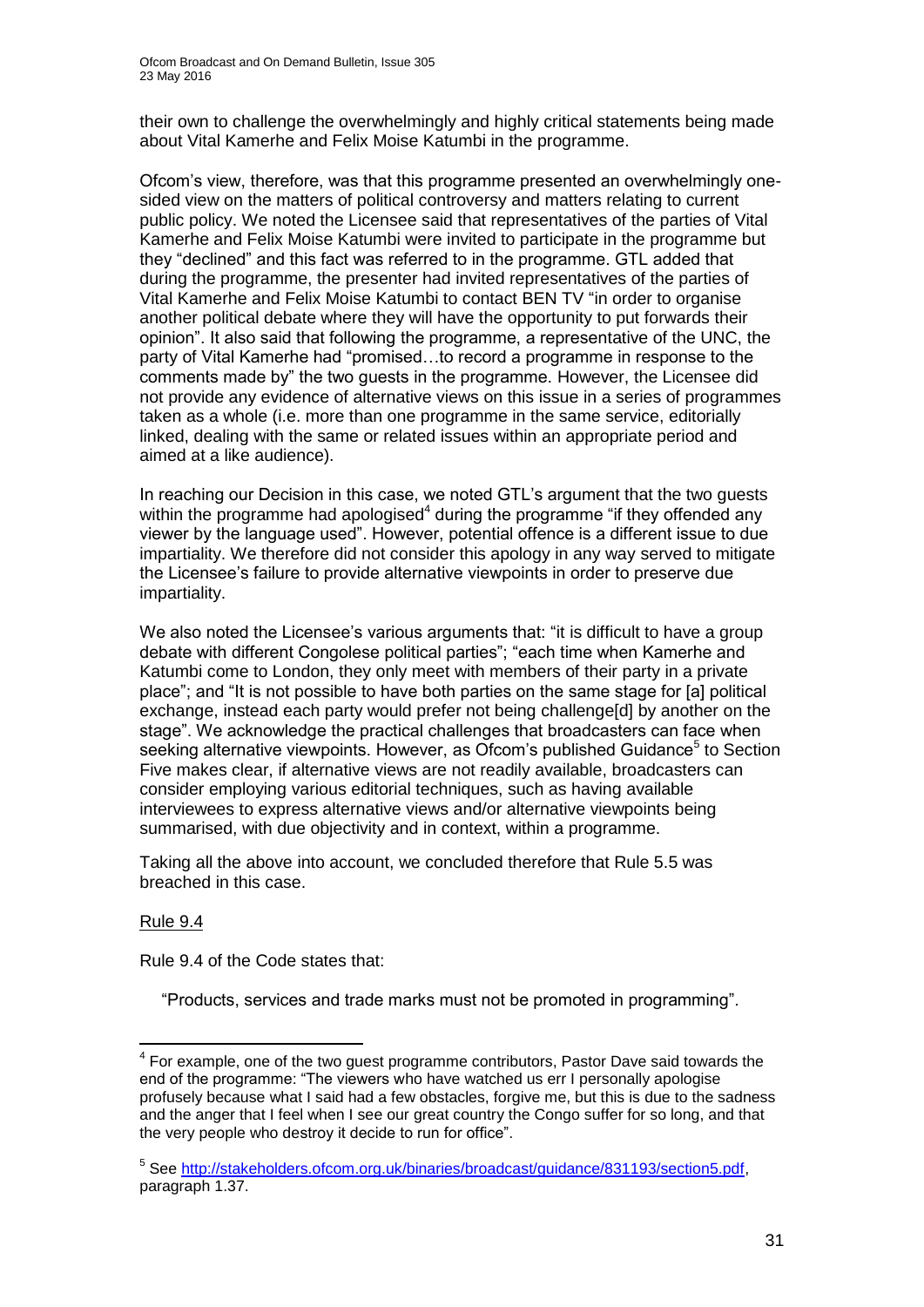Ofcom Broadcast and On Demand Bulletin, Issue 305 23 May 2016

Ofcom noted the Licensee's view that, because there was no commercial arrangement in place, references to Mama Mwinka Fashion within the programme were not made in order to promote that company's products. However, as Ofcom's Guidance<sup>6</sup> makes clear: "[Rule 9.4] applies to all references to products and services featured in programming, regardless of whether their appearance is a result of a commercial arrangement between the broadcaster or producer and a third party funder or not". The fact that there was no commercial arrangement in place does not mean that the material was necessarily compliant with the Code.

Ofcom's Guidance on Rule 9.4 states: "In general, products or services should not be referred to using favourable or superlative language and prices and availability should not be discussed".

There were various references in this programme to the prices and availability of products sold at Mama Mwinka Fashion. For example:

*"Viewers, you have seen and heard Mama Mwinka. She says she has a sale, 50% sale. Brothers and sisters, if you're looking for a place to buy things, Mama Mwinka has a 50% sale on, everything 50% less".*

*"I don't ever sell branded items, only normal items. Examples if you want my bag, you will buy a normal bag. If you buy clothing, the clothing will be normal. I don't sell branded items, I only sell normal items. In the new location where I'll be, near the market, I will not be selling clothing only handbags, accessories, and small items".*

*"I think you heard what she said. So if you need something, especially young ladies… Mama Mwinka said your find it at a good price at hers…You heard everything that has been said about Mama Mwinka's foundation, she said she is having a sale. So everything in the shop is on sale 50% off".*

In addition to these references to prices and availability, the presenter encouraged viewers to *"contact her* [Mama Gudile Mwinka] *using the number that you see on the screen"* and to *"run there* [Mama Mwinka Fashion]*, and buy"*.

We concluded that the references to the prices and availability, and the calls to action from the presenter, were promotional, in breach of Rule 9.4.

### Rule 9.5

Rule 9.5 of the Code states that:

"No undue prominence may be given in programming to a product, service or trade mark. Undue prominence may result from:

- the presence of, or reference to, a product, service or trade mark in programming where there is no editorial justification; or
- the manner in which a product, service or trade mark appears or is referred to in programming".

 6 <http://stakeholders.ofcom.org.uk/binaries/broadcast/code-july-15/section9-jul15.pdf>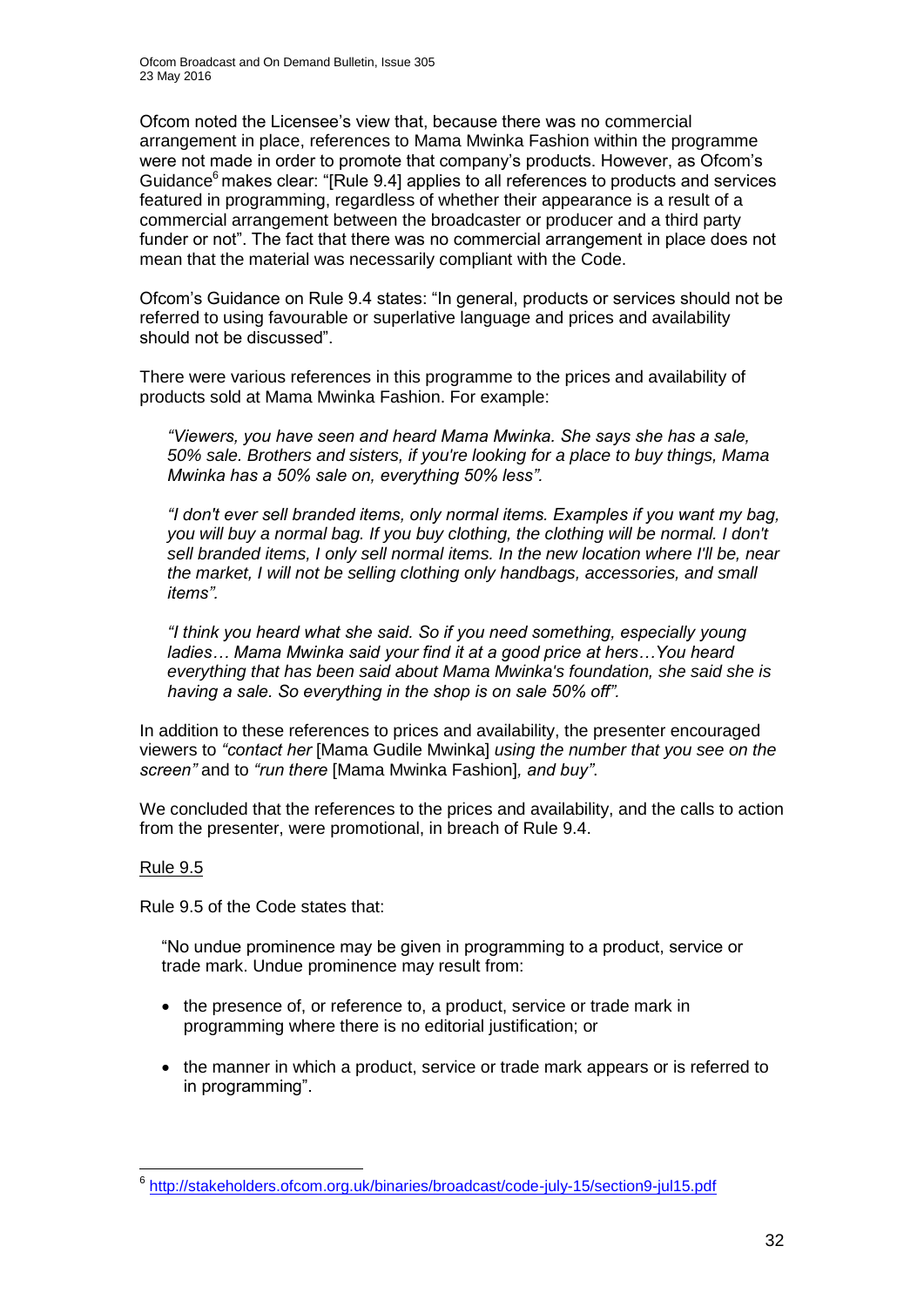Ofcom's published guidance on Rule 9.5 states: "Whether a product, service or trade mark appears in a programme for solely editorial reasons…or as a result of a commercial arrangement between the broadcaster or producer and a third party funder…there must be editorial justification for its inclusion. The level of prominence given to a product, service or trade mark will be judged against the editorial context in which the reference appears".

Ofcom took into account the editorial context of the sequence featuring Mama Gudile Mwinka in this community affairs programme. We recognise that in this context there may be editorial justification for an interview with the proprietor of a local business such as Mama Mwinka Fashion. However, most of this segment of the programme focused specifically on the products available at Mama Mwinka Fashion. We considered that this emphasis on one company's products was not editorially justified and therefore unduly prominent. The promotional manner in which the products were referred to – as set out above under Rule 9.4 – further contributed to the undue prominence. Our Decision is that the content was therefore also in breach of Rule 9.5.

**Breaches of Rules 5.5, 9.4 and 9.5**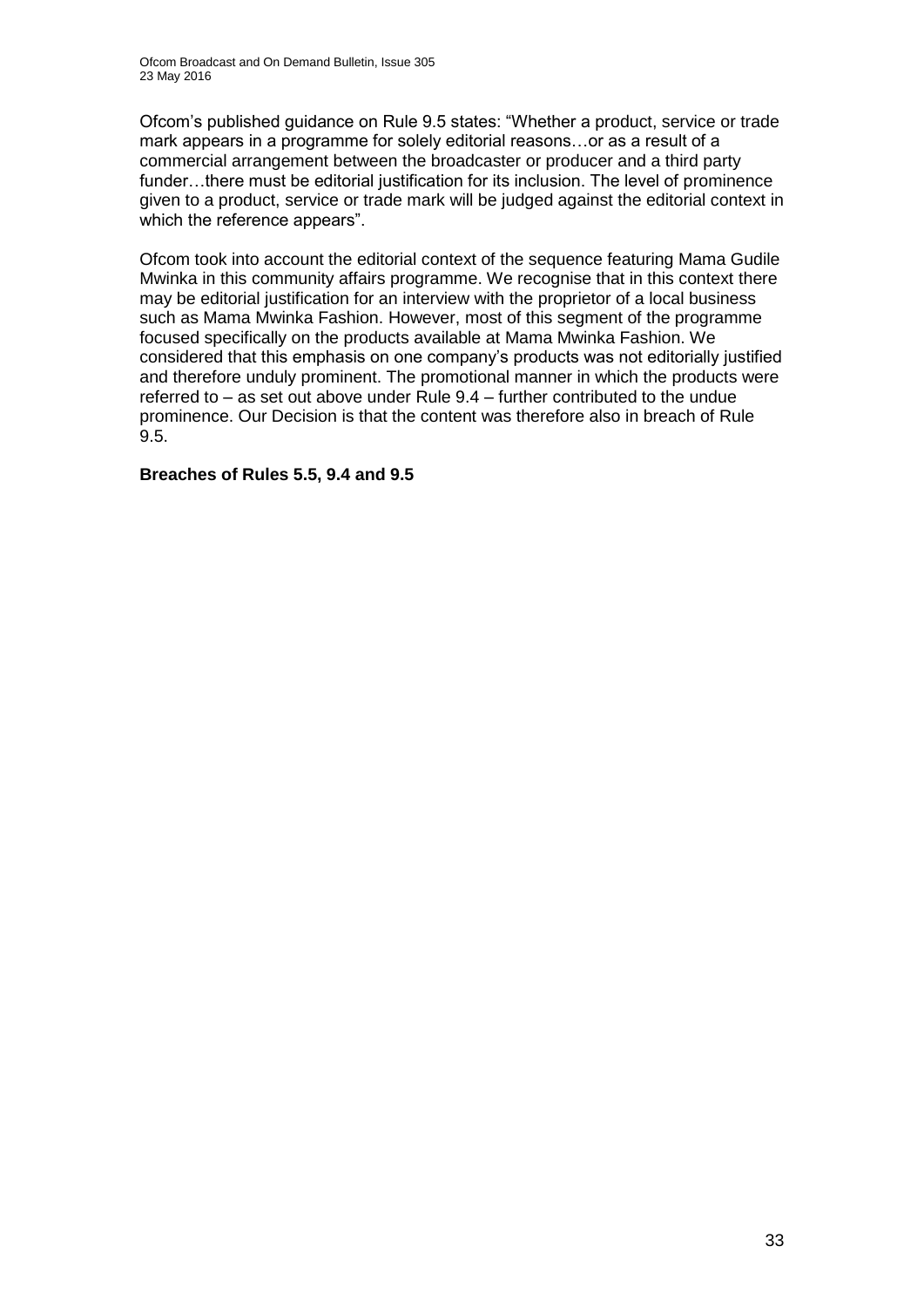# **In Breach**

**Agneepath** *&TV, 4 March 2016, 15:00*

### **Introduction**

&TV is a general entertainment television channel for the South Asian community in the UK, broadcasting in Hindi. The licence is held by Asia T.V. Limited ("Asia T.V." or "the Licensee").

During routine monitoring, Ofcom viewed the 2012 Bollywood film *Agneepath* shown on &TV between 15:00 and 18:15 on 4 March 2016. The film, which was broadcast in Hindi with English subtitles, was a drama about a man (Vijay) seeking revenge against his father's murderer (Kancha).

The film began with a caption that read:

*"The film has been certified U/A*[ 1 ]*. We advise parental guidance due to violence in the film".*

We noted the following scenes in particular:

### Scene One

This was broadcast about 15 minutes after the start of the film and took place while Vijay was a young boy. It featured Deenanath (Vijay's father) being falsely accused of molesting and killing a young girl by his enemy who lived in the same village, Kancha. The sequence, which took place at night during a severe electrical storm, lasted approximately three and a half minutes. Viewers saw:

- Deenanath being attacked by an angry mob, and then dragged by the neck along the ground by Kancha towards a banyan tree on a cliff;
- Vijay fighting his way through the mob to reach his father, whose clothes were now covered in blood;
- Kancha pulling Vijay away from his father by his hair;
- Vijay being held back by the mob who called for Deenanath to be hanged;
- Kancha tying rope around Deenanath's hands and feet, and a noose round his neck;
- Vijay struggling free from the crowd and trying to support his father as Deenanath was hoisted by his neck by Kancha into the air;
- a close-up of Deenanath's contorted face as he lost consciousness; and,

<sup>1</sup>  $<sup>1</sup>$  U/A is a film certificate given by the Indian Central Board of Film Classification. Films</sup> certified as U/A are described as suitable for "unrestricted public exhibition – but with a word of caution that Parental discretion required for children below 12 years".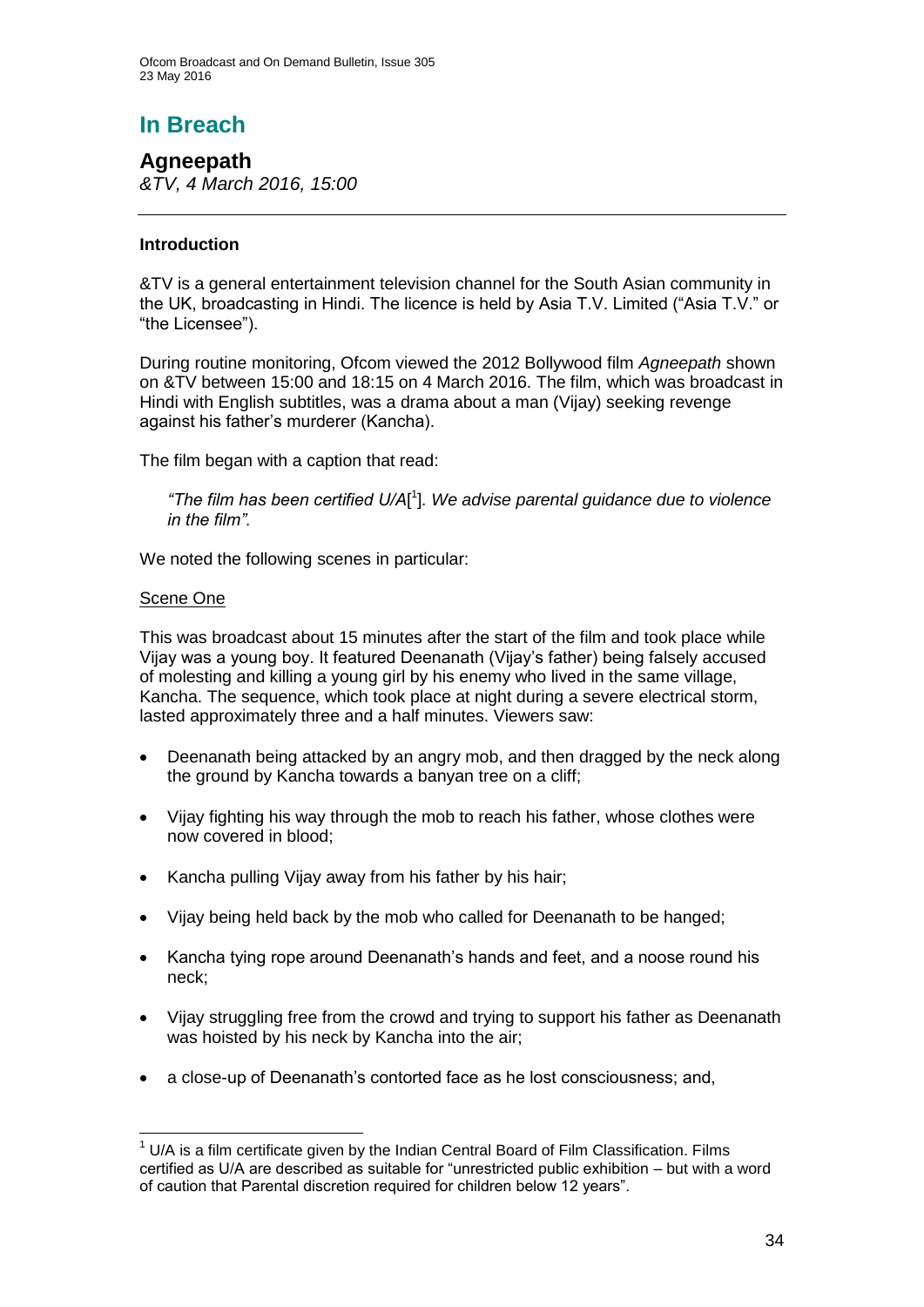two full-length shots of Deenanath's body hanging from a tree and Vijay weeping beneath his father's corpse.

### Scene Two

In a scene shown just after 16:45 Vijay, now an adult, witnessed another hanging at the same tree. Slow-motion flashbacks of Deenanath's murder were shown including: the ropes being tied around Deenanath's neck, wrists and feet; a full-length shot of Deenanath thrashing around as he was hanged from the tree; and, a close-up of Deenanath's bloody face. This was followed by another near full length-shot of the swinging corpse of the man whose hanging from the tree Vijay was now witnessing.

### Scene Three

Vijay and his allies attacked a group of men taking part in an auction of young girls. The fight was approximately five minutes in duration and broadcast at about 17:15. It featured:

- numerous incidents of people being attacked with knives and guns, including spurts of blood as bullets entered or exited the victims' bodies;
- Vijay engaging in hand-to-hand combat with the auctioneer;
- Vijay squeezing his hands around the auctioneer's throat, trying to strangle him; and,
- Vijay holding the auctioneer's head under the water in a fountain. The auctioneer was seen to thrash around in the water and there were three close-up shots of the auctioneer's face under the water as he lost consciousness.

### Scene Four

Following their wedding, Vijay and his new wife, along with their wedding guests, were attacked by men with assault rifles. The two groups exchanged gunfire and there were frequent shots of blood spraying from bullet entry and exit wounds. After Vijay had killed the gunmen he looked round to see the majority of his wedding party, including his wife, had been massacred.

#### Scene Five

This climactic scene, broadcast at approximately 18:00, was a bloody 12 minute fight between Vijay, Kancha and Kancha's henchmen. It featured numerous violent acts including:

- Kancha strangling Vijay both with a metal chain and by pressing his foot into his throat;
- punches that left each man's face increasingly bloody; and,
- Vijay using a large piece of metal to strike Kancha and his men.

After Vijay had fought off Kancha's henchmen, Kancha approached him from behind and stabbed him in the back. Although the actual impact of the stab was not shown, the sound of the knife entering Vijay's body could be heard. This was followed by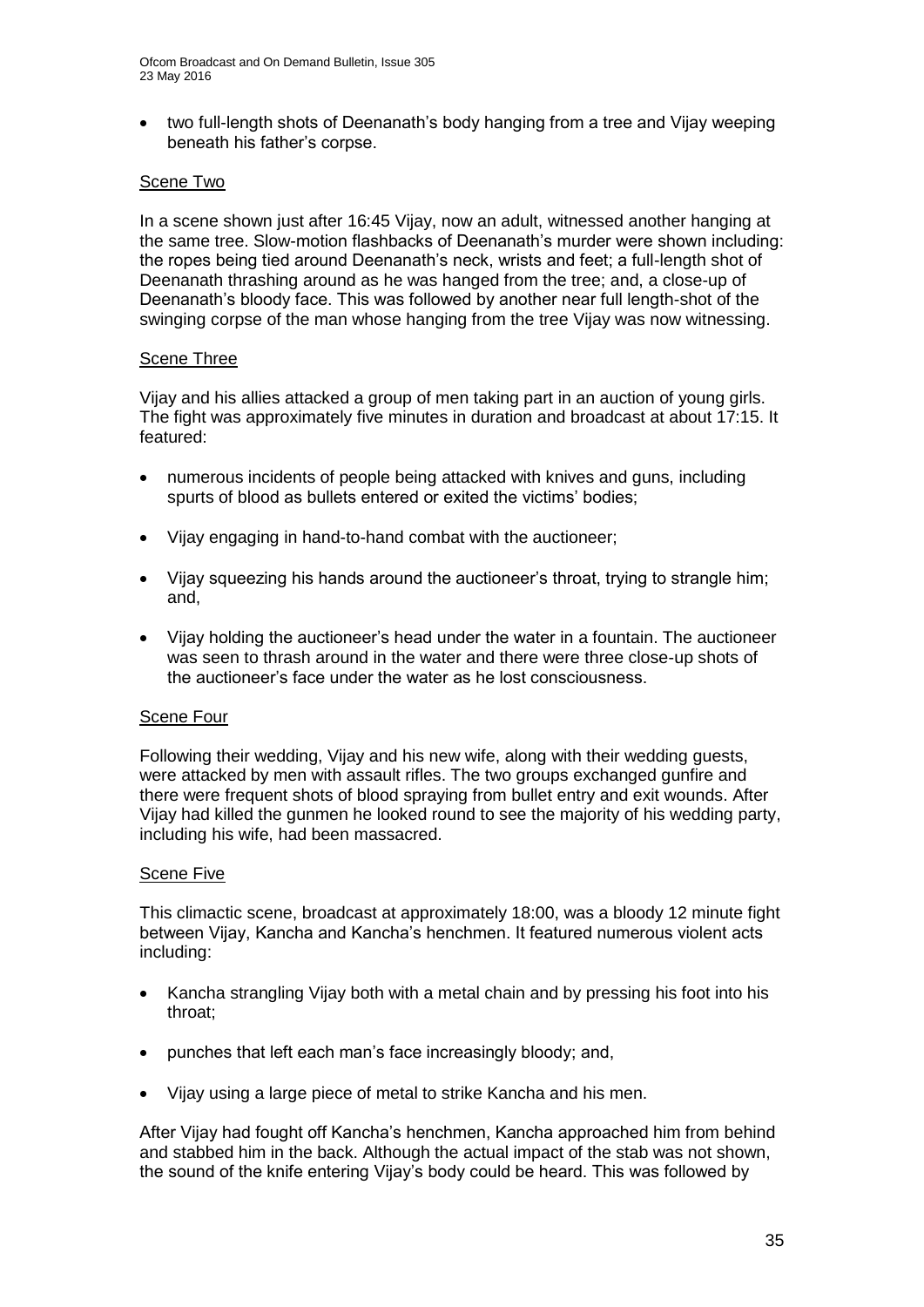shots of Vijay's agonised reaction, and of the knife in Vijay's back. Shortly afterwards, there was a brief close-up of the knife being pulled out of Vijay's back before he collapsed.

Outside the building where the fight had started, Kancha slashed Vijay across his chest and back with the knife, causing bloody wounds. Kancha pulled Vijay back to his feet and stabbed him in the stomach. Again, although the stab itself was not seen, there was an almost immediate shot of the knife in Vijay's body and Kancha pulling the knife out.

With Vijay grievously wounded. Kancha dragged him by a rope around his neck towards the same banyan tree where he had hanged Deenanath. Vijay managed to snap the rope and the two men exchanged ferocious punches. Eventually Vijay lifted Kancha high above his head, threw him to the ground, and slammed a large rock into Kancha's back. Vijay then tied a rope around Kancha's neck and looped the other end around a branch of the tree. He pulled on the rope, hoisting Kancha into the air. There was then a series of shots of Kancha's body, suspended from the rope by his neck, twitching as he lost consciousness and also after his death.

The film is classified by the British Board of Film Classification ("BBFC") as '15' for "strong violence"<sup>2</sup>.

We considered the material raised issues warranting investigation under Rules 1.3 and 1.11 of the Code. These state:

- Rule 1.3: "Children must also be protected by appropriate scheduling from material that is unsuitable for them".
- Rule 1.11: "Violence, its after-effects and descriptions of violence, whether verbal or physical, must be appropriately limited in programmes broadcast before the watershed…and must also be justified by the context".

We therefore requested comments from the Licensee as to how the content complied with these rules.

### **Response**

1

Asia T.V. apologised and said that the post-watershed version of the film had been "shown in error at the wrong time". The Licensee explained that when it first received the film it checked its BBFC classification and "decided to edit the film considerably to remove all post-watershed material to allow it to run pre-watershed". However, Asia T.V. said that although both the edited and unedited versions for the film "were correctly marked up in the system" a member of staff "in error scheduled the postwatershed version in the pre-watershed slot". Asia T.V. said that this error had "led to the individual concerned being disciplined".

The Licensee told Ofcom that it continues to "conduct a full compliance inspection of all content before it is aired in the UK" and has "started giving voice over as well as text based information about the content of each film". Asia T.V. also said that it was "confident this type of scheduling error should not be repeated in the future".

<sup>2</sup> <http://www.bbfc.co.uk/releases/agneepath-2012>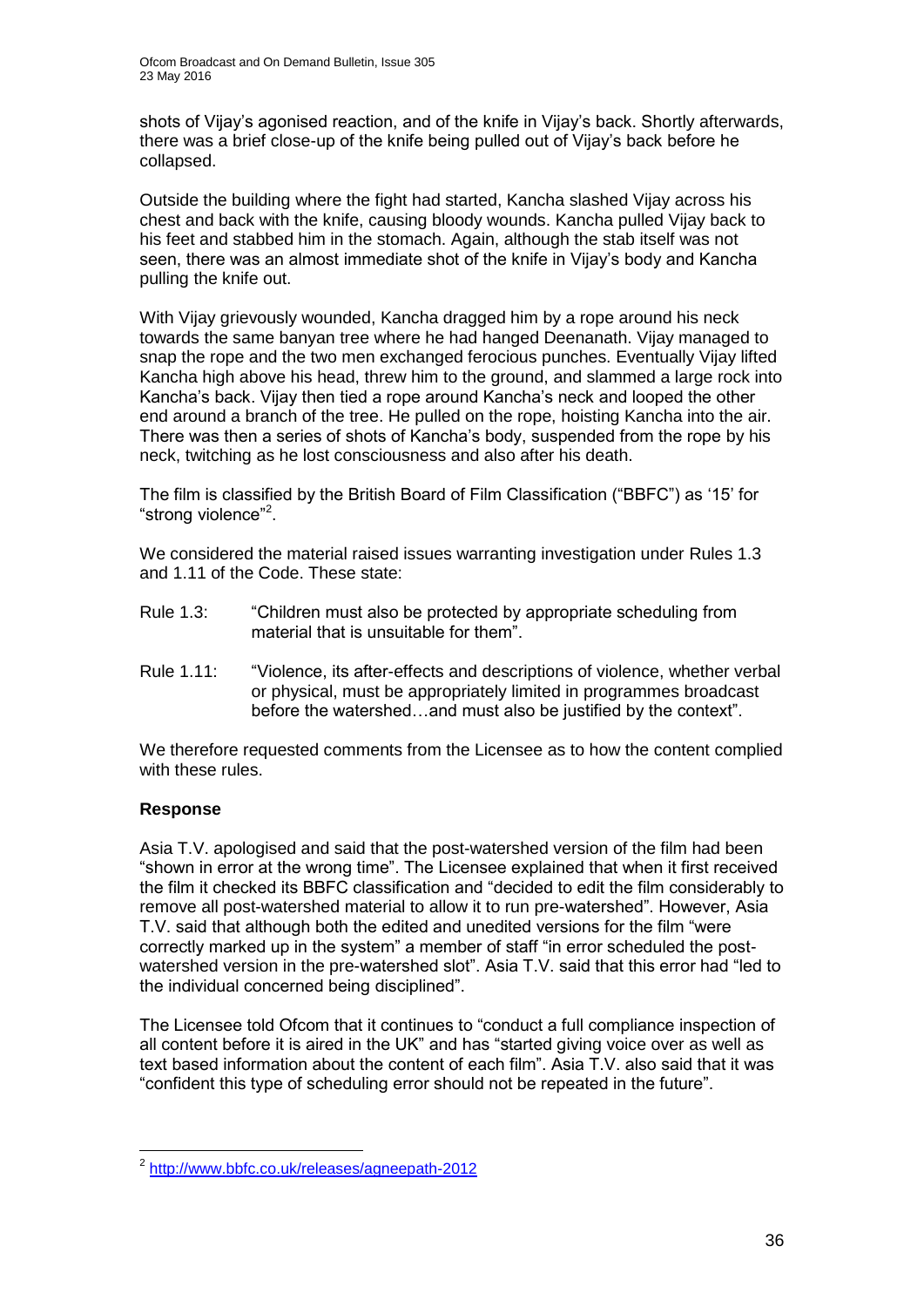### **Decision**

Under the Communications Act 2003, Ofcom has a statutory duty to set standards for broadcast content as appear to it best calculated to secure the standards objectives, including that "persons under the age of eighteen are protected". This is reflected in Section One of the Code. Rule 1.3

Rule 1.3 requires that children must be protected by appropriate scheduling from material that is unsuitable for them.

Ofcom first considered whether *Agneepath* contained material unsuitable for children. As noted above, the film contained a number of very violent scenes that included brutal hand-to-hand combat, frequent gun and knife attacks, and hangings. These acts were often depicted in a particularly bloody fashion, with blood spraying from bullet entry and exit wounds and bloody slashes visible when characters were attacked with knives.

In addition, we considered the film dealt with a number of themes that were further indicative of this material being unsuitable for children.

For example, Scene One depicted the character of Deenanath being hanged from a tree. The hanging was shown over a reasonably extended duration (about 90 seconds) and included shots of:

- ropes being tied around Deenanath's arms, legs and neck:
- Deenanath's young son trying to support his father after he had been hoisted into the air;
- a close-up of Deenanath's face as he lost consciousness;
- two full-length shots of Deenanath's body hanging from the tree; and,
- Deenanath's son weeping beneath his father's corpse.

Elements of this scene were repeated later in the film as Vijay had flashbacks of his father's murder. Ofcom considered such a graphic scene of a young boy witnessing his father's hanging had significant potential to deeply frighten and unsettle any children in the audience.

We also noted that later in the film Vijay, now an adult, began working with a child trafficker. In two scenes, young girls were seen being auctioned off to the highest bidder. The girls were described by the auctioneer variously as: *"a budding rose"*; having the potential *"to turn more beautiful"*; and, *"beautiful and young"*. In our view the theme of child sex slavery in these scenes was further indicative of the film's unsuitability for children.

For all these reasons, we considered the material was clearly unsuitable for children.

We went on to assess whether the programme was appropriately scheduled. Appropriate scheduling is judged against a number of factors including: the nature of the content; the likely number and age range of the audience; the start and finish time of the programme; and likely audience expectations.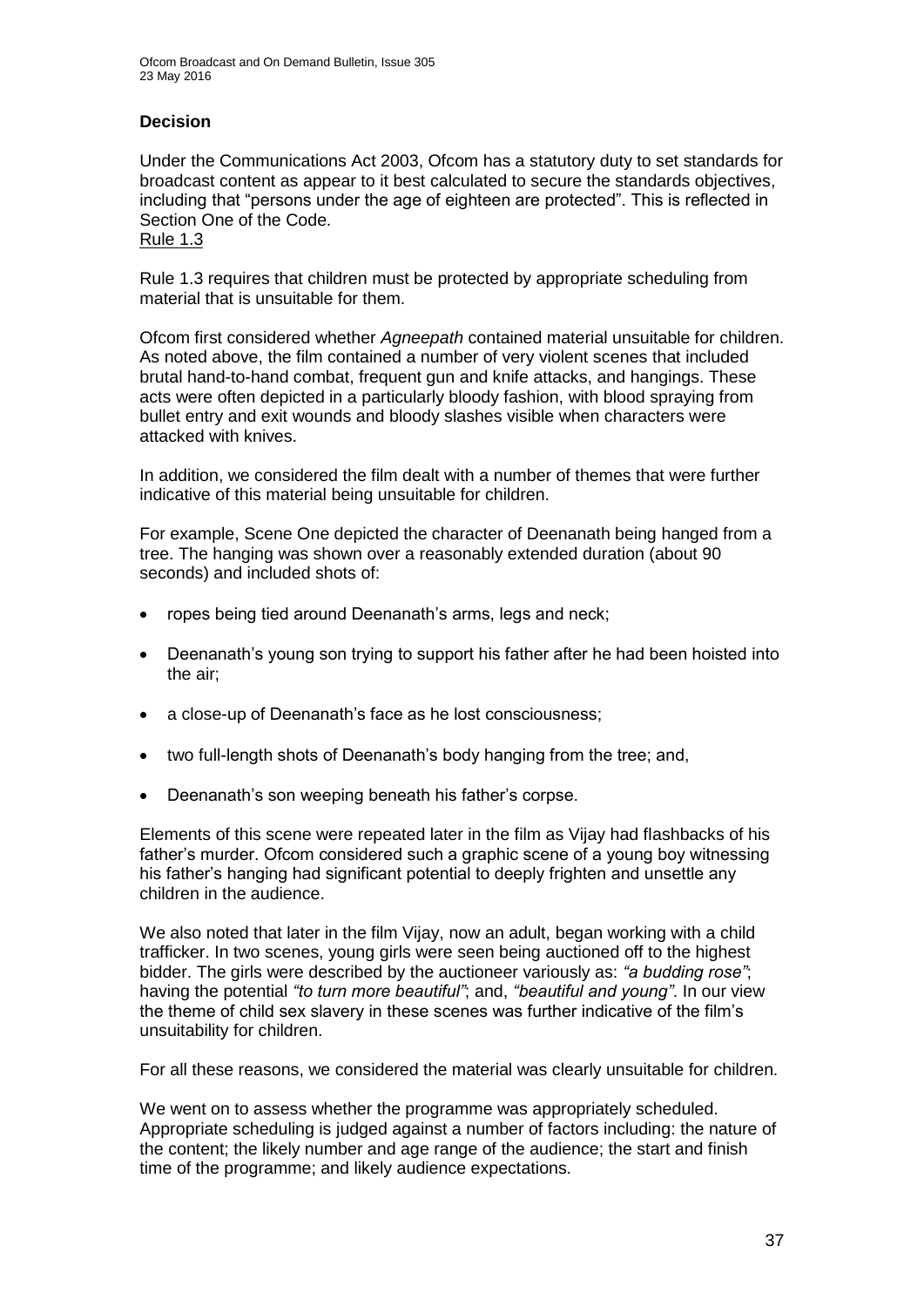The material was broadcast between 15:00 and 18:15 on a weekday and was therefore shown at a time when it was likely that children would have been in the audience. &TV is an entertainment channel that broadcasts a variety of general interest programming including dramas, soap operas and films. We therefore considered that the violent and occasionally disturbing nature of the film would have exceeded the expectations of the audience for this this channel broadcasting at this time. For these reasons, as was acknowledged by the Licensee, the film was not appropriately scheduled and Rule 1.3 was breached.

### Rule 1.11

Rule 1.11 states that violence must be appropriately limited in programmes broadcast before the watershed and must be justified by the context.

As described above, the film contained frequent and bloody depictions of violence. These included three detailed scenes of hanging (as described above) and numerous incidents of people being beaten, shot or violently attacked with knives. Ofcom considered the frequency of these violent acts, and the bloody and graphic manner in which they were depicted, resulted in the violence not being appropriately limited.

We went on to consider whether the violence was justified by context.

We noted that a warning caption was shown before the film, alerting viewers to the fact it contained scenes of violence. The provision of such information – while in principle useful to viewers – was not, in itself, sufficient to justify the broadcast of very violent material well before the watershed. In our opinion the violence in this film far exceeded the expectations of the audience for this general entertainment channel broadcasting at this time.

Given the above, we considered that the violent material was not justified by the context and Rule 1.11 was breached.

We took into account that the Licensee had intended to broadcast pre-watershed an edited version of this 15-rated film. However, we were concerned that even with significant cuts the film's overarching violent, menacing and adult tone may have still resulted in this film being unsuitable for broadcast at this time. Ofcom urges all licensees to approach the scheduling pre-watershed of films classified '15' by the BBFC with caution and to consider in each case whether, even if cuts are made, they are suitable for pre-watershed broadcast.

We were also concerned that the Licensee did not appear to have procedures in place to prevent the erroneous broadcast of the unedited version of this violent and potentially distressing film in the afternoon. We noted the assurances provided by the Licensee that a similar error should not occur again. However, should any similar breaches occur in the future, we will consider taking further regulatory action.

### **Breaches of Rules 1.3 and 1.11**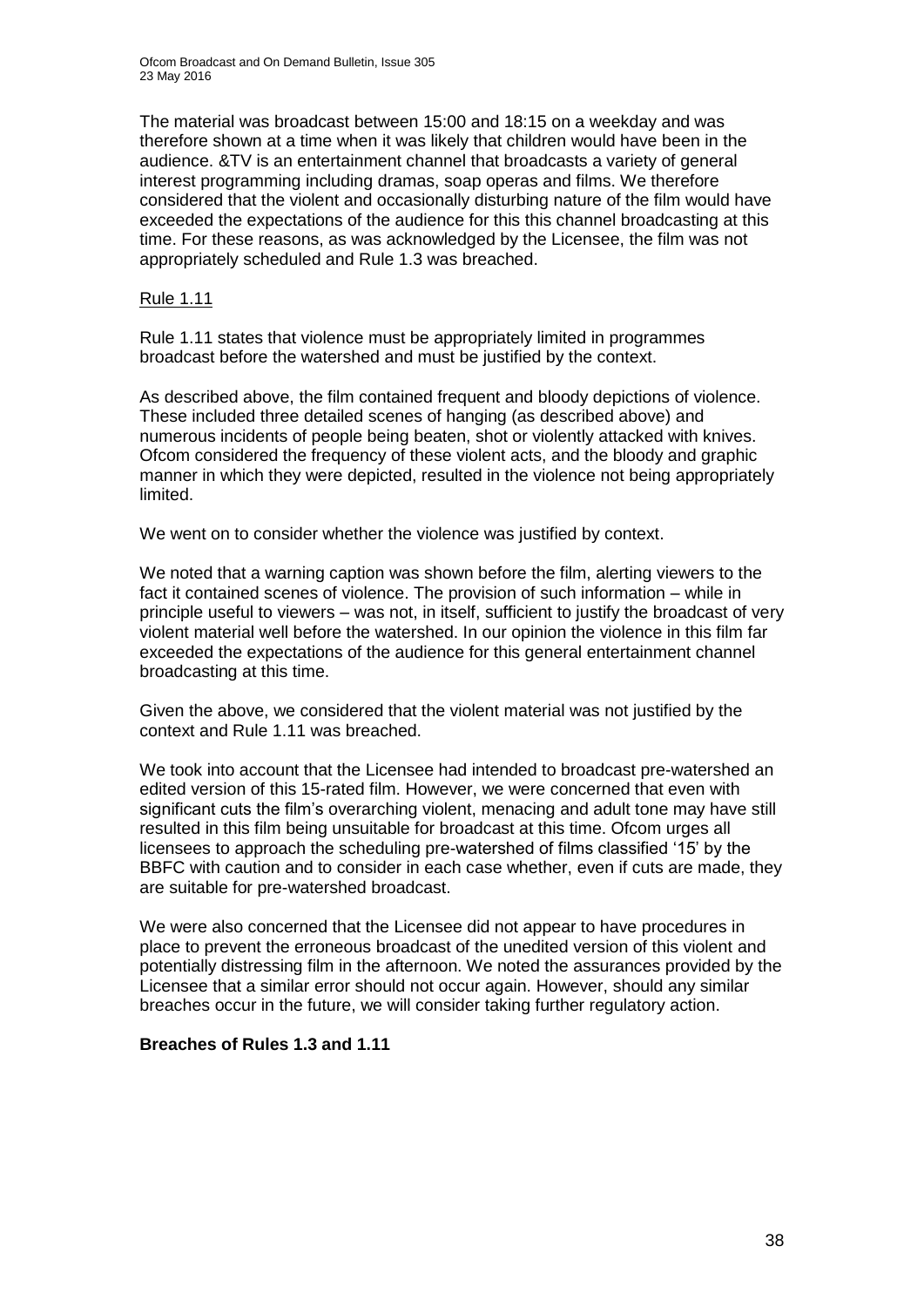# **Introduction to Sponsorship Credit findings**

Television sponsorship provides companies with an opportunity to be affiliated with the content they are sponsoring (e.g. a television programme or channel). For reasons of transparency, the Code requires broadcasters to inform viewers when a sponsorship arrangement is in place<sup>1</sup>: this is achieved through the broadcast of sponsorship credits.

Sponsorship credits are treated as part of the sponsored content and do not count towards the amount of airtime a broadcaster is allowed to use for advertising<sup>2</sup>. To ensure that sponsorship credits fulfil their purpose of identifying sponsorship arrangements, and are not used as a means to extend advertising airtime, the Code requires credits to be distinct from advertising and prohibits credits from containing advertising messages or calls to action<sup>3</sup>.

The sponsorship rules reflect the requirements of the AVMS Directive<sup>4</sup>. Ofcom has a statutory duty under the Communications Act to ensure the requirements of the AVMS Directive are met. Ofcom recently undertook a monitoring exercise to assess the compliance of sponsorship credits with the relevant Code rules.

During the monitoring exercise, Ofcom assessed around 100 sponsorship campaigns across a wide range of broadcasters licensed by Ofcom, including non-English speaking channels and channels which broadcast outside the UK. We were reassured that the vast majority of credits we viewed did not raise Code issues. Those credits found in breach of the rules are included in this issue of the Broadcast and On Demand Bulletin.

Ofcom would like to take this opportunity to remind licensees that, to ensure compliance with the rules, credits should make clear *both* the sponsorship arrangement and the identity of the sponsor. In addition, credits must be distinct from advertising. Ofcom recognises that when judging whether a sponsorship credit is sufficiently distinct from advertising, fine editorial judgements are often required. Broadcasters are reminded that the primary focus of credits should remain on the sponsorship arrangement itself, rather than on the sponsor and its products and/or services. In this respect, particular care is needed when using footage and slogans from a sponsor's advertising campaign in credits, to avoid advertising-type claims featuring in sponsorship credits and/or a blurring of the distinction between advertising and sponsorship.

Ofcom has provided detailed guidance for broadcasters on this issue and on how to ensure compliance with all of the sponsorship rules in Section Nine of the Code. The guidance is available at:

[http://stakeholders.ofcom.org.uk/binaries/broadcast/guidance/831193/section9.pdf.](http://stakeholders.ofcom.org.uk/binaries/broadcast/guidance/831193/section9.pdf)

1

Rule 9.19 requires sponsorship to be clearly identified by means of sponsorship credits. These must make clear: a) the identity of the sponsor by reference to its name or trade mark; and b) the association between the sponsor and the sponsored content.

 $2$  Ofcom's Code on the Scheduling of Television Advertising limits the amount of advertising a television broadcaster can transmit, in line with Article 23 of the AVMS Directive.

<sup>&</sup>lt;sup>3</sup> Rule 9.22 of the Broadcasting Code.

<sup>4</sup> See Article 10 of the AVMS Directive.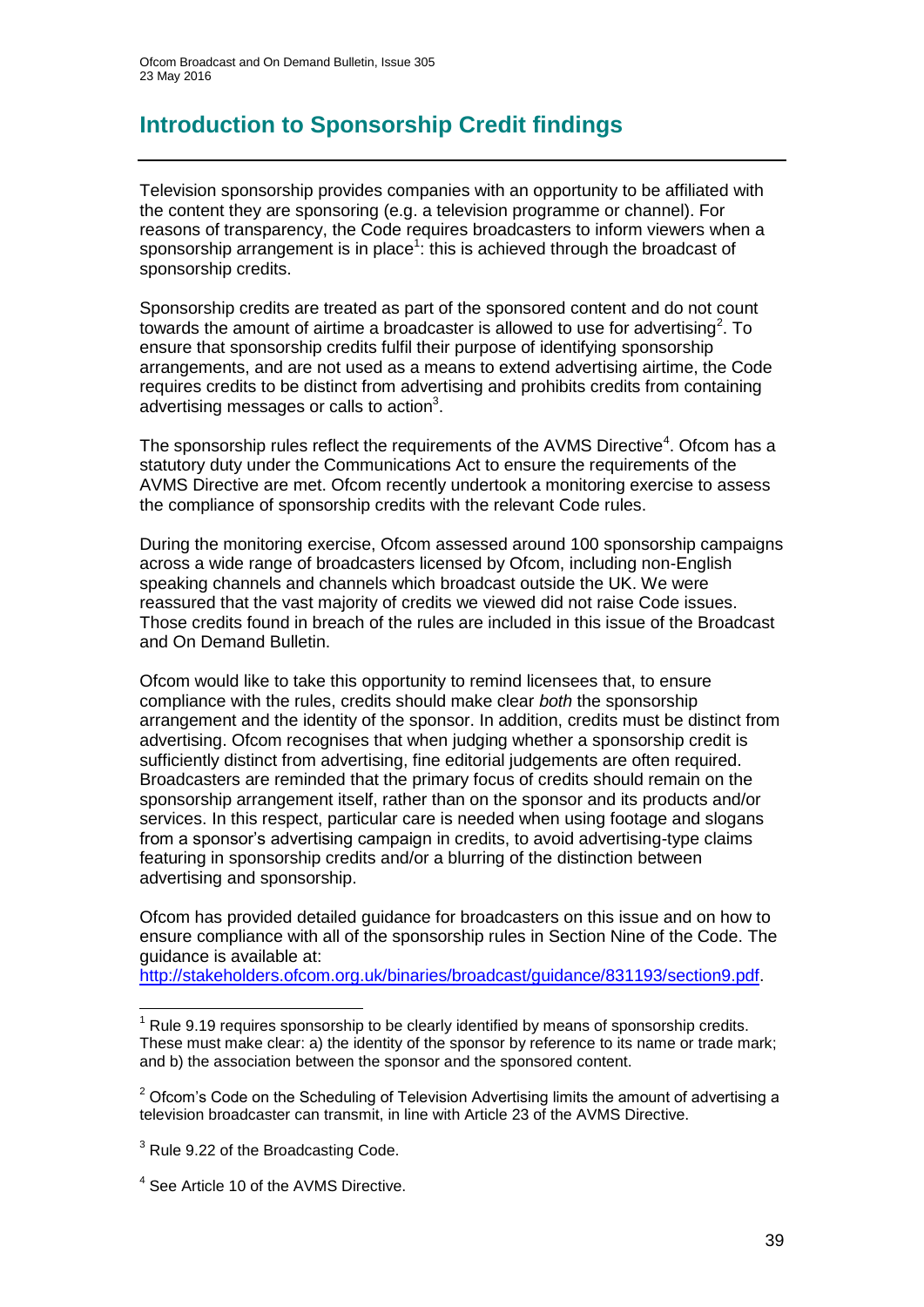# **In Breach**

### **Sponsorship of Various Programmes by Enchanteur**

*ABS-CBN News Channel, 18 October to 17 November 2015, various dates and times*

### **Introduction**

ABS-CBN News Channel broadcasts news and lifestyle programming from the Philippines. The licence for ABS-CBN News Channel is held by ABS-CBN Europe Ltd ("ABS-CBN" or "the Licensee").

Various programmes broadcast on the channel between 18 October and 17 November 2015 were sponsored by Enchanteur, a toiletry brand. Ofcom noted that the sponsorship credit for Enchanteur stated *"Enchanteur, the fragrance of French romance"* but it did not contain any reference to the sponsorship arrangement.

Ofcom therefore considered that the sponsorship credit raised issues warranting investigation under Rule 9.19 of the Code, which states:

- "Sponsorship must be clearly identified by means of sponsorship credits. These must make clear:
	- a) the identity of the sponsor by reference to its name or trade mark; and
	- b) the association between the sponsor and the sponsored content".

We therefore asked the Licensee how the sponsorship credit complied with this rule.

### **Response**

The Licensee acknowledged that the sponsorship credit did not identify the sponsorship arrangement. ABS-CBN told us it would provide further training for their production staff on the requirements of the Code, and Rule 9.19 in particular.

### **Decision**

Under the Communications Act 2003 ("the Act"), Ofcom has a statutory duty to set standards for broadcast content as appear to it best calculated to secure a number of standards objectives, one of which is "that the international obligations of the United Kingdom with respect to advertising included in television and radio services are complied with".

The Audiovisual Media Services ("AVMS") Directive requires sponsored programmes to be "clearly identified as such by the name, logo and/or any other symbol of the sponsor such as a reference to its product(s) or service(s) or a distinctive sign thereof in an appropriate way for programmes at the beginning, during and/or end of the programmes".

The requirements of the AVMS Directive to identify sponsorship arrangements are reflected in Rule 9.19 of the Code.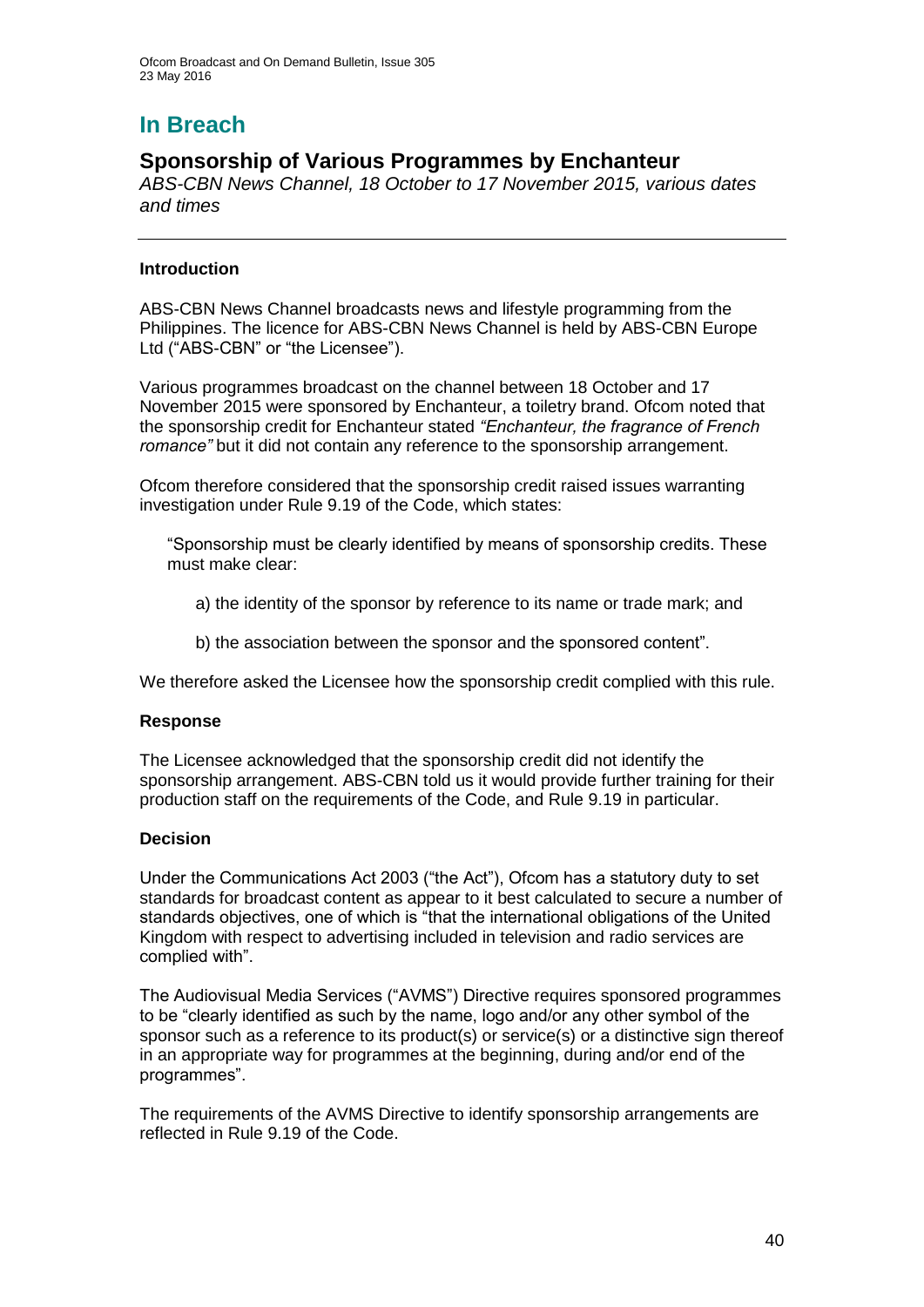In this case, although the sponsorship credit for Enchanteur shown around programming on the ABS-CBN News Channel made clear the identity of the sponsor, it did not make any reference to the sponsorship arrangement. Because the credit did not make clear the association between the sponsor and the sponsored programmes, we concluded that the sponsorship credit was in breach of Rule 9.19(b) of the Code.

### **Breach of Rule 9.19(b)**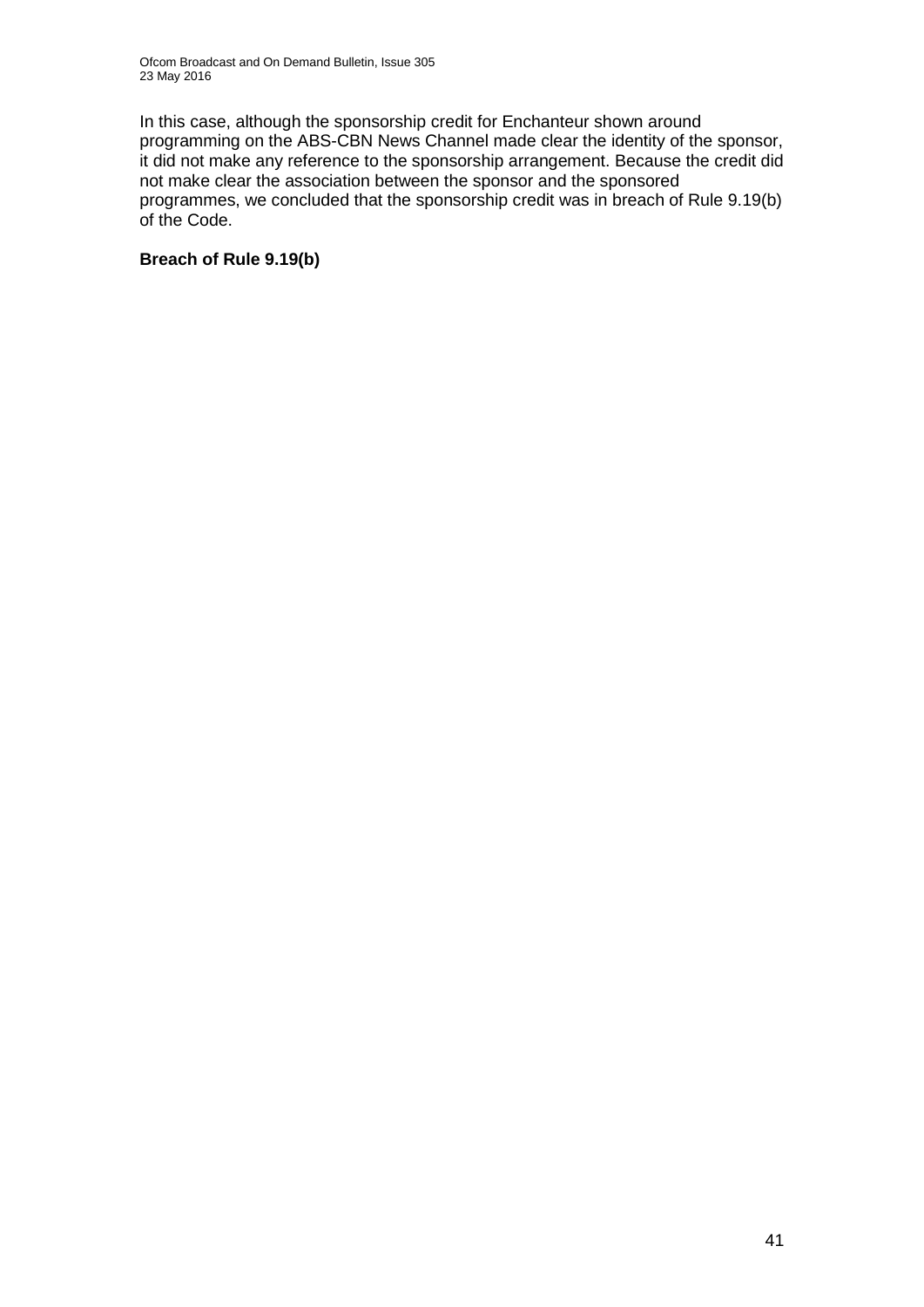# **In Breach**

### **Sponsorship of Saas Bahu Aur Beti by Pooja Sweets**

*Aaj Tak, 18 October to 17 November 2015, various dates and times*

### **Introduction**

Aaj Tak is a 24 hour news channel broadcast in Hindi on the digital satellite platform. The licence for Aaj Tak is held by TV Today Network Ltd ("TVTN" or "the Licensee"). Saas Bahu Aur Beti is a daily entertainment programme. The programme is sponsored by Pooja Sweets, a retailer of vegetarian confectionary and savouries.

Ofcom noted that the sponsorship credit for Pooja Sweets shown between 18 October and 17 November featured onscreen text which stated *"Order Online at*  [website address given]<sup>"</sup>. Ofcom considered this sponsorship credit raised issues warranting investigation under the following Code rule:

Rule 9.22: "Sponsorship credits must be distinct from advertising. In particular:

a) Sponsorship credits broadcast around sponsored programmes must not contain advertising messages or calls to action. Credits must not encourage the purchase or rental of the products or services of the sponsor or a third party. The focus of the credit must be the sponsorship arrangement itself. Such credits may include explicit reference to the sponsor's products, services or trade marks for the sole purpose of helping to identify the sponsor and/or the sponsorship arrangement".

We therefore asked the Licensee how the sponsorship credit complied with this rule.

### **Response**

The Licensee acknowledged that the sponsorship credit contained the call to action *"Order Online at* [website address given]*"* as a result of human error. TVTN advised that the situation had now been rectified and further systems put in place to ensure compliance with the Code.

### **Decision**

Under the Communications Act 2003, Ofcom has a statutory duty to set standards for broadcast content as appear to it best calculated to secure the standards objectives, one of which is that "the international obligations of the United Kingdom with respect to advertising included in television and radio services are complied with". These obligations include ensuring compliance with the Audiovisual Media Services ("AVMS") Directive.

The AVMS Directive limits the amount of advertising a broadcaster can transmit and requires that advertising is kept distinct from other parts of the programme service. Sponsorship credits are treated as part of the sponsored content and do not count towards the amount of airtime a broadcaster is allowed to use for advertising.

To prevent credits effectively becoming advertisements, and therefore increasing the amount of advertising transmitted, Rule 9.22(a) of the Code requires broadcasters to ensure that sponsorship credits do not contain advertising messages or calls to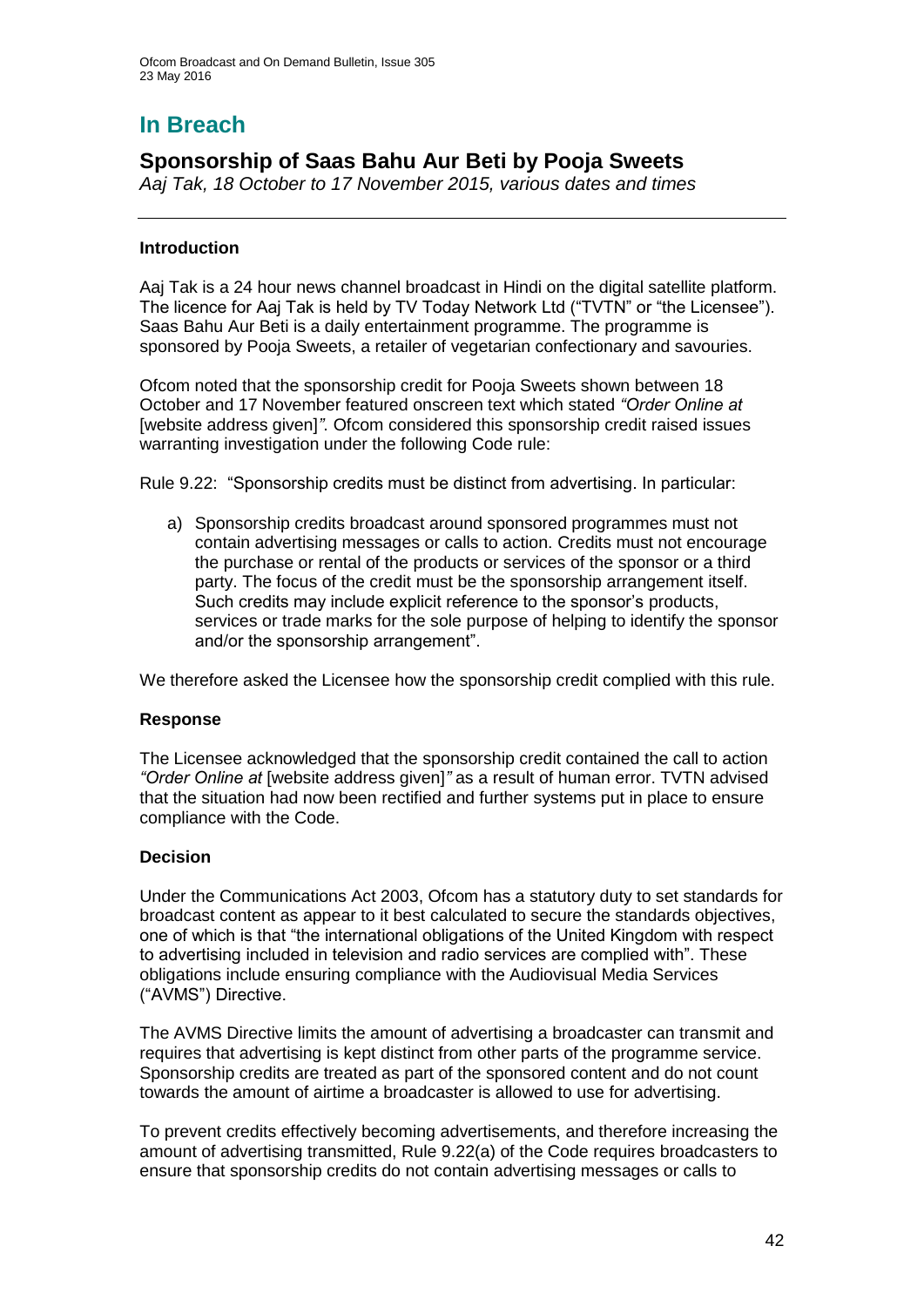action, or encourage the purchase or rental of the products or services of the sponsor or a third party.

Ofcom considered that the text *"Order Online at* [website address given]*"* included in the credit was a direct invitation to viewers to purchase the sponsor's products. We therefore concluded that the sponsorship credit was in breach of 9.22(a) of the Code.

### **Breach of Rule 9.22(a)**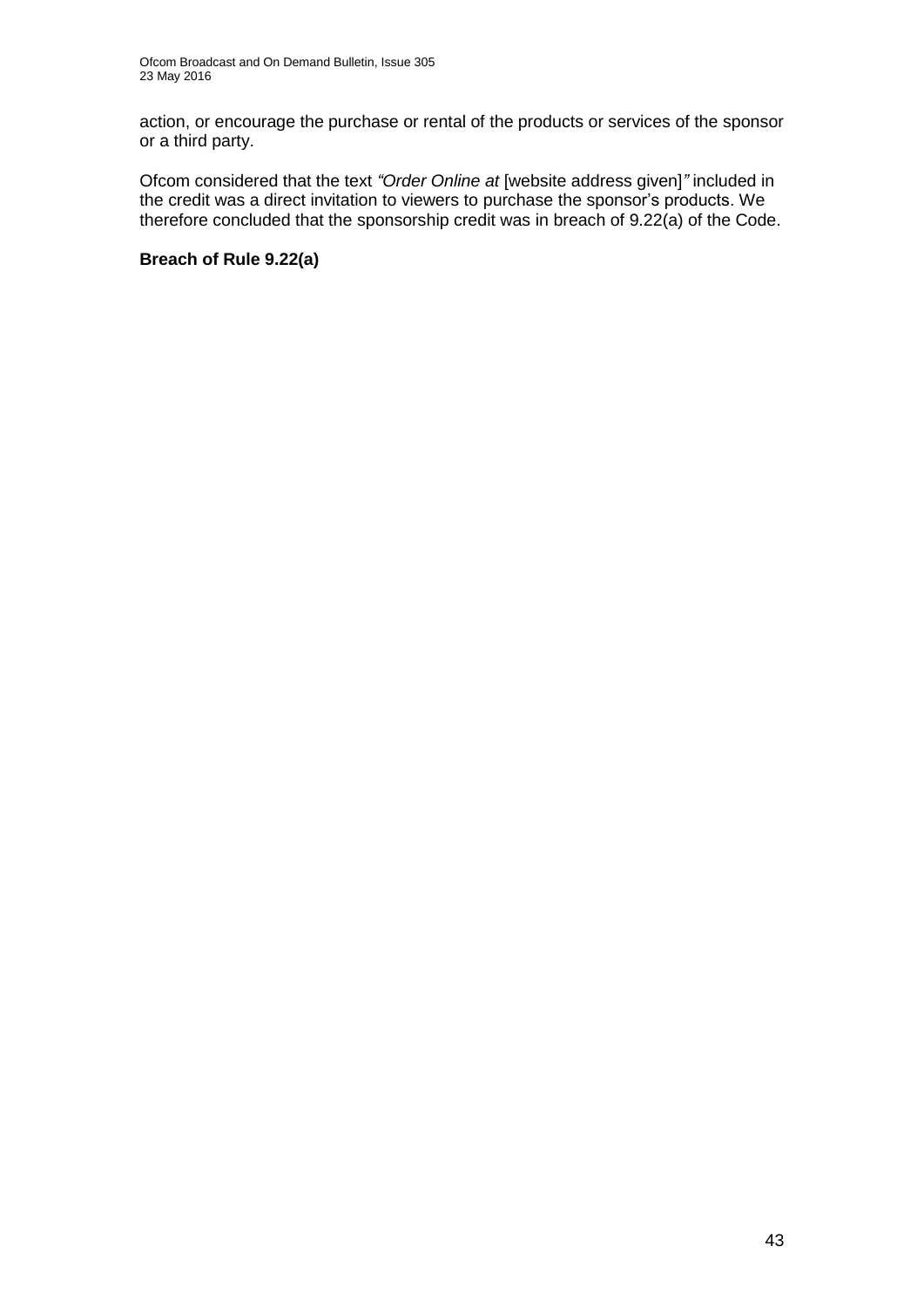### **In Breach**

### **Sponsorship of CITV by DC Thomson**

*CITV, 18 October to 17 November 2015, various dates and times*

### **Introduction**

CITV broadcasts entertainment programmes aimed at children. The licence for CITV is held by ITV Digital Channels Ltd ("ITV" or "the Licensee").

Between 18 October and 17 November 2015 the channel was sponsored by DC Thomson, a publisher of children's magazines. Each of the sponsorship credits for DC Thomson featured a different children's magazine. The sponsorship credits for the magazines 'Thunderbirds Are Go', 'WWE Kids', '110% Gaming', and 'Epic!' each featured graphics showing pages of the relevant magazine being flicked through. Each page shown was accompanied by text which was repeated in a voiceover as follows:

#### 'Thunderbirds Are Go' magazine

*"F.A.B MISSIONS, F.A.B ADVENTURES, F.A.B ACTION, F.A.B HEROES…THUNDERBIRDS ARE GO MAG SPONSORS CITV".*

'WWE Kids' magazine

*"AWWESOME FUN, AWWESOME ACTION, AWWESOME SUPERSTARS…WWE KIDS MAG SPONSORS CITV".*

#### '110% Gaming' magazine

*"LEGENDARY LOLS, FUNNIES, AND ENTERTAINMENT…110% GAMING MAG SPONSORS CITV".*

### 'Epic!' magazine

*"EPIC! FUN!, EPIC! JOKES!, EPIC! ACTION!, EPIC! HEROES!…EPIC! MAG SPONSORS CITV".*

As individual pages were shown, text referring to elements of the magazine was highlighted. For example, during the credit featuring '110% Gaming' magazine:

*"LOLS"* was shown over a spread from the magazine with features including *"DAD JOKES"* and *"TOP 10 OF EVERYTHING!"*;

*"FUNNIES"* was shown over a comic strip called *"Hugh Choob"* and a magazine feature entitled *"THE GREATEST RACING GAMES EVER!"*;

*"ENTERTAINMENT"* was shown over two magazine spreads entitled *"THE MOST EPIC MINECRAFT CREATIONS" and "FIFA 15 ULTIMATE TEAM ZONE!*"

Ofcom considered these sponsorship credits raised issues warranting investigation under the following Code rule: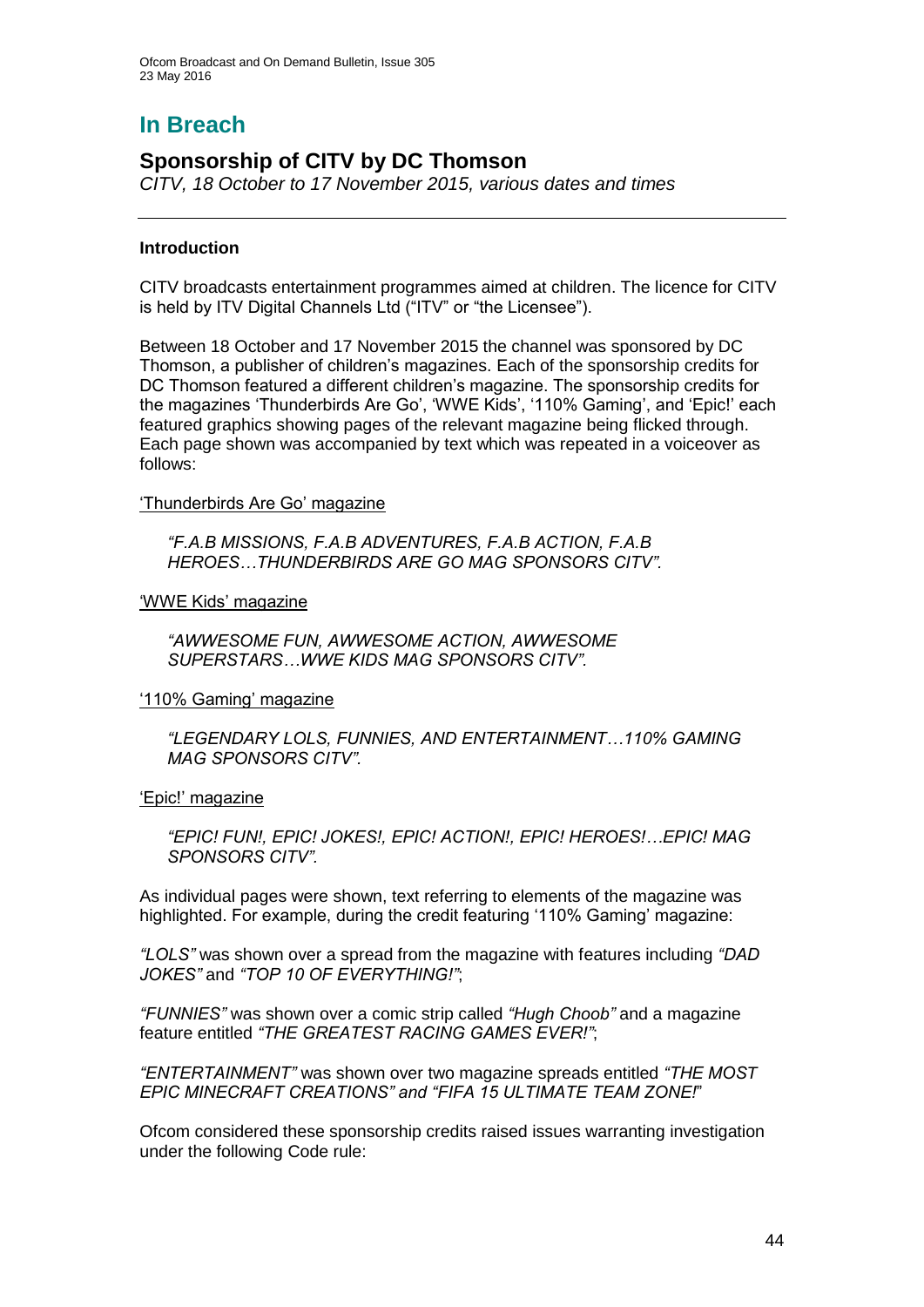- Rule 9.22: "Sponsorship credits must be distinct from advertising. In particular:
	- (a) Sponsorship credits broadcast around sponsored programmes must not contain advertising messages or calls to action. Credits must not encourage the purchase or rental of the products or services of the sponsor or a third party. The focus of the credit must be the sponsorship arrangement itself. Such credits may include explicit reference to the sponsor's products, services or trade marks for the sole purpose of helping to identify the sponsor and/or the sponsorship arrangement."

We therefore asked the Licensee how the sponsorship credits complied with this rule.

### **Response**

The Licensee said they had approved the wording of the voiceovers and graphics on the basis that they associated the sponsor with CITV and its characteristic programming.

ITV explained that the credits used creative language, both to evoke CITV programming, and to act as a description of the content of the magazine featured. For example, it argued that the statement *"legendary LOLs, funnies and entertainment"* in the credit for '110% Gaming' magazine reflected both the nature of CITV programming and the content of that publication, creating a thematic link between the channel and the sponsor. It said that the wording used had been selected to resonate with general themes running throughout the programming on CITV as a channel. The Licensee further stated that the wording used did not contain claims capable of objective substantiation in relation to the sponsor's products and largely used subjective wording to link the sponsor magazines and the programming in an enthusiastic manner.

With regard to the visual images, the Licensee said that these used a cartoonish style and format to create further visual thematic links between the sponsor and the sponsored content. They advised that all visible magazine content was edited to remove, blur, or make illegible, any advertising messages, calls to action, prices or claims; and that the inclusion of visual and verbal sponsorship messages further distinguished the credits from advertising.

### **Decision**

Under the Communications Act 2003, Ofcom has a statutory duty to set standards for broadcast content as appear to it best calculated to secure the standards objectives, one of which is that "the international obligations of the United Kingdom with respect to advertising included in television and radio services are complied with". These obligations include ensuring compliance with the Audiovisual Media Services ("AVMS") Directive.

The AVMS Directive limits the amount of advertising a broadcaster can transmit and requires that advertising is kept distinct from other parts of the programme service. Sponsorship credits are treated as part of the sponsored content and do not count towards the amount of airtime a broadcaster is allowed to use for advertising.

To prevent credits effectively becoming advertisements, and therefore increasing the amount of advertising transmitted, Rule 9.22(a) of the Code requires broadcasters to ensure that sponsorship credits do not contain advertising messages or calls to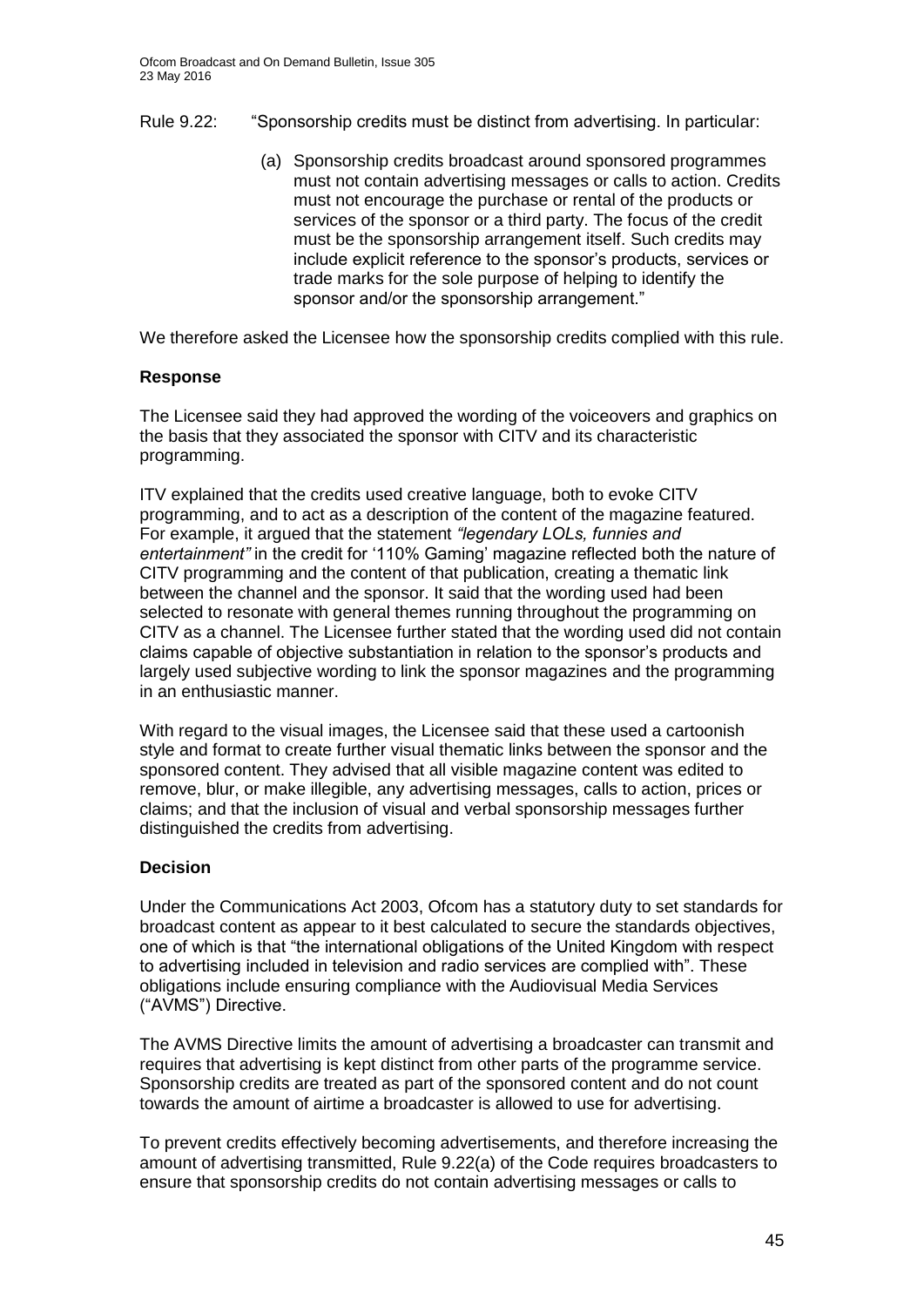action, or encourage the purchase or rental of the products or services of the sponsor or a third party.

Ofcom acknowledged that the descriptive terms used in the sponsorship credits could be applicable to both programming on CITV and the attributes of the magazines sponsoring that content. However we considered that viewers were likely to infer that the terms related to the content of the magazine rather than to CITV programmes. This was because in each case:

- a magazine feature was the visual focus of the sponsorship credit. each sponsorship credit showed the relevant magazine being flicked through and highlighted different pages of that publication; and,
- images from the magazine reflected the terms being made in the voiceover and the onscreen text. For example, the credit for 'Thunderbirds are Go' magazine showed the terms *"F.A.B. HEROES"*. over a spread with a *"SCOTT TRACY FACT FILE"* and a feature entitled *"THUNDERBIRDS ARE WHO?"* with short descriptions of each of the main Thunderbirds characters.

Rule 9.22(a) requires that "Sponsorship credits broadcast around sponsored programmes must not contain advertising messages or calls to action …" and that "the focus of the credit must be the sponsorship arrangement itself". We noted that the Licensee had edited the magazine content to ensure that any explicit advertising messages were removed. However, in our view, the shots of the magazine, the descriptions in the voiceover and the onscreen text placed the focus of the credits on the magazine and its attributes. We therefore concluded that the sponsorship credits were in breach of 9.22(a) of the Code.

### **Breach of Rule 9.22(a)**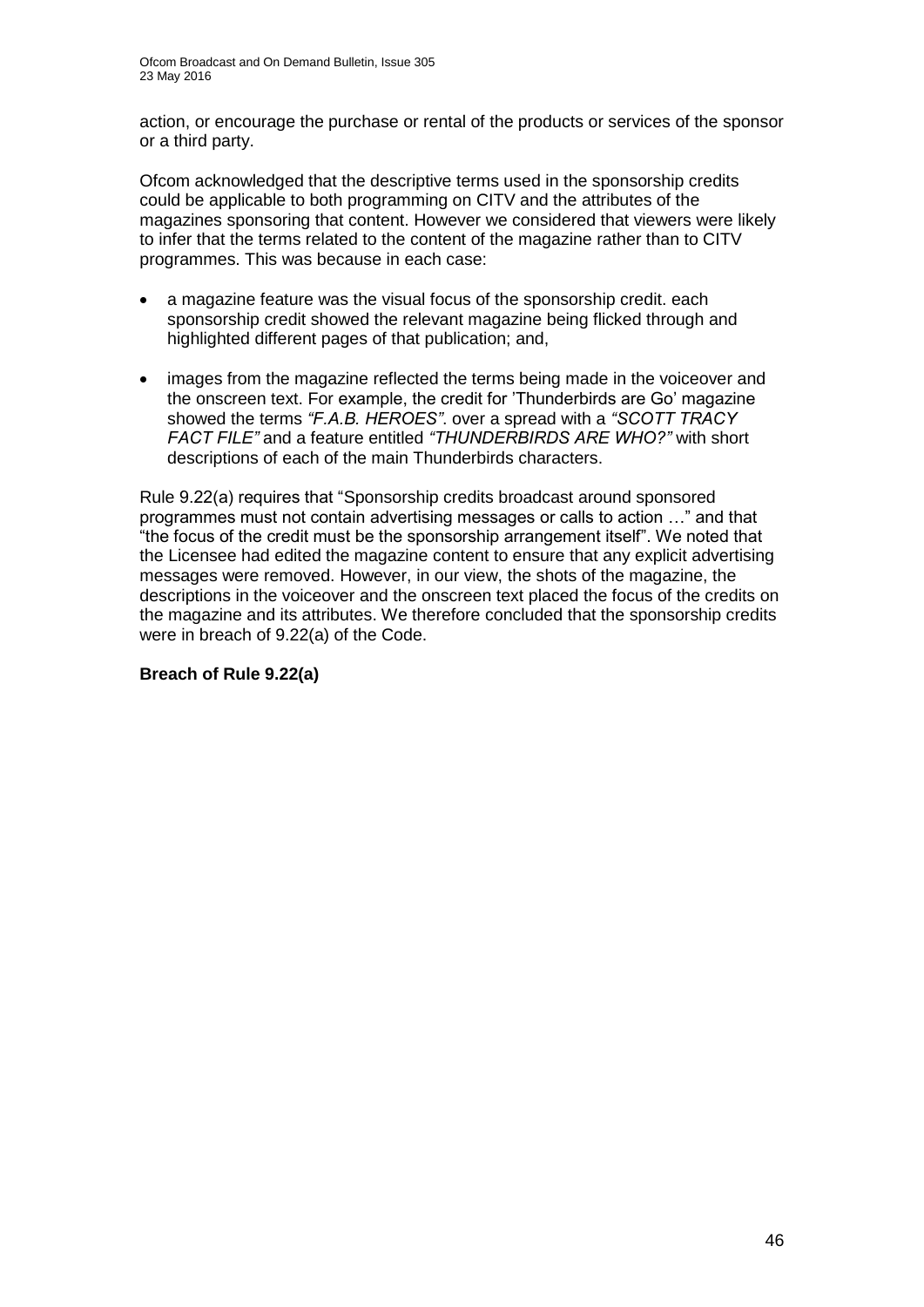# **In Breach**

### **Sponsorship of FIA WTCC by Total Quartz**

*Eurosport Danmark, 18 October to 17 November 2015, various dates and times*

### **Introduction**

Eurosport Danmark is a Danish sports channel. The licence for Eurosport Danmark is held by Discovery Corporate Services Ltd ("Discovery" or "the Licensee"). FIA WTCC is a programme which covers the FIA World Touring Car Championship. The programme is sponsored by Total Quartz, an engine oil.

Ofcom noted that the sponsorship credit for Total Quartz shown between 18 October and 17 November did not appear to contain any reference to the sponsorship arrangement. The credit also included the text: *"Keep your engine younger for longer"*.

Ofcom considered that the sponsorship credit raised issues warranting investigation under the following rules of the Code:

- Rule 9.19: "Sponsorship must be clearly identified by means of sponsorship credits. These must make clear:
	- (a) the identity of the sponsor by reference to its name or trade mark; and
	- (b) the association between the sponsor and the sponsored content".
- Rule 9.22: "Sponsorship credits must be distinct from advertising. In particular:
	- (a) Sponsorship credits broadcast around sponsored programmes must not contain advertising messages or calls to action. Credits must not encourage the purchase or rental of the products or services of the sponsor or a third party. The focus of the credit must be the sponsorship arrangement itself. Such credits may include explicit reference to the sponsor's products, services or trade marks for the sole purpose of helping to identify the sponsor and/or the sponsorship arrangement".

We therefore asked the Licensee how the sponsorship credit complied with these rules.

### **Response**

Discovery said it takes compliance extremely seriously and that it aims at all times to comply with its regulatory requirements.

### Rule 9.19

Discovery stated that, although it considered that viewers would be in no doubt that Total Quartz were the sponsor of the programme, it accepted that a sponsorship message should have been included in the credit. It advised that, on this occasion, the information was omitted as a result of human error.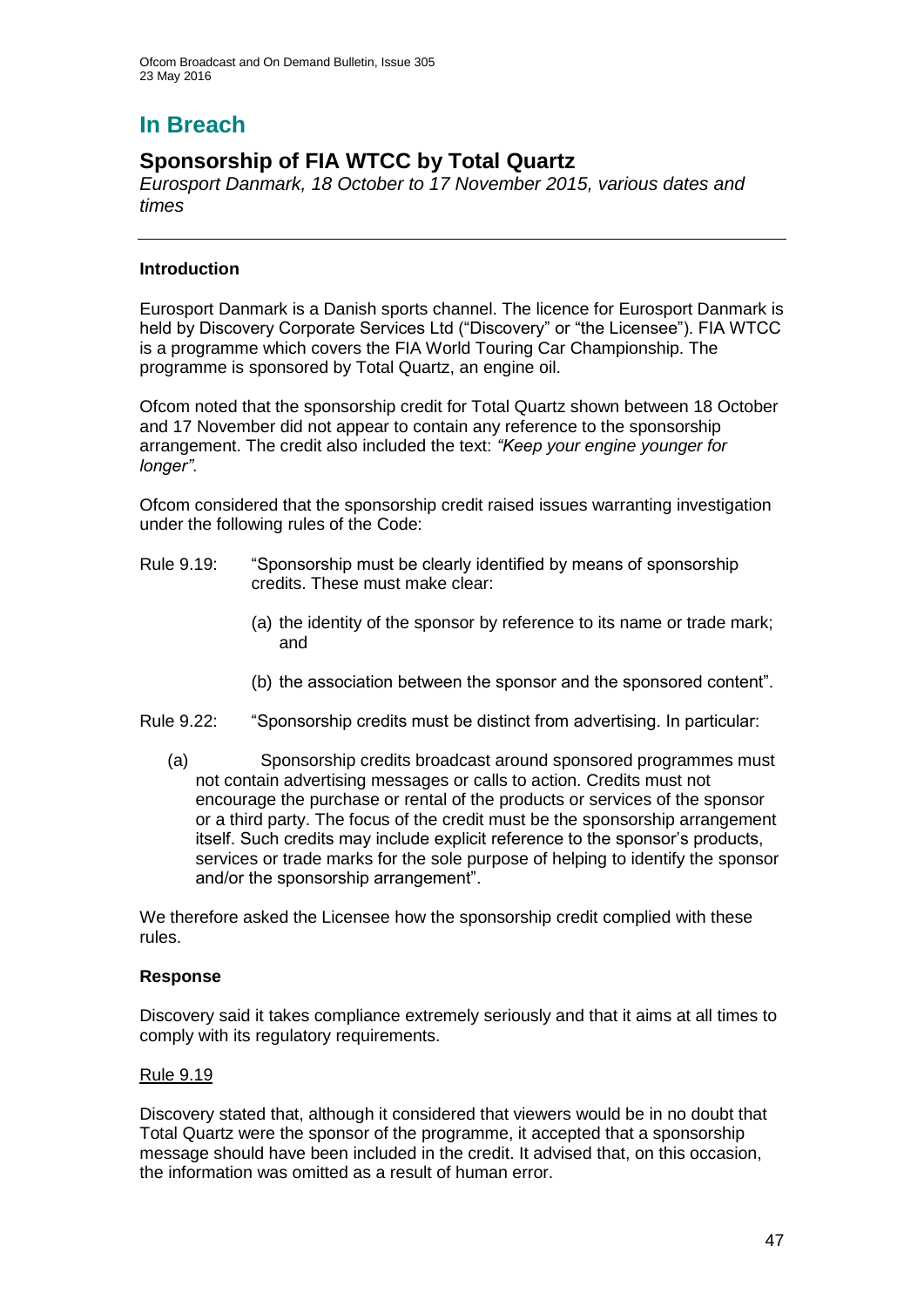### Rule 9.22

Discovery said that it understood the main purpose of Rule 9.22 was to ensure that sponsorship credits are not confused with advertising. In this case, the Licensee considered that viewers would not confuse the content with an advertisement. Nor did it believe that the credit would "in any way encourage the purchase or rental of the products or services of the sponsor".

Discovery did not consider that the text *"Keep your engine younger for longer"* should be interpreted as an advertising message. The Licensee considered that the phrase was simply "a strapline", similar to many straplines used in sponsorship credits onair. The Licensee cited other sponsorship credits that used either companies' wellknown straplines, or descriptions of their products. It said that the Total strapline was used in a similar vein. The Licensee's view was that the statement was not an advertising message: it was relatively inconsequential; it did not "directly encourage" viewers to purchase the product; and it contained no special promotional references. Further, Discovery did not believe the phrase to be a direct claim about the sponsor's product that was capable of objective substantiation. In addition, there was, in the Licensee's view, no use of promotional language or superlatives.

### **Decision**

Under the Communications Act 2003, Ofcom has a statutory duty to set standards for broadcast content as appear to it best calculated to secure a number of standards objectives, one of which is "that the international obligations of the United Kingdom with respect to advertising included in television and radio services are complied with". These obligations include ensuring compliance with the Audiovisual Media Services ("AVMS") Directive.

### Rule 9.19

The AVMS Directive requires sponsored programmes to be "clearly identified as such by the name, logo and/or any other symbol of the sponsor such as a reference to its product(s) or service(s) or a distinctive sign thereof in an appropriate way for programmes at the beginning, during and/or end of the programmes". The requirements of the AVMS Directive to identify sponsorship arrangements are reflected in Rule 9.19 of the Code.

Although the Total Quartz sponsorship credit identified the sponsor, it did not make any reference to the sponsorship arrangement in breach of Rule 9.19(b) of the Code.

### Rule 9.22

The AVMS Directive also limits the amount of advertising a broadcaster can transmit and requires that advertising is kept distinct from other parts of the programme service.

Sponsorship credits are treated as part of the sponsored content and do not count towards the amount of airtime a broadcaster is allowed to use for advertising. The purpose of such credits is to identify sponsorship arrangements, they are not a platform for a sponsor to sell its products or services. To prevent credits effectively becoming advertisements, and therefore increasing the amount of advertising transmitted, Rule 9.22(a) of the Code requires broadcasters to ensure that sponsorship credits broadcast around programmes do not contain advertising messages or calls to action, or encourage the purchase or rental of the products or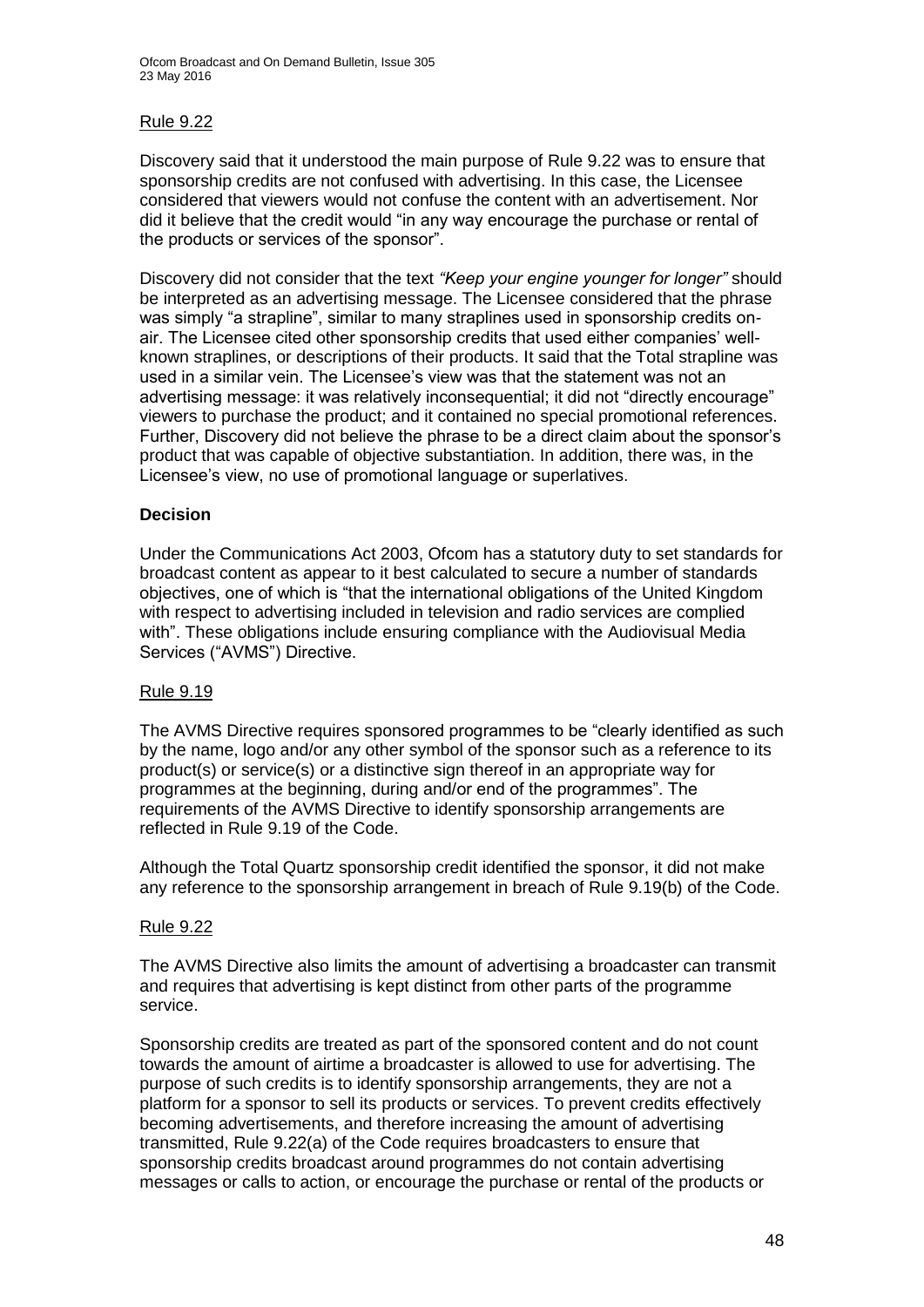services of the sponsor or a third party. Ofcom's Guidance on this rule states that "claims about the sponsor's products/services (in particular those that are capable of objective substantiation), are likely to be considered as advertising messages and therefore should not be included in sponsorship credits".

Ofcom noted that Discovery viewed the phrase as "a strapline", similar to those featured in other sponsorship credits. The Code does not prohibit the inclusion of company straplines in sponsorship credits. However such content must be compliant with Rule 9.22 – the inclusion in a sponsorship credit of a strapline that features a claim about the efficacy of the sponsor's products is not compatible with the Code.

In Ofcom's view, the statement *"Keep your engine younger for longer"* was a claim about the beneficial effects on car engines of using the sponsor's product in breach of Rule 9.22(a) of the Code.

### **Breaches of Rules 9.19(b) and 9.22(a)**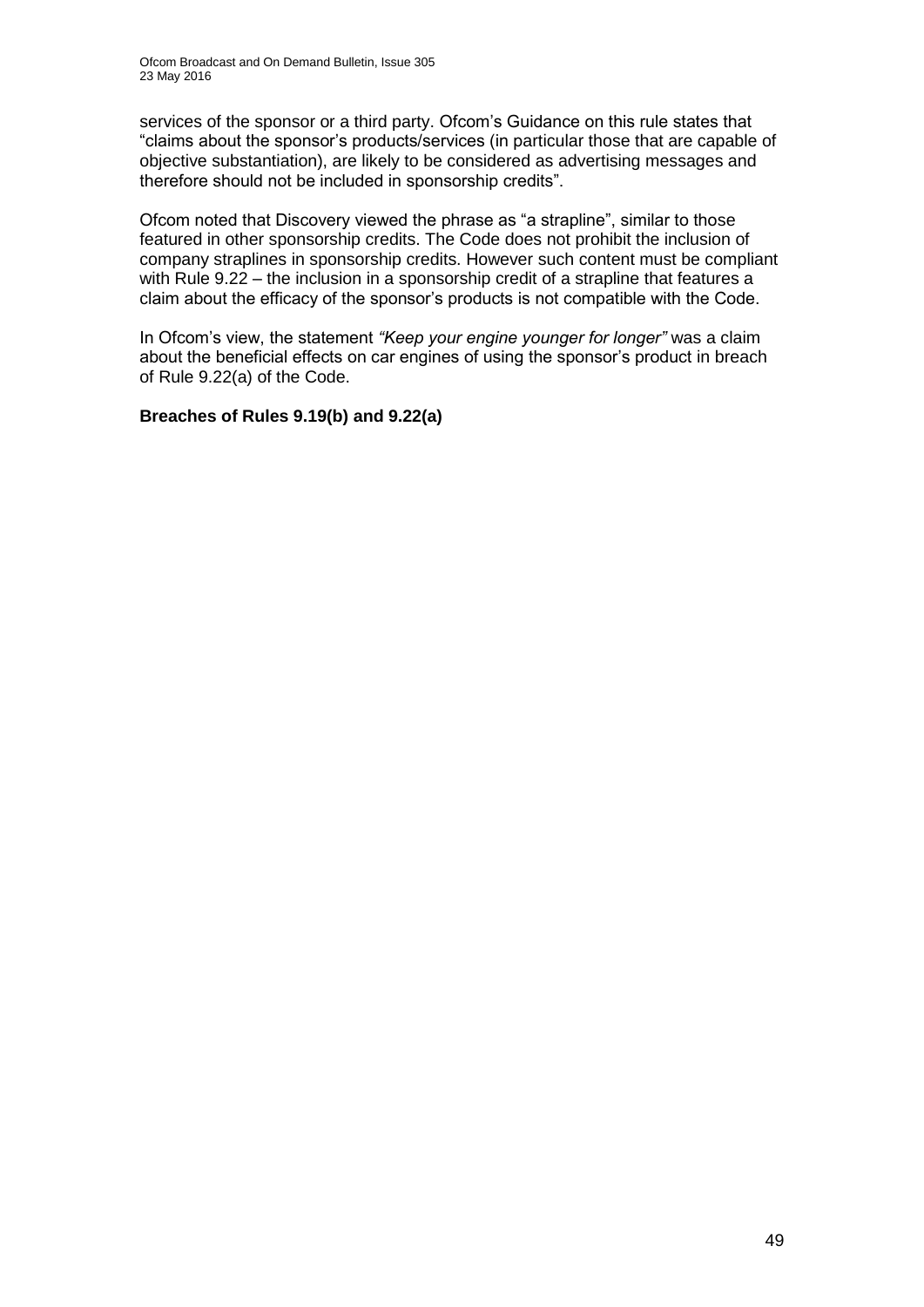# **In Breach**

### **Sponsorship of various programmes by Natur Produkt Zdrovit**

*CI Polsat, 18 October to 17 November 2015, various dates and times*

### **Introduction**

CI Polsat broadcasts general entertainment programming in Poland. The licence for CI Polsat is held by AETN UK ("AETN" or "the Licensee").

Various programmes broadcast on the channel between 18 October and 17 November 2015 were sponsored by Natur Produkt Zdrovit, a manufacturer of dietary supplements. Ofcom noted that the sponsorship credit showed the company's products, including packaging which stated *"90+30 FREE CAPSULES"*. The credit also featured a voiceover which stated *"… Bilomag PLUS, for memory and concentration"*. Ofcom considered this sponsorship credit raised issues warranting investigation under the following Code rule:

Rule 9.22: "Sponsorship credits must be distinct from advertising. In particular:

(a) Sponsorship credits broadcast around sponsored programmes must not contain advertising messages or calls to action. Credits must not encourage the purchase or rental of the products or services of the sponsor or a third party. The focus of the credit must be the sponsorship arrangement itself. Such credits may include explicit reference to the sponsor's products, services or trade marks for the sole purpose of helping to identify the sponsor and/or the sponsorship arrangement".

We therefore asked the Licensee how the sponsorship credit complied with this rule.

### **Response**

The Licensee said it understood that there were elements of the sponsorship credit that risked blurring the line between sponsorship and advertising. It considered that the statement *"…for memory and concentration"* could be justified on the basis that it helped to identify the product and what it was for, which wouldn't otherwise have been clear to viewers. However, AETN accepted that the text on the product packaging which stated *"90+30 FREE CAPSULES"* amounted to an advertising message and explained that it had been included in error because the sponsorship credit had not been seen by its London-based compliance team.

The Licensee advised that it understood the same sponsorship credit had been shown simultaneously on a number of commercial Polish channels and that it considered the credit to be broadly in line with local Polish expectations for sponsorship credits. Nonetheless, it had removed the credit from the CI Polsat schedule when the error was discovered.

In response to Ofcom's Preliminary View, AETN said it was concerned that Ofcom considered the claim "…for memory and concentration" to be an implied health claim. The Licensee reiterated both that it considered this phrase was necessary to make clear the intended use of the product to the audience and that the term did not, in its view, equate to a claim about the product's efficacy. The Licensee believed that the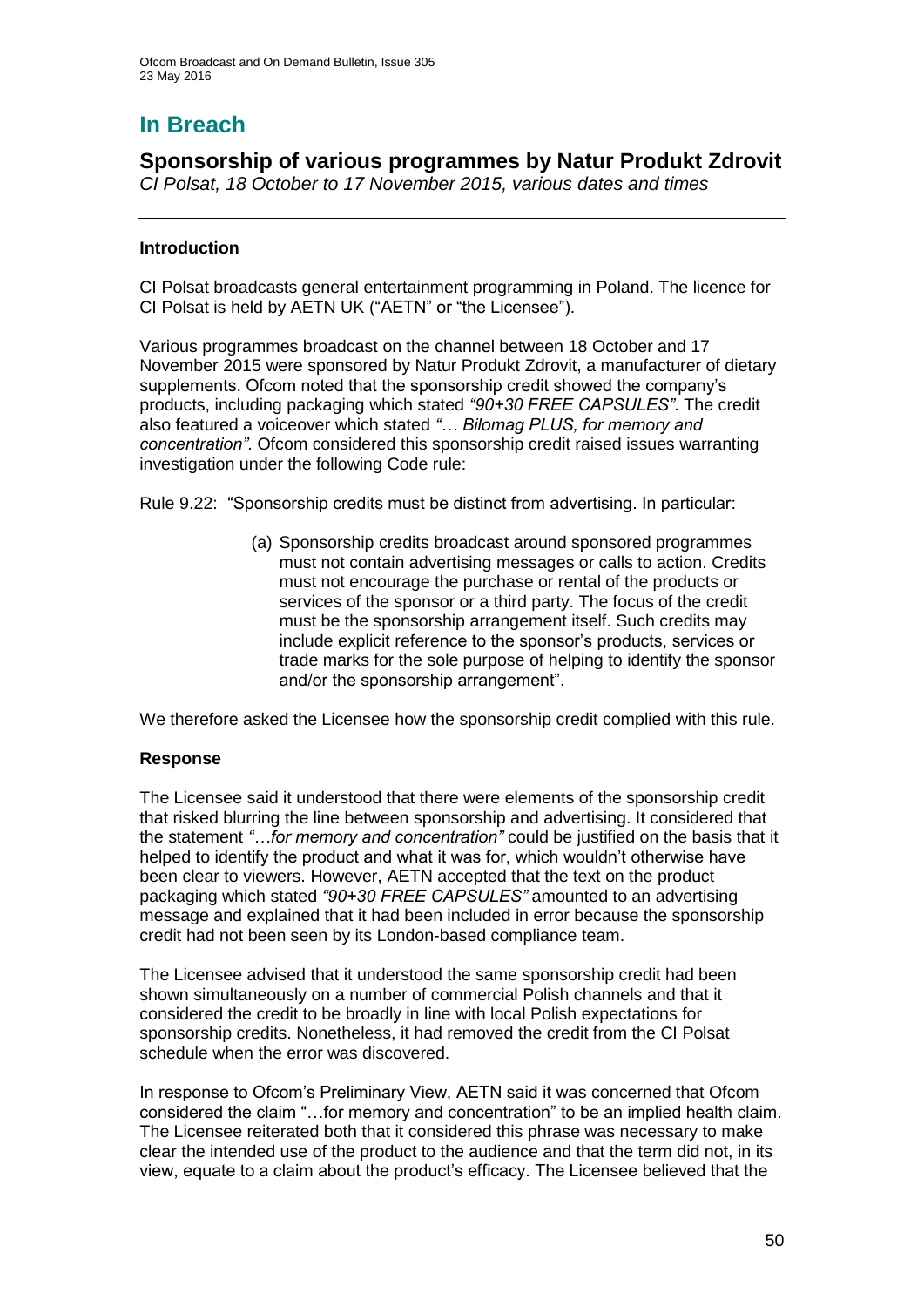effect of Ofcom's decision was to lessen significantly the value of sponsorship for any product whose purpose was not immediately clear from its name or physical appearance.

### **Decision**

Under the Communications Act 2003, Ofcom has a statutory duty to set standards for broadcast content as appear to it best calculated to secure the standards objectives, one of which is that "the international obligations of the United Kingdom with respect to advertising included in television and radio services are complied with". These obligations include ensuring compliance with the Audiovisual Media Services ("AVMS") Directive.

The AVMS Directive limits the amount of advertising a broadcaster can transmit and requires that advertising is kept distinct from other parts of the programme service. Sponsorship credits are treated as part of the sponsored content and do not count towards the amount of airtime a broadcaster is allowed to use for advertising.

To prevent credits effectively becoming advertisements, and therefore increasing the amount of advertising transmitted, Rule 9.22(a) of the Code requires broadcasters to ensure that sponsorship credits do not contain advertising messages. Sponsorship credits may include explicit reference to the sponsor's products or services for the sole purpose of helping to identify the sponsor and/or the sponsorship arrangement provided this information does not include an advertising message or call to action.

Ofcom noted the Licensee's view that the phrase *"…for memory and concentration"* could be justified on the basis that it helped to identify the nature of the product in question. However, we considered that the phrase went beyond identifying the product as a dietary supplement. We concluded that the phrase amounted to an implied health claim which was capable of substantiation, and which would be understood by the audience to mean that taking Bilomag PLUS would have a beneficial effect on memory and concentration. As such, we considered this statement went beyond what was necessary to help the audience identify the sponsor and constituted an advertising claim. Ofcom also considered that the text *"90+30 FREE CAPSULES"* amounted to an inducement to buy the product and an advertising message. We therefore concluded that the sponsorship credit was in breach of 9.22(a) of the Code.

### **Breach of Rule 9.22(a)**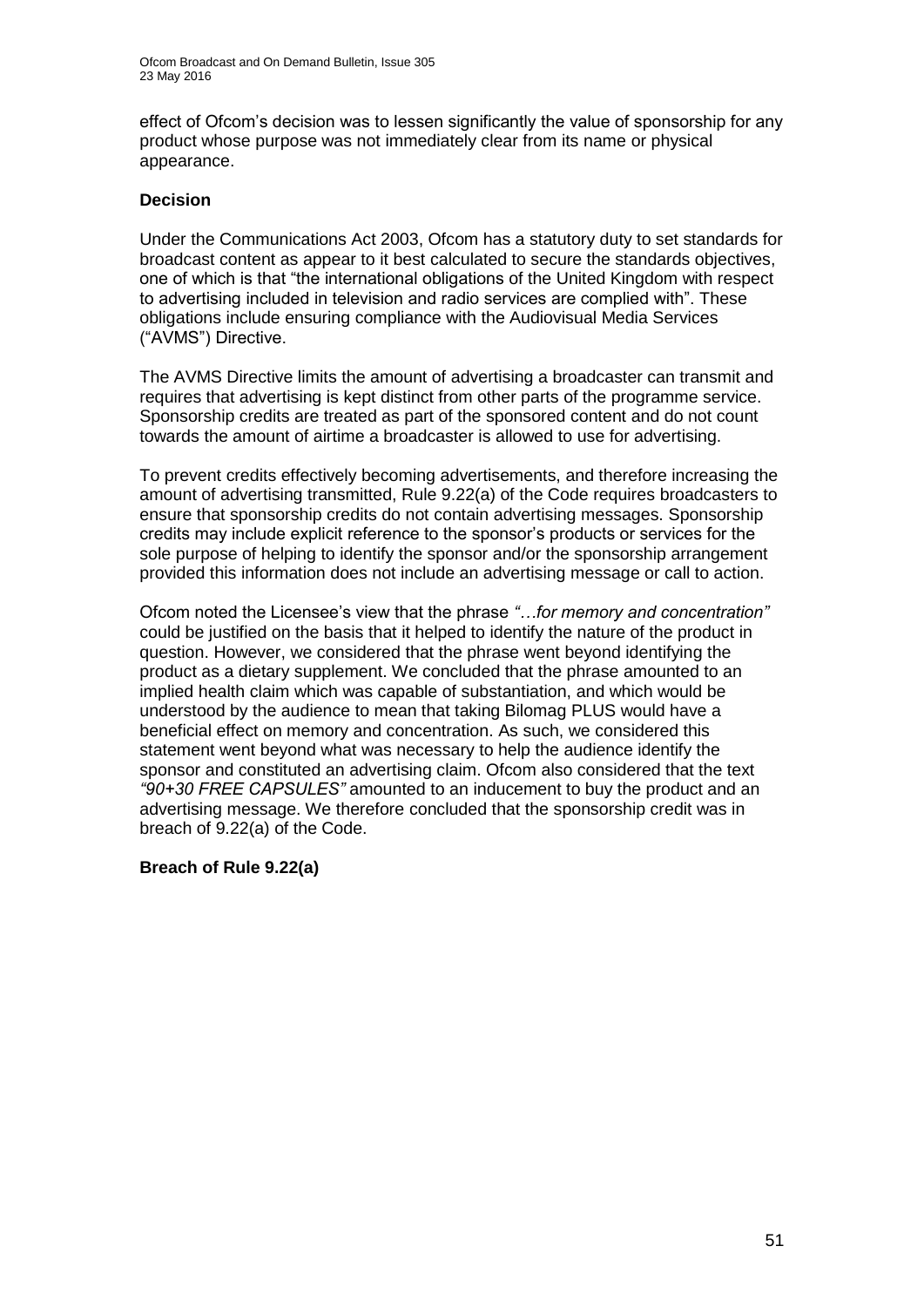# **In Breach**

### **Sponsorship of various programmes by Schweppes**

*TV3 Plus, 18 October to 17 November 2015, various dates and times*

### **Introduction**

TV3 Plus broadcasts general entertainment programming in Denmark. The licence for TV3 Plus is held by MTG Limited ("MTG" or "the Licensee").

Various programmes broadcast on the channel between 18 October and 17 November 2015 were sponsored by Schweppes, a manufacturer of soft drinks. Ofcom noted that the sponsorship credit for Schweppes featured a voiceover which stated *"… the sparkling original since 1783"*.

Ofcom considered this sponsorship credit raised issues warranting investigation under the following Code rule:

- Rule 9.22: "Sponsorship credits must be distinct from advertising. In particular:
	- a) Sponsorship credits broadcast around sponsored programmes must not contain advertising messages or calls to action. Credits must not encourage the purchase or rental of the products or services of the sponsor or a third party. The focus of the credit must be the sponsorship arrangement itself. Such credits may include explicit reference to the sponsor's products, services or trade marks for the sole purpose of helping to identify the sponsor and/or the sponsorship arrangement."

We therefore asked the Licensee how the sponsorship credit complied with this rule.

### **Response**

MTG said it considered that the sponsorship credit was distinct from advertising. It did not accept that the phrase *"since 1783"* was an advertising claim and explained that it considered this to be nothing more than a factual statement about how long the company had been established .

### **Decision**

Under the Communications Act 2003, Ofcom has a statutory duty to set standards for broadcast content as appear to it best calculated to secure the standards objectives, one of which is that "the international obligations of the United Kingdom with respect to advertising included in television and radio services are complied with". These obligations include ensuring compliance with the Audiovisual Media Services ("AVMS") Directive.

The AVMS Directive limits the amount of advertising a broadcaster can transmit and requires that advertising is kept distinct from other parts of the programme service. Sponsorship credits are treated as part of the sponsored content and do not count towards the amount of airtime a broadcaster is allowed to use for advertising.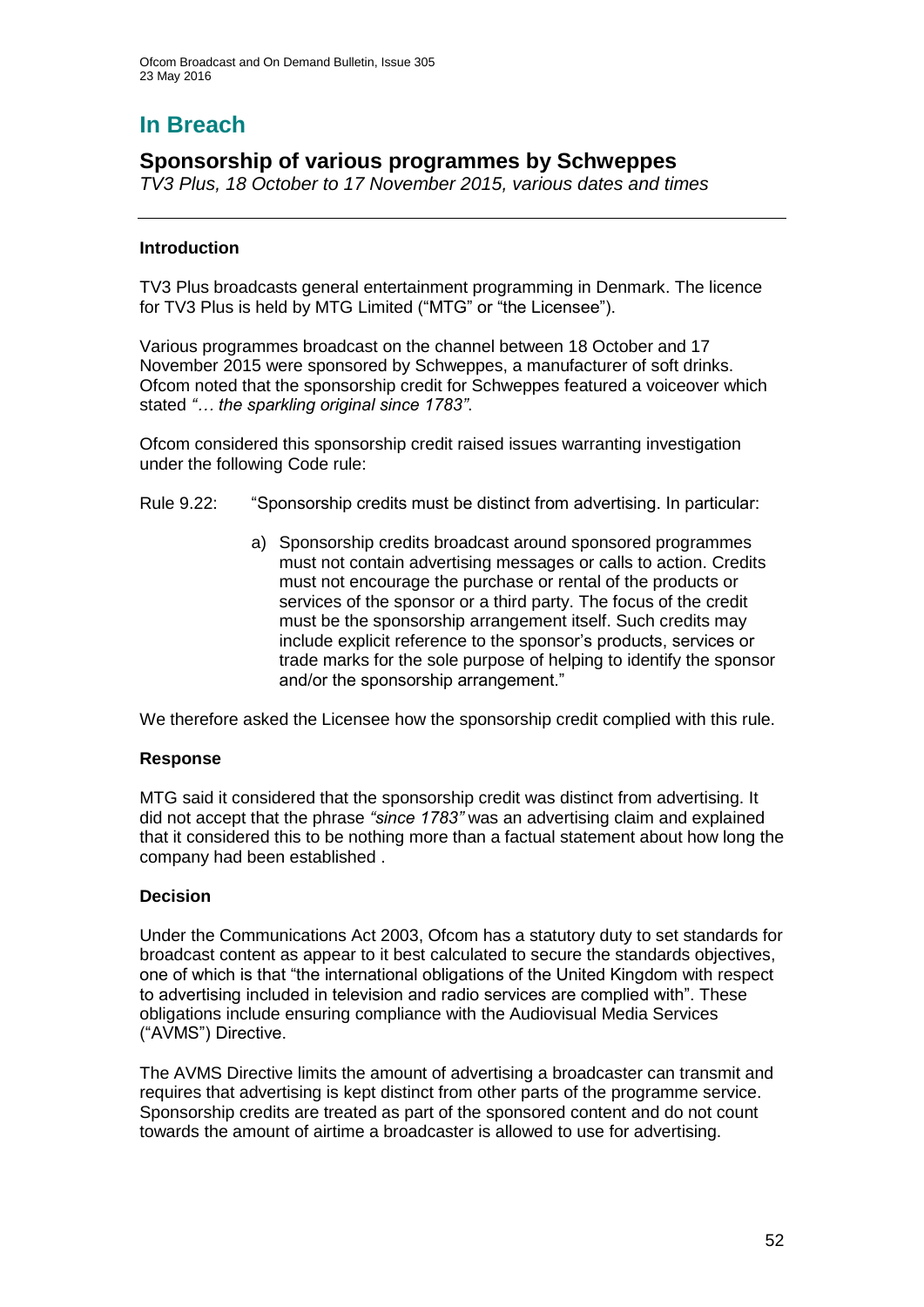To prevent credits effectively becoming advertisements, and therefore increasing the amount of advertising transmitted, Rule 9.22(a) of the Code requires broadcasters to ensure that sponsorship credits do not contain advertising messages.

In this case, Ofcom accepted that *"*… *the sparkling original since 1783"* was a statement about how long the company had been established. However, it remained our view that this statement constituted an advertising claim, designed to emphasise the heritage of the brand and reassure consumers that the company was wellestablished, rather than to identify the relationship between the sponsor and the programme. We therefore concluded that the sponsorship credit was in breach of Rule 9.22(a) of the Code.

### **Breach of Rule 9.22(a)**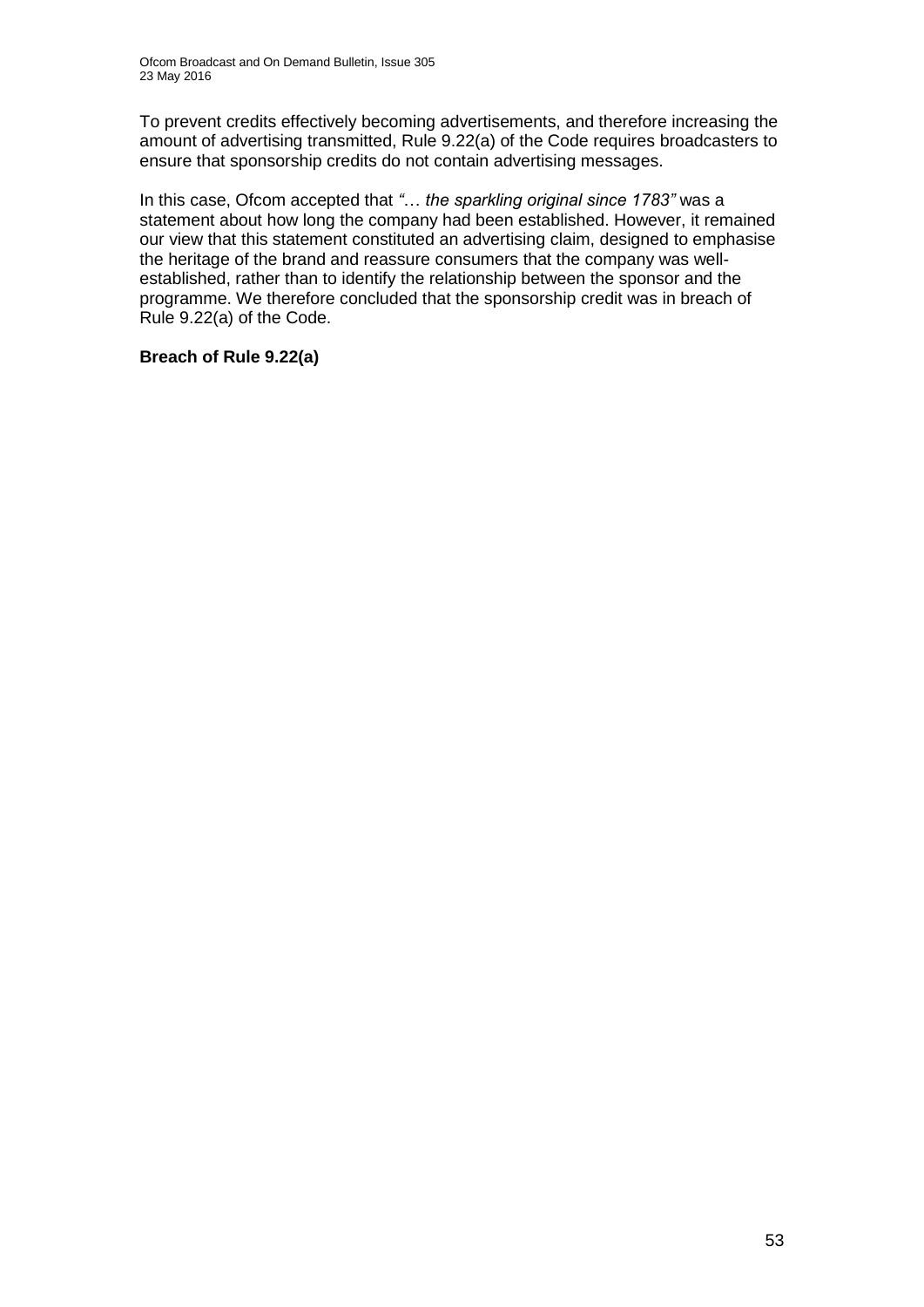# **Resolved**

### **Chris Evans Breakfast Show**

*BBC Radio 2, 18 March 2016, 09:10*

### **Introduction**

The *Chris Evans Breakfast Show* is BBC Radio 2's morning show. Celebrities are frequently interviewed as part of the programme.

During a live interview with the actor Jeremy Irons, listeners were given the opportunity to call in. In response to a caller's question, Jeremy Irons told an anecdote about young actors in which he remarked, *"And I say to him, 'You have a wonderful voice, have you ever listened to it?' And the actor is fucked".*

The presenter Chris Evans immediately said *"You can't say that"*, and *"I've got to apologise on your behalf – in fact could you apologise?"* Jeremy Irons also apologised. Chris Evans went on to remind other guests in the studio that the actor's use of offensive language was serious and that *"really we can't make light of it"*.

Ofcom received one complaint that this language was inappropriate for this time of day.

Ofcom considered this material raised issues warranting investigation under Rule 2.3 of the Code, which states that:

"In applying generally accepted standards broadcasters must ensure that material which may cause offence is justified by the context…. Such material may include, but is not limited to, offensive language…"

We therefore asked the BBC how the content complied with this rule.

### **Response**

The BBC accepted this language was inappropriate and apologised for any offence caused.

The broadcaster said that in assessing the suitability of Jeremy Irons as a guest, before broadcast, Radio 2 made a risk assessment to decide whether to pre-warn him about unsuitable language. Despite programme-makers' research suggesting that Jeremy Irons was unlikely to use inappropriate language, he was "given a full face-to-face briefing on arrival". The broadcaster had reminded the actor that this programme had a large family audience, with the potential for children to be listening, and he needed to moderate his language and stories accordingly.

The BBC also pointed to the apologies immediately broadcast by both Chris Evans and Jeremy Irons for the use of inappropriate language. The broadcaster stated that "Jeremy Irons, clearly mortified by his mistake, did so without hesitation".

The broadcaster clarified that Radio 2 has now reinforced its policy to limit offensive language in live interviews by sending a warning email to the party through whom it is booking a guest, to emphasise the importance of not using offensive language. It added that in "a live studio environment such slip-ups can unfortunately happen, but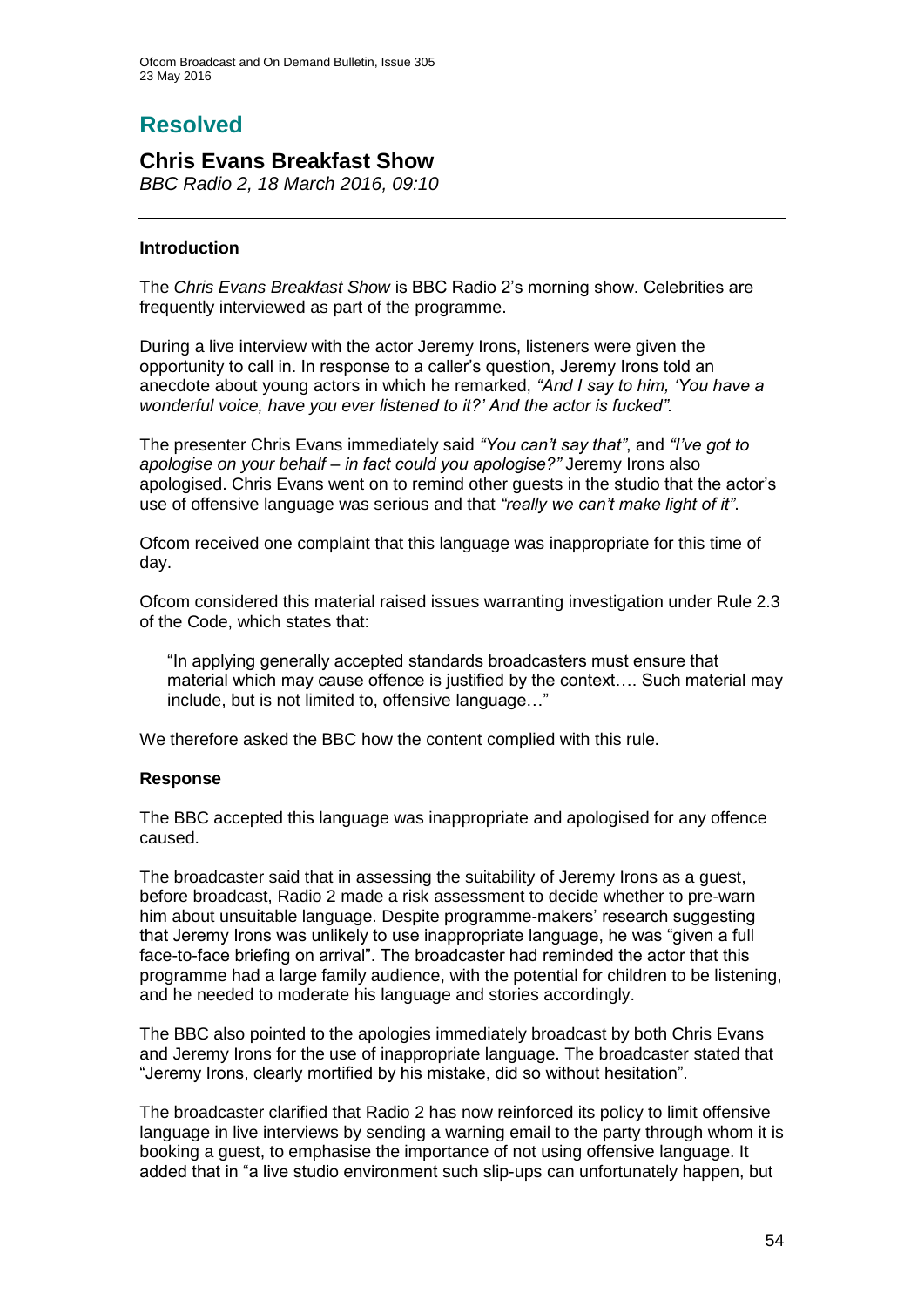we believe appropriate measures were in place to try and guard against that eventuality, and steps taken in the immediate aftermath to mitigate the offence".

### **Decision**

Under the Communications Act 2003, Ofcom has a statutory duty to set standards for broadcast content as appear to it best calculated to secure standards objectives, including "that generally accepted standards are applied to the contents of...radio services so as to provide adequate protection for members of the public from the inclusion in such services of...offensive material".

This objective is reflected in Rule 2.3 of the Code, which requires that broadcasters must ensure that material which may cause offence is justified by the context.

Ofcom research on offensive language<sup>1</sup> indicates that the word "fuck" and variations of this word are considered by audiences to be among the most offensive language. Jeremy Irons' use of the most offensive language in this programme was therefore clearly capable of causing offence.

We went on to assess whether the potential offence was justified by the context. Radio 2 is a popular music and comedy service with a wide range of listeners, including some children. As acknowledged by the broadcaster, the *Chris Evans Breakfast Show* in particular has a large family audience, with children potentially listening at breakfast or during the school run. In Ofcom's opinion the audience would therefore not have expected to hear the most offensive language used in this programme broadcast on this service at this time. This use of the most offensive language was therefore not justified by the context.

However, Ofcom took into consideration that: Radio 2 had a compliance policy in place to carry out a risk assessment before a broadcast of the likelihood of live guests using offensive language, and carried out such an assessment in this case; before going on air the broadcaster gave the actor a briefing reminding him of the need not to use offensive language; both Chris Evans and Jeremy Irons immediately broadcast apologies; and, following this incident, the broadcaster had further tightened up its compliance procedures to minimise the likelihood of a recurrence.

In light of all these factors, Ofcom considered this matter resolved.

### **Resolved**

1

 $1$  Audience attitudes towards offensive language on television and radio, August 2010: <http://stakeholders.ofcom.org.uk/binaries/research/tv-research/offensive-lang.pdf>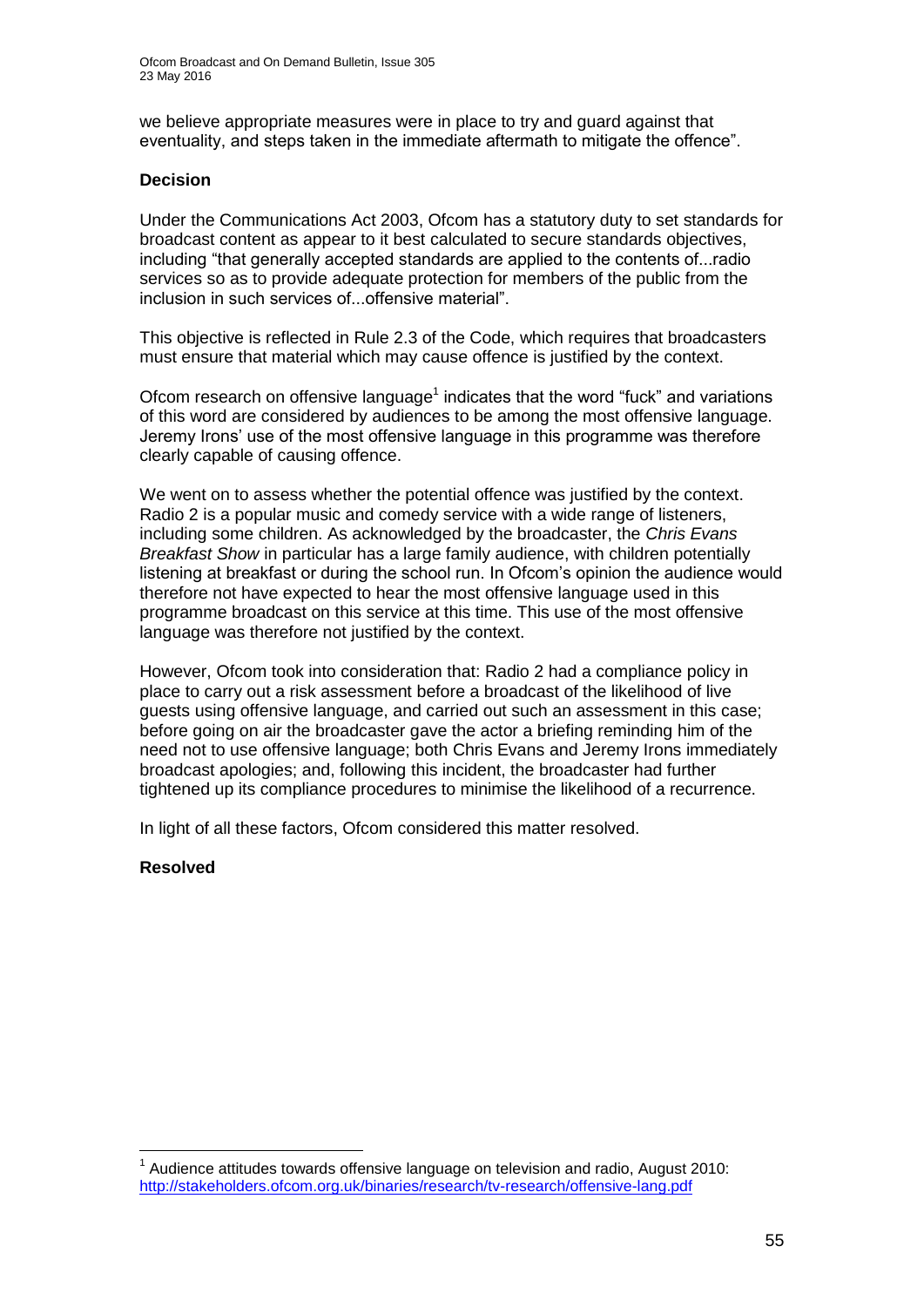# **Resolved**

### **Danny Matthews**

*The Bay (Morecambe), 27 April 2016, 08:45*

### **Introduction**

The Bay is a local commercial radio service providing adult contemporary music and information for the Morecambe Bay area. The licence holder for this service is the Bay Radio Ltd ("the Licensee").

A listener alerted Ofcom to offensive language around 08:45 during a live call from a listener to the programme.

The presenter took a call from a competition winner he had unsuccessfully tried to call earlier in the programme. The caller initially appeared to be surprised by being connected to the presenter, and her first comment seemed to be directed to another person at her end of the line:

| Presenter: | "The phone's going, I wonder if it's [name of competition winner] |
|------------|-------------------------------------------------------------------|
|            | ringing back? Shall we have a look? Could be, I recognise that    |
|            | number. Good morning, The Bay".                                   |
|            |                                                                   |

Caller: *"Oh…it was already ringing, you fucking idiot…".*

Presenter: *"Excuse me, you're on the air – excuse me…You're live on the radio, please do not swear…".*

Shortly afterwards there was reference to the language, and an apology:

- Presenter: *"Are you in shock?* [referring to the caller winning a diamond ring worth £1,800] *Clearly, with that language".*
- Caller: *"I apologise".*
- Presenter: *"We apologise everybody, but this lady is in shock, she's just won a two grand ring, nearly…".*

The next day around the same time the presenter broadcast a lengthy apology for the caller's use of offensive language.

Ofcom considered the material raised issues warranting investigation under Rule 1.14 of the Code, which states:

"The most offensive language must not be broadcast…when children are particularly likely to be listening".

Ofcom therefore requested comments from the Licensee on how the programme complied with this rule.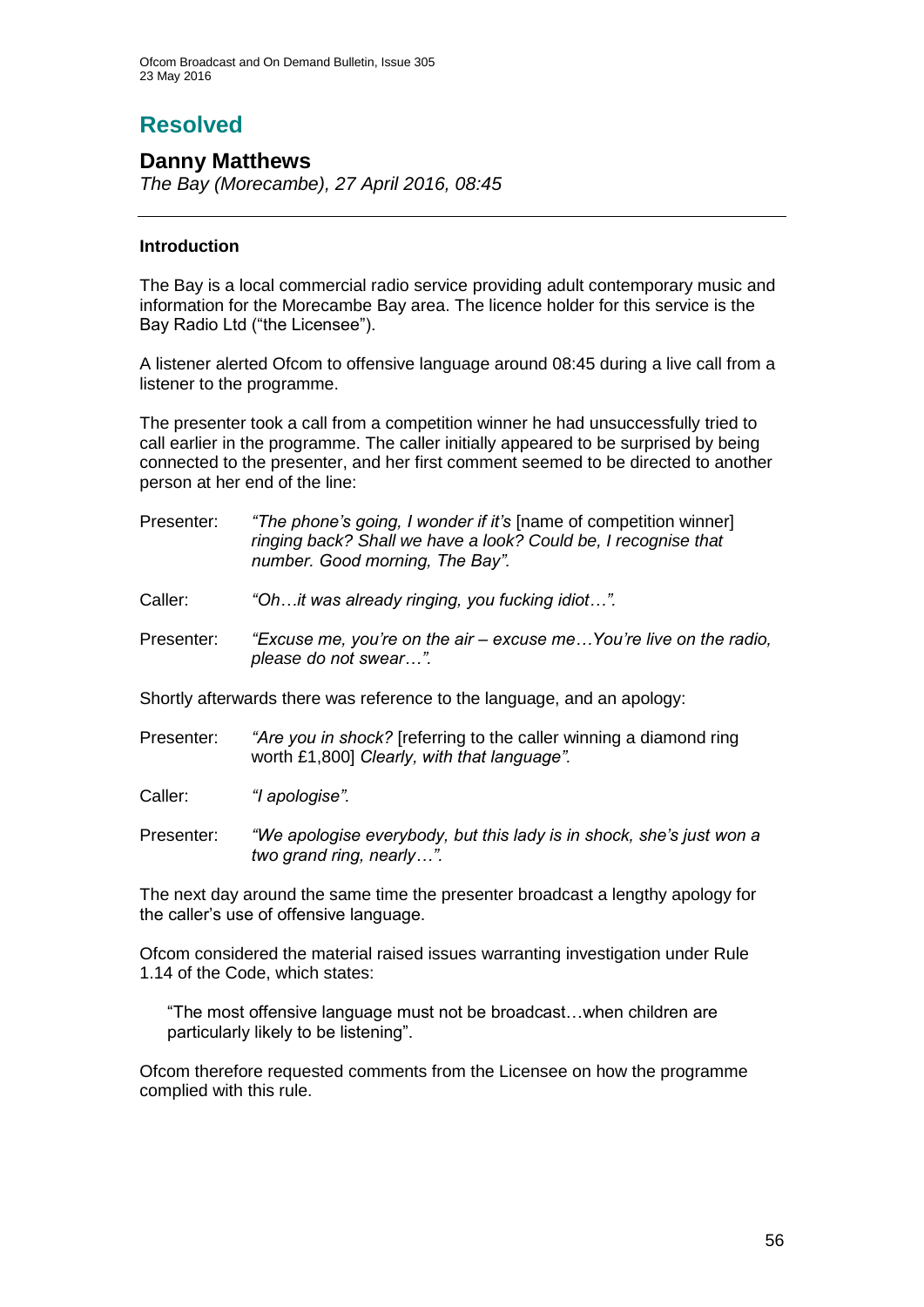Ofcom Broadcast and On Demand Bulletin, Issue 305 23 May 2016

### **Response**

The Licensee explained this was a live call and both the presenter and caller apologised for the language at the time. The presenter was also directed to broadcast an apology at the same time the next day, mindful that many of the previous day's listeners would be listening again at the same time.

### **Decision**

Under the Communications Act 2003, Ofcom has a duty to set standards for the content of programmes as appear to it best calculated to secure the standards objectives, including that "persons under the age of eighteen are protected". This objective is reflected in Section One of the Code.

Rule 1.14 of the Code states that "the most offensive language must not be broadcast…when children are likely to be listening". Ofcom's research on offensive language<sup>1</sup> notes that the word "fuck" and other variations of this word are considered by audiences to be amongst the most offensive language.

In discussing the meaning of "when children are particularly likely to be listening", Rule 1.5 of the Code states that the phrase particularly refers to the school run and breakfast time "but might include other times". Ofcom's guidance on offensive language on radio<sup>2</sup> says that: "broadcasters should have particular regard to broadcasting content...between 06:00 and 09:00 Monday to Friday during term-time". This material was broadcast around 08:45 on a Wednesday, which was clearly within these times. This material was therefore an example of the most offensive language being broadcast at a time when children were particularly likely to have been listening.

However, Ofcom took into account that: the offensive language was used by a caller who did not realise she had been connected to the presenter and was live on air; this was a single use of the most offensive language; the presenter intervened and both he and the caller apologised immediately; and, the presenter broadcast an additional and lengthy apology at the same time the next day.

Given all these circumstances, Ofcom considered this matter resolved.

### **Resolved**

<sup>1</sup> 1 Audience attitudes towards offensive language on television and radio, August 2010, available at: [http://stakeholders.ofcom.org.uk/binaries/research/tv-research/offensive-lang.pdf.](http://stakeholders.ofcom.org.uk/binaries/research/tv-research/offensive-lang.pdf)

 $2$  Ofcom Guidance, Offensive language on radio, 20 December 2011, available at: [http://stakeholders.ofcom.org.uk/binaries/broadcast/guidance/831193/offensive-language.pdf.](http://stakeholders.ofcom.org.uk/binaries/broadcast/guidance/831193/offensive-language.pdf)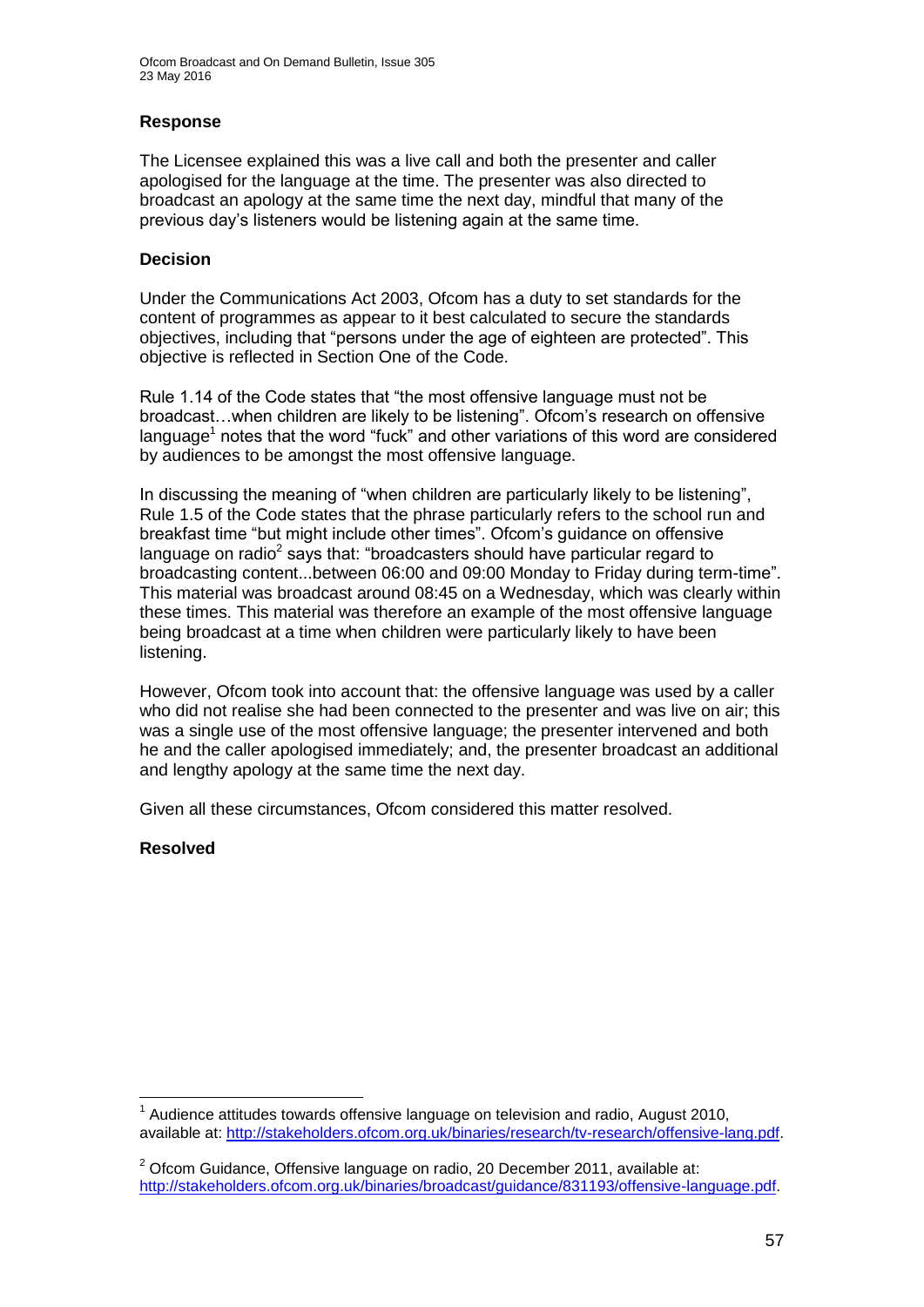### **Broadcast Licence Conditions cases**

### **In Breach**

### **Provision of information**

*BEN TV, 18 October to 17 November 2015, various times*

### **Introduction**

BEN TV is an entertainment and news channel that broadcasts to Western Europe and parts of Asia and Northern Africa. The licence for this service is held by Greener Technology Limited ("GTL" or "the Licensee").

Ofcom wrote to the Licensee on two occasions seeking information about sponsorship campaigns broadcast on Ben TV between 18 October and 17 November 2015 as part of our sponsorship monitoring. On both occasions the Licensee failed to respond to Ofcom's request.

Ofcom considered the Licensee's failure to respond to Ofcom's request for information warranted investigation under Condition 12(1) of GTL's licence, which states that the Licensee:

"…shall furnish to Ofcom in such manner and at such times as Ofcom may reasonably require such documents, accounts, returns, estimates, reports, notices or other information as Ofcom may require for the purpose of exercising the functions assigned to it by or under the 1990 Act, the 1996 Act, or the Communications Act".

We therefore asked the Licensee how it complied with this licence condition.

### **Response**

Initially GTL stated that it had responded to Ofcom's request for information. When requested by Ofcom to provide a copy of this response, however, the Licensee said that there had been a mix-up over correspondence. It did not provide evidence of any response to Ofcom's original requests for information but advised that the channel did not carry any sponsorship between the specified dates.

### **Decision**

Under the Communications Act 2003, Ofcom has a duty to ensure that in each broadcaster's licence there are conditions requiring the licensee to provide information to Ofcom when such information is necessary to enable Ofcom to exercise its functions. For Television Licensable Content Service (TLCS) licences, this is reflected in Licence Condition 12(1).

Ofcom requires licensees to have measures in place to ensure information it requests is provided in a timely manner. In this case, the Licensee failed to provide information to Ofcom at the time it was requested despite requests to do so. Ofcom has therefore recorded a breach of Licence Condition 12(1).

The failure by GTL to meet the requirements of Condition 12(1) is a significant breach of its licence, because it resulted in Ofcom being unable to fulfil its statutory duty properly to assess and regulate broadcast content in this case.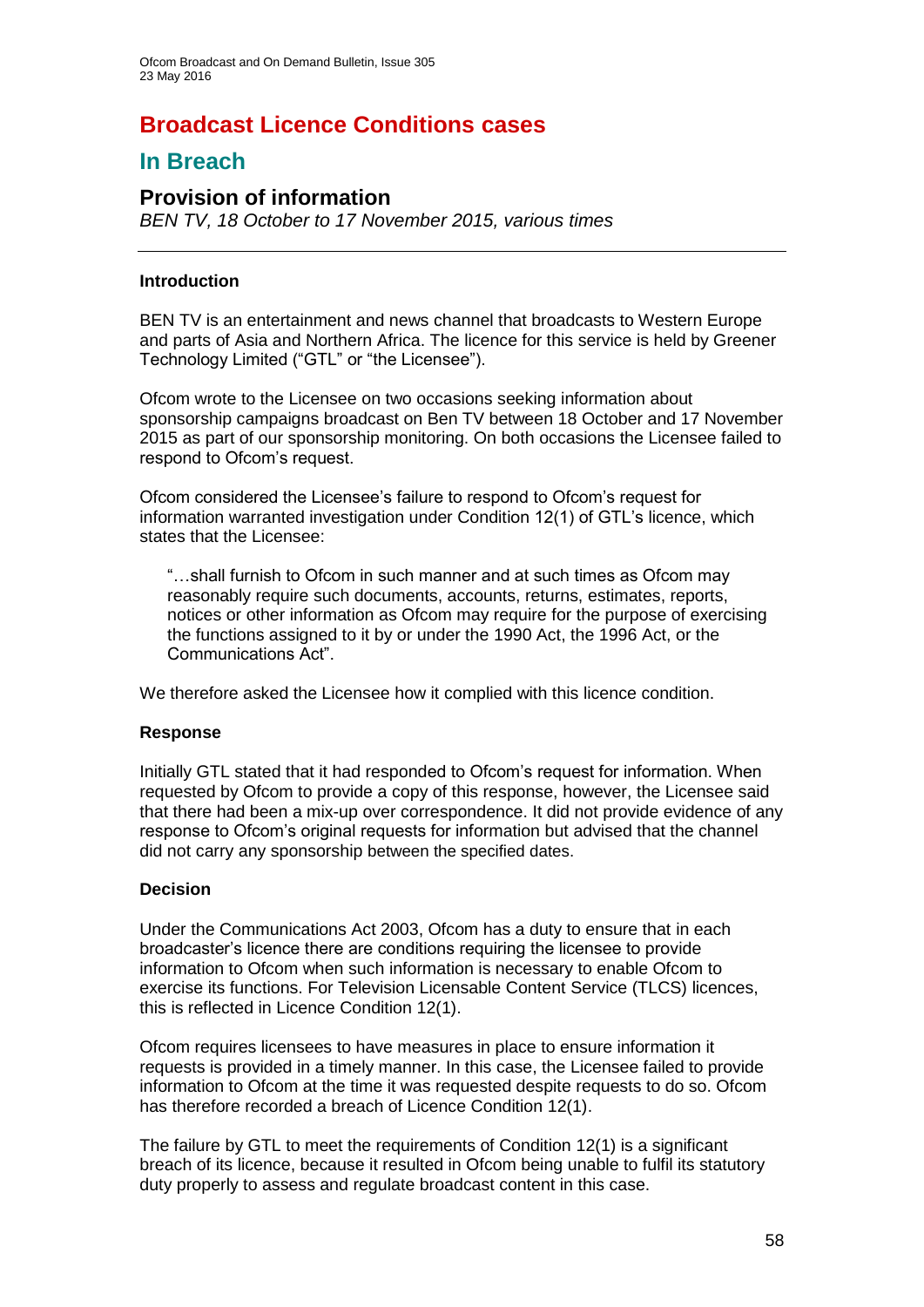Ofcom Broadcast and On Demand Bulletin, Issue 305 23 May 2016

Ofcom has previously recorded breaches against GTL for breaches of its licence conditions<sup>1</sup>. As stated in the Finding published in issue 300 of Ofcom's Broadcast and On Demand Bulletin, we will check the Licensee's arrangements to retain and provide recordings and information to Ofcom in the near future. We remind GTL that, should similar compliance issues arise, Ofcom will consider taking further regulatory action.

**Breach of TLCS Licence Condition 12(1)**

1

<sup>1</sup> See issues 280 and 300 of Ofcom's Broadcast and On Demand Bulletin at: [http://stakeholders.ofcom.org.uk/binaries/enforcement/broadcast](http://stakeholders.ofcom.org.uk/binaries/enforcement/broadcast-bulletins/obb280/Issue_280_of_Ofcom)[bulletins/obb280/Issue\\_280\\_of\\_Ofcom's\\_Broadcast\\_Bulletin.pdf](http://stakeholders.ofcom.org.uk/binaries/enforcement/broadcast-bulletins/obb280/Issue_280_of_Ofcom) and [http://stakeholders.ofcom.org.uk/binaries/enforcement/broadcast](http://stakeholders.ofcom.org.uk/binaries/enforcement/broadcast-bulletins/obb300/Issue_300.pdf)[bulletins/obb300/Issue\\_300.pdf](http://stakeholders.ofcom.org.uk/binaries/enforcement/broadcast-bulletins/obb300/Issue_300.pdf)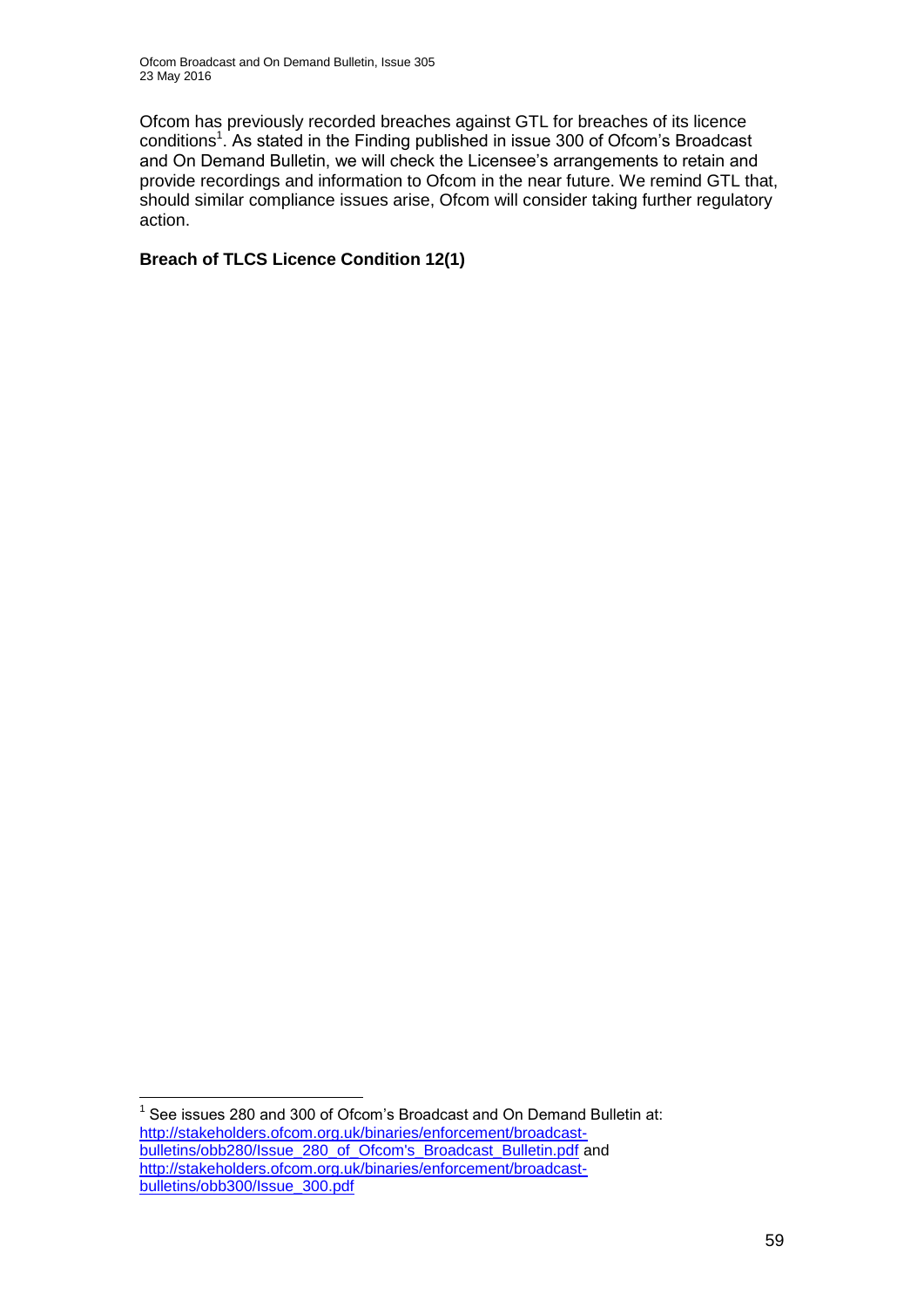# **Investigations Not in Breach**

Here are alphabetical lists of investigations that Ofcom has completed between 3 and 15 May 2016 and decided that the broadcaster or service provider did not breach Ofcom's codes, rules, licence conditions or other regulatory requirements.

### **Investigations conducted under the Procedures for investigating breaches of content standards for television and radio**

| Programme                                              | <b>Broadcaster</b>        | <b>Transmission</b><br>date | <b>Categories</b>   |
|--------------------------------------------------------|---------------------------|-----------------------------|---------------------|
| Hasbro Nerf<br><b>Modulus</b><br>sponsorship<br>credit | Cartoon<br><b>Network</b> | various                     | Sponsorship credits |
| Aloha Vet                                              | <b>Pick</b>               | 03/04/2016                  | Scheduling          |

For more information about how Ofcom conducts investigations about content standards on television and radio programmes, go to: <http://stakeholders.ofcom.org.uk/broadcasting/procedures/standards/>

#### **Investigations conducted under the General Procedures for investigating breaches of broadcast licences**

| Licensee                 | <b>Licensed service</b> | <b>Categories</b> |
|--------------------------|-------------------------|-------------------|
| Radio Ceredigion Limited | Radio Ceredigion        | Format            |

For more information about how Ofcom conducts investigations about broadcast licences, go to: [http://stakeholders.ofcom.org.uk/broadcasting/procedures/general](http://stakeholders.ofcom.org.uk/broadcasting/procedures/general-procedures/)[procedures/](http://stakeholders.ofcom.org.uk/broadcasting/procedures/general-procedures/)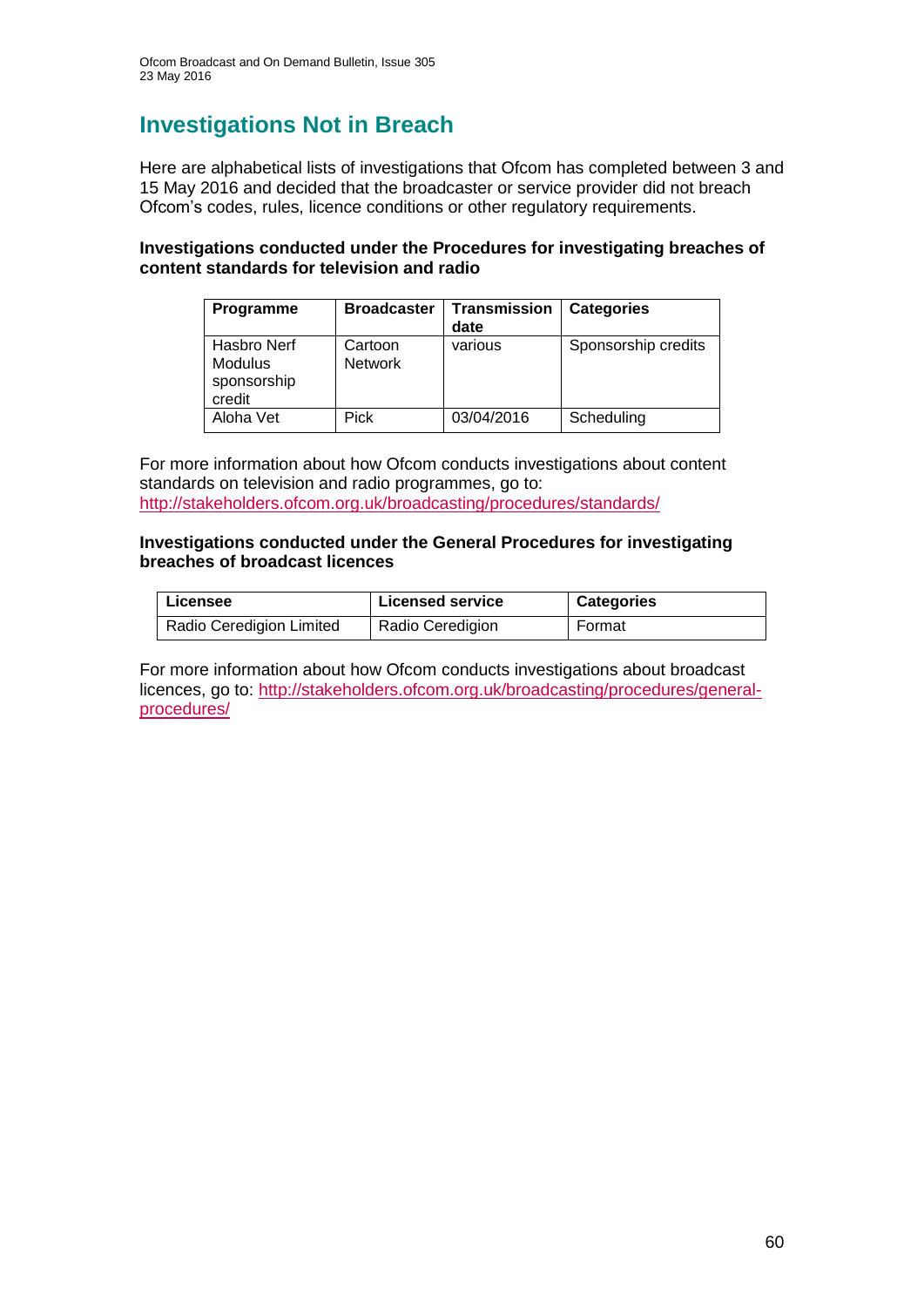# **Complaints assessed, not investigated**

Here are alphabetical lists of complaints that, after careful assessment, Ofcom has decided not to pursue between 3 and 15 May 2016 because they did not raise issues warranting investigation.

#### **Complaints assessed under the Procedures for investigating breaches of content standards for television and radio**

For more information about how Ofcom assesses complaints about content standards on television and radio programmes, go to: <http://stakeholders.ofcom.org.uk/broadcasting/procedures/standards/>

| Programme                             | <b>Broadcaster</b>   | <b>Transmission Date</b> | <b>Categories</b>                                           | <b>Number of</b><br>complaints |
|---------------------------------------|----------------------|--------------------------|-------------------------------------------------------------|--------------------------------|
| The Magicians                         | 5Star                | 05/05/2016               | <b>Disability</b><br>discrimination/offence                 | 1                              |
| Alaska: The Last<br>Frontier          | <b>Animal Planet</b> | 26/04/2016               | Animal welfare                                              | $\overline{1}$                 |
| <b>Antiques Roadshow</b>              | BBC <sub>1</sub>     | 29/04/2016               | Generally accepted<br>standards                             | 1                              |
| <b>BBC News at One</b>                | BBC <sub>1</sub>     | 09/05/2016               | Generally accepted<br>standards                             | $\mathbf{1}$                   |
| <b>Doctors</b>                        | BBC <sub>1</sub>     | 09/05/2016               | Generally accepted<br>standards                             | $\mathbf{1}$                   |
| EastEnders                            | BBC <sub>1</sub>     | 19/04/2016               | Offensive language                                          | $\mathbf{1}$                   |
| EastEnders                            | BBC <sub>1</sub>     | 22/04/2016               | <b>Disability</b><br>discrimination/offence                 | $\overline{1}$                 |
| EastEnders                            | BBC <sub>1</sub>     | 27/04/2016               | Generally accepted<br>standards                             | $\overline{2}$                 |
| EastEnders                            | BBC <sub>1</sub>     | 27/04/2016               | Materially misleading                                       | 3                              |
| EastEnders                            | BBC <sub>1</sub>     | 27/04/2016               | Scheduling                                                  | $\overline{1}$                 |
| EastEnders                            | BBC <sub>1</sub>     | 28/04/2016               | Drugs, smoking,<br>solvents or alcohol                      | $\mathbf{1}$                   |
| EastEnders                            | BBC <sub>1</sub>     | 28/04/2016               | Generally accepted<br>standards                             | $\overline{1}$                 |
| EastEnders                            | BBC <sub>1</sub>     | 29/04/2016               | Gender<br>discrimination/offence                            | $\overline{2}$                 |
| EastEnders                            | BBC <sub>1</sub>     | 04/05/2016               | Generally accepted<br>standards                             |                                |
| EastEnders                            | BBC <sub>1</sub>     | 05/05/2016               | Generally accepted<br>standards                             |                                |
| EastEnders                            | BBC <sub>1</sub>     | 12/05/2016               | Generally accepted<br>$\overline{1}$<br>standards           |                                |
| <b>Holby City</b>                     | BBC <sub>1</sub>     | 19/04/2016               | Violence and<br>dangerous behaviour                         |                                |
| In the Club                           | BBC <sub>1</sub>     | 10/05/2016               | Generally accepted<br>$\mathbf{1}$<br>standards             |                                |
| <b>Invictus Games</b><br>2016         | BBC <sub>1</sub>     | 10/05/2016               | Outside of remit / other                                    | $\overline{1}$                 |
| <b>MasterChef</b>                     | BBC <sub>1</sub>     | 21/04/2016               | Animal welfare                                              | $\overline{3}$                 |
| Michael Mcintyre's<br><b>Big Show</b> | BBC <sub>1</sub>     | 30/04/2016               | Religious/Beliefs<br>$\mathbf{1}$<br>discrimination/offence |                                |
| Panorama                              | BBC <sub>1</sub>     | 11/04/2016               | Suicide and self harm                                       | $\overline{1}$                 |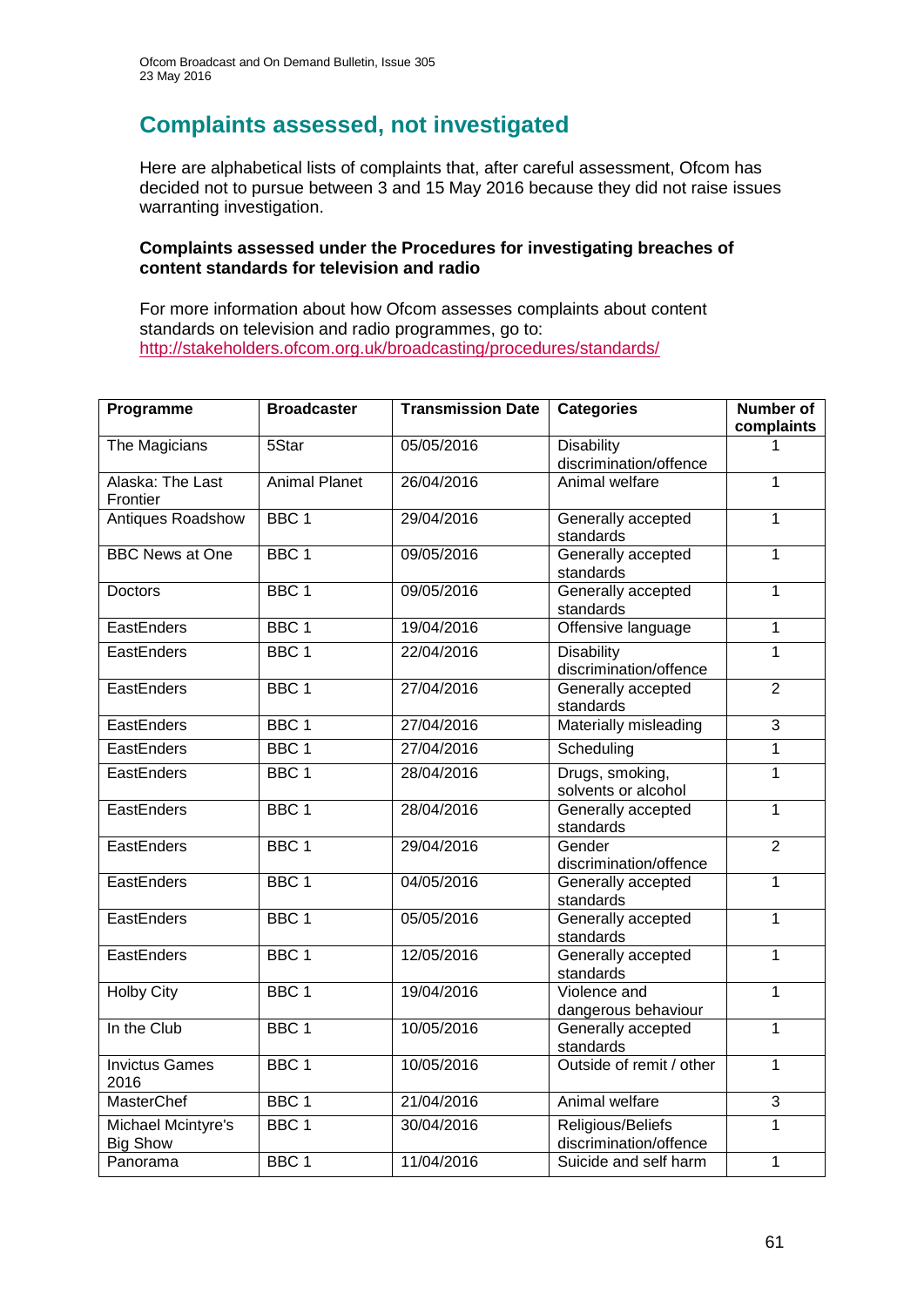| Programme                                                  | <b>Broadcaster</b>               | <b>Transmission Date</b> | <b>Categories</b>                           | <b>Number of</b><br>complaints |
|------------------------------------------------------------|----------------------------------|--------------------------|---------------------------------------------|--------------------------------|
| Party Election<br>Broadcast by the                         | BBC <sub>1</sub>                 | 27/04/2016               | Under 18s in<br>programmes                  | 2                              |
| <b>Green Party</b><br>Party Election                       | BBC <sub>1</sub>                 | 27/04/2016               | Outside of remit / other                    | 1                              |
| Broadcast by the UK<br>Independence Party                  |                                  |                          |                                             |                                |
| Peter Kay's Comedy<br>Shuffle                              | BBC <sub>1</sub>                 | 25/04/2016               | Animal welfare                              | 1                              |
| Peter Kay's Comedy<br>Shuffle                              | BBC <sub>1</sub>                 | 02/05/2016               | Animal welfare                              | 1                              |
| The A Word                                                 | BBC <sub>1</sub>                 | 16/04/2016               | Generally accepted<br>standards             | 1                              |
| The British Academy<br><b>Television Awards</b>            | BBC <sub>1</sub>                 | 08/05/2016               | Generally accepted<br>standards             | $\mathbf 1$                    |
| The Graham Norton<br>Show                                  | BBC <sub>1</sub>                 | 29/04/2016               | Under 18s in<br>programmes                  | 1                              |
| This Week                                                  | BBC <sub>1</sub>                 | 12/05/2016               | Animal welfare                              | 1                              |
| Mock the Week                                              | BBC <sub>2</sub>                 | 05/05/2016               | Generally accepted<br>standards             | 1                              |
| Newsnight                                                  | BBC <sub>2</sub>                 | 28/04/2016               | Race<br>discrimination/offence              | 1                              |
| Normal for Norfolk                                         | BBC <sub>2</sub>                 | 24/04/2016               | Crime                                       | 1                              |
| Victoria Derbyshire                                        | BBC <sub>2</sub>                 | 19/02/2016               | Sexual material                             | 1                              |
| World<br>Championship<br>Snooker                           | BBC <sub>2</sub>                 | 01/05/2016               | Religious/Beliefs<br>discrimination/offence | 1                              |
| The Matt<br><b>Edmondson Show</b>                          | <b>BBC Radio 1</b>               | 02/05/2016               | Offensive language                          | 1                              |
| The Radio 1<br><b>Breakfast Show with</b><br>Nick Grimshaw | <b>BBC Radio 1</b>               | 06/05/2016               | <b>Disability</b><br>discrimination/offence | 1                              |
| Jeremy Vine                                                | <b>BBC Radio 2</b>               | 28/04/2016               | Generally accepted<br>standards             | $\mathbf 1$                    |
| Clare in the<br>Community                                  | <b>BBC Radio 4</b>               | 26/04/2016               | Race<br>discrimination/offence              | 1                              |
| The Blame Game                                             | <b>BBC Radio 4</b>               | 01/05/2016               | Animal welfare                              | 1                              |
| Today                                                      | <b>BBC Radio 4</b>               | 23/04/2016               | Religious/Beliefs<br>discrimination/offence | $\overline{2}$                 |
| Woman's Hour: The<br>15-Minute Drama                       | <b>BBC Radio 4</b>               | 10/05/2016               | Offensive language                          | 1                              |
| Jim Hawkins                                                | <b>BBC Radio</b><br>Shropshire   | 27/04/2015               | Harm                                        | $\mathbf{1}$                   |
| The Dance                                                  | <b>BRFM</b>                      | 15/04/2016               | Offensive language                          | 1                              |
| <b>News</b>                                                | <b>Capital FM</b><br>(Liverpool) | 04/05/2016               | Outside of remit / other                    | $\overline{1}$                 |
| <b>News</b>                                                | Capital FM<br>(Scotland)         | 29/04/2016               | Commercial<br>communications on<br>radio    | $\mathbf{1}$                   |
| Channel 4 News                                             | Channel 4                        | 02/05/2016               | Due impartiality/bias                       | $\overline{2}$                 |
| Eukanuba's<br>sponsorship of The<br>Supervet               | Channel 4                        | 11/05/2016               | Sponsorship credits                         | 1                              |
| Food Unwrapped                                             | Channel 4                        | 15/04/2016               | Gender<br>discrimination/offence            | 1                              |
| Sex Box                                                    | Channel 4                        | 02/05/2016               | Sexual material                             | 1                              |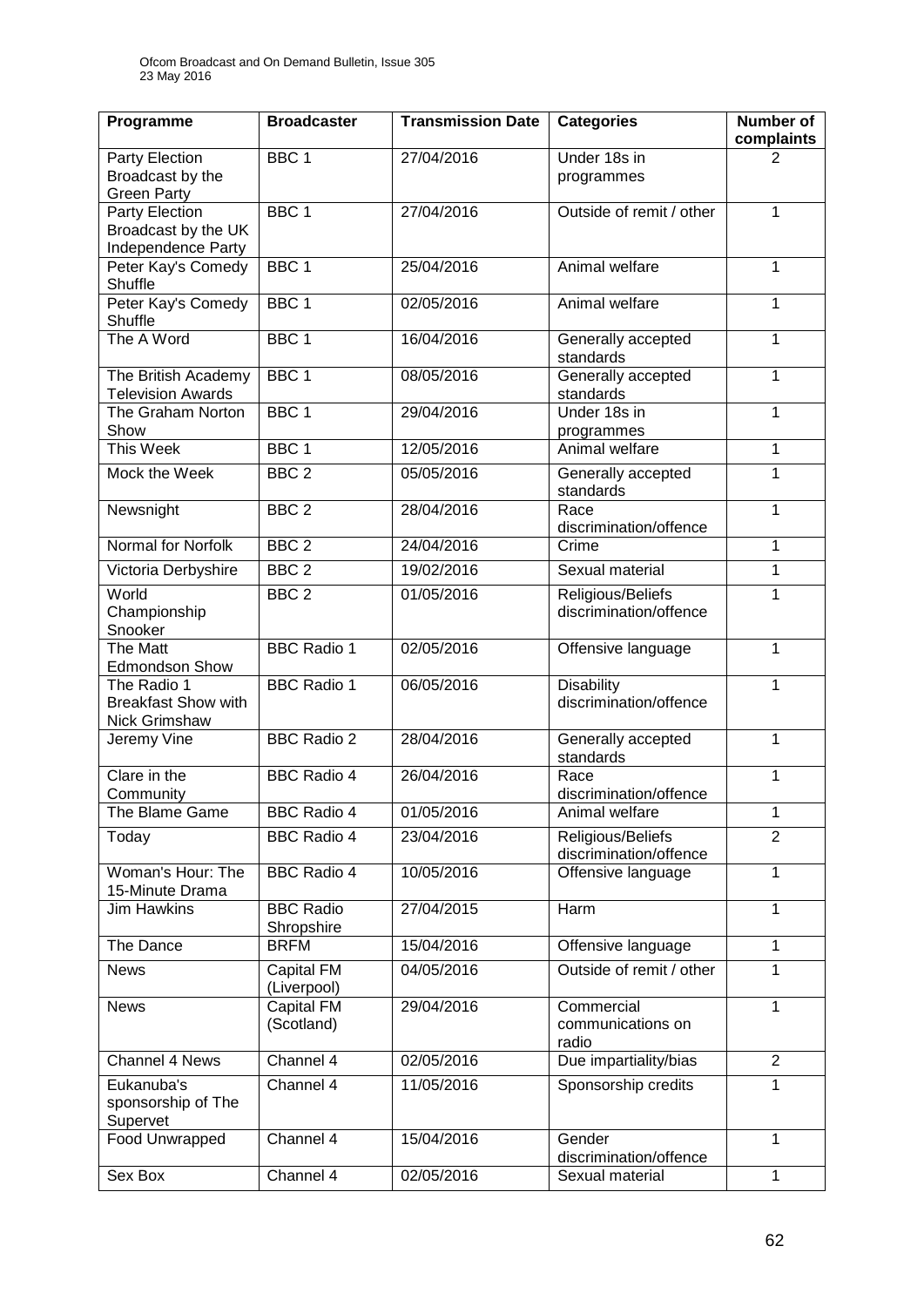| Programme                                                    | <b>Broadcaster</b>    | <b>Transmission Date</b> | <b>Categories</b>                           | Number of<br>complaints |
|--------------------------------------------------------------|-----------------------|--------------------------|---------------------------------------------|-------------------------|
| The Island with Bear<br>Grylls                               | Channel 4             | 02/05/2016               | Animal welfare                              | 3                       |
| The Island with Bear<br>Grylls                               | Channel 4             | 02/05/2016               | Generally accepted<br>standards             | $\mathbf{1}$            |
| The Island with Bear<br>Grylls                               | Channel 4             | 02/05/2016               | Offensive language                          | $\overline{2}$          |
| The Island with Bear<br>Grylls                               | Channel 4             | 04/05/2016               | Animal welfare                              | $\overline{2}$          |
| <b>Very British</b><br>Problems                              | Channel 4             | 09/05/2016               | Generally accepted<br>standards             | $\mathbf{1}$            |
| <b>Very British</b><br>Problems (trailer)                    | Channel 4             | 05/05/2016               | Scheduling                                  | 1                       |
| <b>What British</b><br><b>Muslims Really</b><br><b>Think</b> | Channel 4             | 13/04/2016               | Religious/Beliefs<br>discrimination/offence | 91                      |
| 5 News at 5                                                  | Channel 5             | 03/05/2016               | Elections/Referendums                       | $\mathbf{1}$            |
| Aidan: The Rarest<br>Boy in the World                        | Channel 5             | 05/05/2016               | Generally accepted<br>standards             | 1                       |
| Betway's<br>sponsorship of Live<br>Football                  | Channel 5             | 02/05/2016               | Sponsorship credits                         | $\mathbf{1}$            |
| On Benefits: Life on<br>the Dole                             | Channel 5             | 28/04/2016               | Offensive language                          | $\overline{2}$          |
| On Benefits: Life on<br>the Dole                             | Channel 5             | 05/05/2016               | Offensive language                          | 1                       |
| The Secret Life of<br>Puppies                                | Channel 5             | 28/04/2016               | Materially misleading                       | 1                       |
| The Wright Stuff                                             | Channel 5             | 03/05/2016               | Elections/Referendums                       | $\mathbf{1}$            |
| The Wright Stuff                                             | Channel 5             | 03/05/2016               | Generally accepted<br>standards             | 1                       |
| The Gadget Show                                              | Channel 5HD           | 04/05/2016               | <b>Television Access</b><br>Services        | $\mathbf{1}$            |
| Fort Boyard Ultimate<br>Challenge                            | <b>CITV</b>           | 30/04/2016               | Animal welfare                              | $\mathbf{1}$            |
| Betsafe's<br>sponsorship of<br>primetime on Dave             | Dave                  | 26/04/2016               | Sponsorship credits                         | $\mathbf{1}$            |
| <b>Hoff the Record</b><br>(trailer)                          | Dave                  | 05/05/2016               | Generally accepted<br>standards             | 1                       |
| <b>Breakfast Show</b>                                        | Dearne FM             | 04/05/2016               | <b>Disability</b><br>discrimination/offence | $\mathbf{1}$            |
| Alaska: The Last<br>Frontier                                 | <b>DMAX</b>           | 25/04/2016               | Animal welfare                              | 1                       |
| Made in Chelsea                                              | E <sub>4</sub>        | 09/05/2016               | Generally accepted<br>standards             | 1                       |
| Nymphomaniac Vol<br>2                                        | Film4                 | 26/04/2016               | Sexual material                             | $\mathbf{1}$            |
| Jamie and Jimmy's<br>Food Fight Club                         | <b>Food Network</b>   | 18/04/2016               | Generally accepted<br>standards             | $\mathbf{1}$            |
| The Irvine Beat FM<br>Talk In with Chic<br><b>Brodie</b>     | <b>Irvine Beat FM</b> | Various                  | Due impartiality/bias                       | $\mathbf{1}$            |
| <b>Billy Connolly's</b><br><b>Tracks Across</b><br>America   | <b>ITV</b>            | 15/04/2016               | Race<br>discrimination/offence              | 1                       |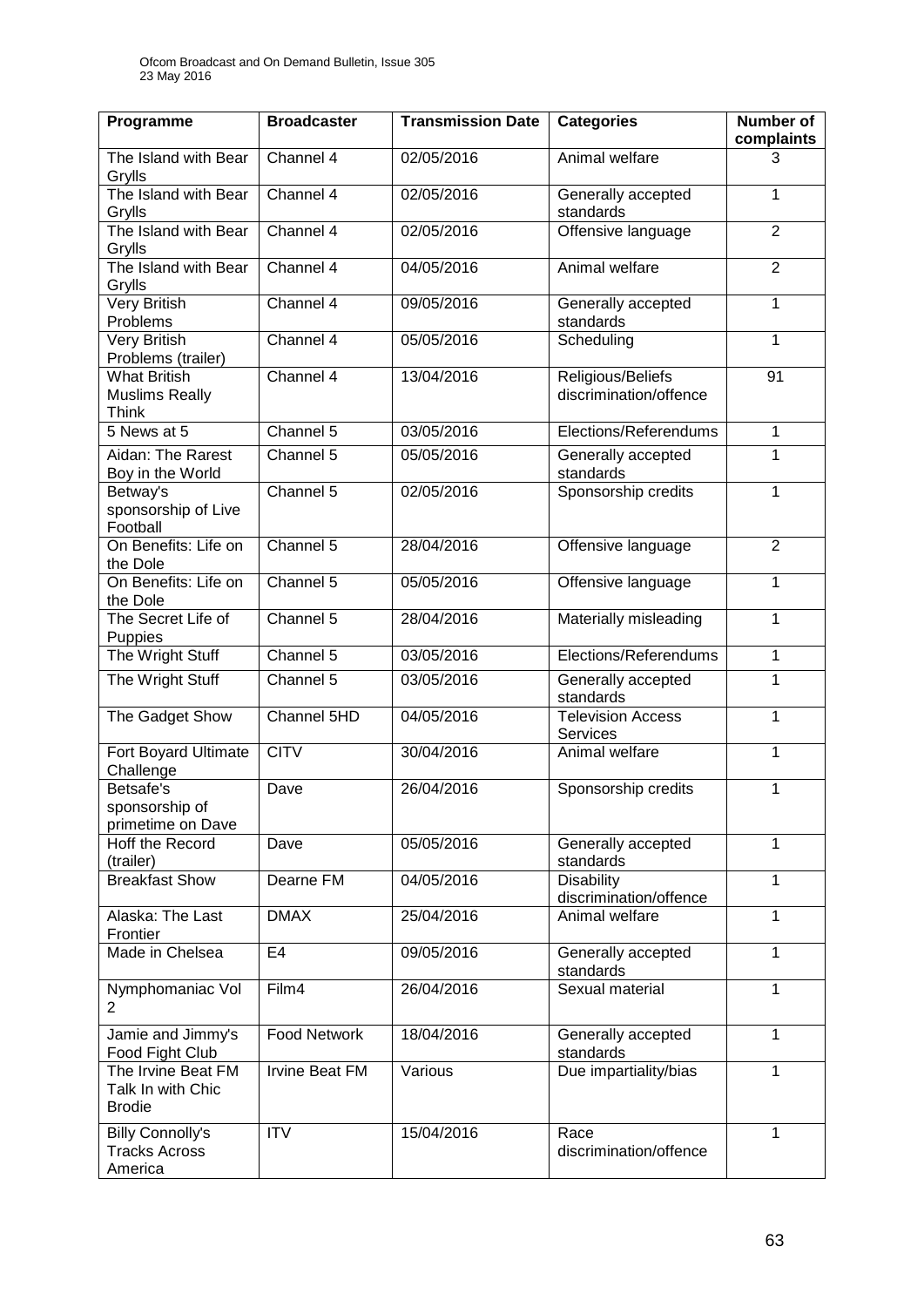| Programme                                           | <b>Broadcaster</b>      | <b>Transmission Date</b> | <b>Categories</b>                     | <b>Number of</b><br>complaints |
|-----------------------------------------------------|-------------------------|--------------------------|---------------------------------------|--------------------------------|
| <b>Britain's Got Talent</b>                         | <b>ITV</b>              | 30/04/2016               | Gender<br>discrimination/offence      | 2                              |
| <b>Britain's Got Talent</b>                         | <b>ITV</b>              | 30/04/2016               | Generally accepted<br>standards       | $\overline{2}$                 |
| <b>Britain's Got Talent</b>                         | $\overline{\text{IV}}$  | 30/04/2016               | Violence and                          | $\mathbf{1}$                   |
| <b>Coronation Street</b>                            | $\overline{ITV}$        | 15/04/2016               | dangerous behaviour<br>Crime          | 1                              |
| Emmerdale                                           | ITV                     | 30/03/2016               | <b>Nudity</b>                         | $\mathbf{1}$                   |
| Emmerdale                                           | <b>ITV</b>              | 22/04/2016               | <b>Nudity</b>                         | 1                              |
| Emmerdale                                           | <b>ITV</b>              | 28/04/2016               | Generally accepted<br>standards       | $\mathbf{1}$                   |
| Emmerdale                                           | <b>ITV</b>              | 28/04/2016               | <b>Nudity</b>                         | $\mathbf{1}$                   |
| Emmerdale                                           | <b>ITV</b>              | 29/04/2016               | <b>Nudity</b>                         | 12                             |
| Emmerdale                                           | $\overline{\text{ITV}}$ | 02/05/2016               | <b>Nudity</b>                         | $\overline{3}$                 |
| Emmerdale                                           | <b>ITV</b>              | 03/05/2016               | Product placement                     | 1                              |
| Emmerdale                                           | $\overline{ITV}$        | 04/05/2016               | Scheduling                            | 1                              |
| Emmerdale                                           | <b>ITV</b>              | 06/05/2016               | Generally accepted<br>standards       | $\overline{2}$                 |
| Emmerdale                                           | $\overline{\text{IV}}$  | 09/05/2016               | Generally accepted<br>standards       | $\mathbf{1}$                   |
| Emmerdale                                           | <b>ITV</b>              | 11/05/2016               | Generally accepted<br>standards       | 1                              |
| EU Referendum<br>Debate                             | $\overline{IV}$         | 07/06/2016               | Outside of remit / other              | $\mathbf{1}$                   |
| Her Majesty's<br>Prison: Norwich                    | <b>ITV</b>              | 04/05/2016               | Crime                                 | $\mathbf{1}$                   |
| <b>ITV News and</b><br>Weather                      | $\overline{\text{ITV}}$ | 01/05/2016               | Offensive language                    | $\mathbf{1}$                   |
| <b>ITV News at Ten</b><br>and Weather               | ITV                     | 10/05/2016               | Outside of remit / other              | $\mathbf{1}$                   |
| <b>ITV News at Ten</b><br>and Weather               | $\overline{IV}$         | 11/05/2016               | Elections/Referendums                 | $\overline{2}$                 |
| Judge Rinder                                        | <b>ITV</b>              | 09/05/2016               |                                       | 1                              |
| Loose Women                                         | <b>ITV</b>              | 10/05/2016               | Generally accepted<br>standards       | 1                              |
| Loose Women                                         | $\overline{IV}$         | 10/05/2016               | Sexual material                       | 16                             |
| McCain's<br>sponsorship of<br>Emmerdale             | $\overline{IV}$         | Various                  | Sponsorship credits                   | $\overline{2}$                 |
| Sainsbury's<br>sponsorship of ITV<br>showcase drama | <b>ITV</b>              | 06/05/2016               | Sponsorship credits                   | $\mathbf{1}$                   |
| The Chase                                           | <b>ITV</b>              | 04/01/2016               | Transgender<br>discrimination/offence | $\mathbf{1}$                   |
| The Chase                                           | <b>ITV</b>              | 11/05/2016               | Fairness                              | $\mathbf{1}$                   |
| The Chase                                           | <b>ITV</b>              | 12/05/2016               | Materially misleading                 | 1                              |
| The Durrells                                        | <b>ITV</b>              | 17/04/2016               | Offensive language                    | $\overline{2}$                 |
| The Durrells                                        | <b>ITV</b>              | 01/05/2016               | Offensive language                    | $\overline{2}$                 |
| <b>The Durrells</b>                                 | <b>ITV</b>              | 08/05/2016               | Sexual material                       | 1                              |
| The Jeremy Kyle<br>Show                             | <b>ITV</b>              | Various                  | Gender<br>discrimination/offence      | $\mathbf{1}$                   |
| The Secret                                          | ITV                     | 29/04/2016               | Outside of remit / other              | $\mathbf{1}$                   |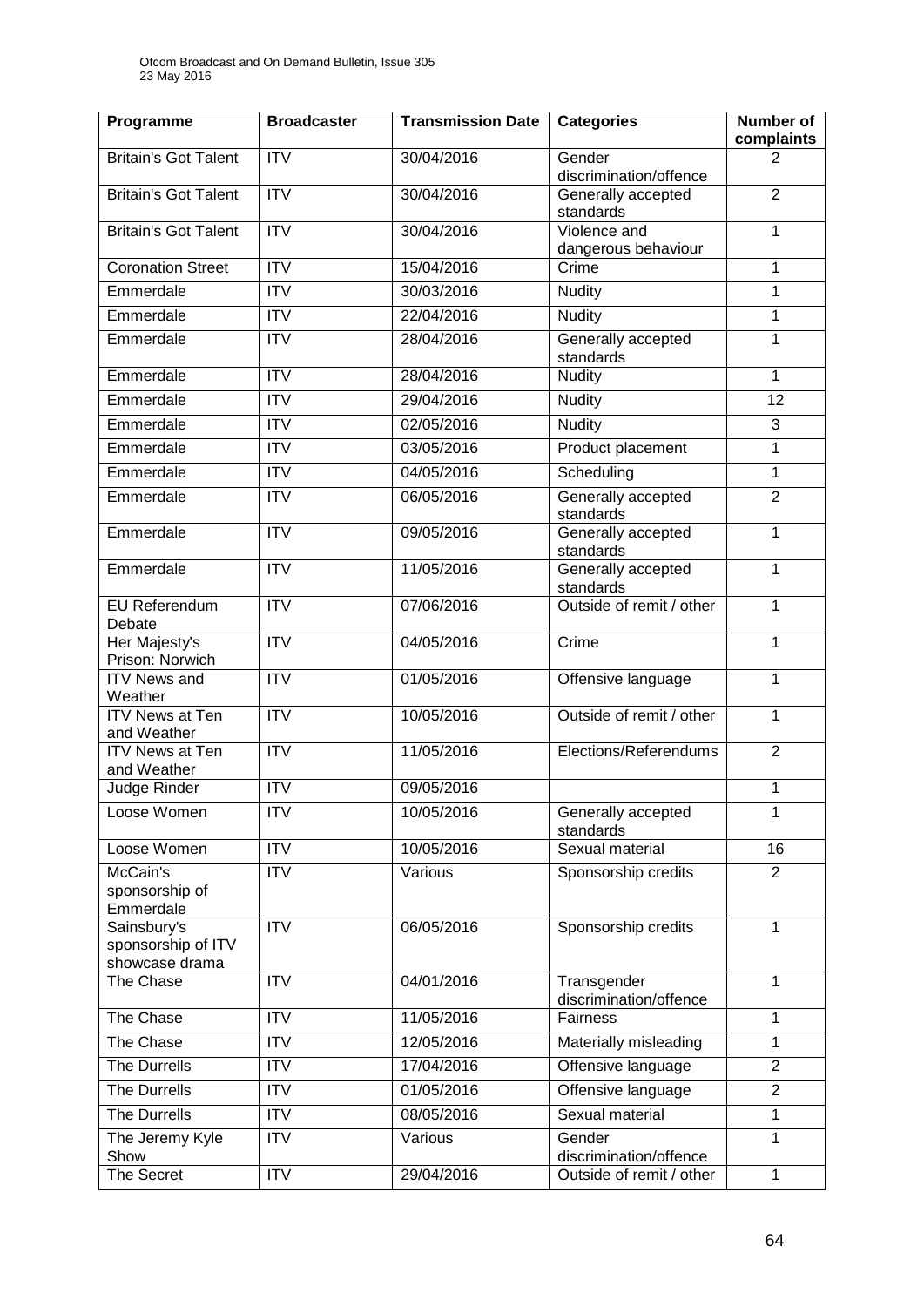| Programme                           | <b>Broadcaster</b>        | <b>Transmission Date</b> | <b>Categories</b>                           | Number of<br>complaints |  |
|-------------------------------------|---------------------------|--------------------------|---------------------------------------------|-------------------------|--|
| This Morning                        | $\overline{IV}$           | 27/04/2016               | Due impartiality/bias                       | 1                       |  |
| This Morning                        | $\overline{IV}$           | 04/05/2016               | Generally accepted<br>standards             | $\overline{2}$          |  |
| Tonight at the<br>London Palladium  | $\overline{\text{IV}}$    | 13/04/2016               | Generally accepted<br>standards             | $\overline{2}$          |  |
| Tonight at the<br>London Palladium  | $\overline{ITV}$          | 27/04/2016               | Materially misleading                       | $\mathbf{1}$            |  |
| You've Been<br>Framed!              | $\overline{\text{ITV}}$   | 30/04/2016               | Generally accepted<br>standards             | $\overline{2}$          |  |
| <b>ITV News Granada</b><br>Reports  | <b>ITV Granada</b>        | 29/04/2016               | Generally accepted<br>standards             | $\mathbf{1}$            |  |
| <b>ITV News Calendar</b>            | <b>ITV Yorkshire</b>      | 29/04/2016               | Generally accepted<br>standards             | $\overline{2}$          |  |
| <b>Britain's Got More</b><br>Talent | ITV2                      | 30/04/2016               | Generally accepted<br>standards             | $\mathbf{1}$            |  |
| <b>Britain's Got More</b><br>Talent | ITV2                      | 01/05/2016               | Gender<br>discrimination/offence            | $\overline{2}$          |  |
| The Dam Busters                     | ITV4                      | 02/05/2016               | Race<br>discrimination/offence              | $\mathbf{1}$            |  |
| Real Housewives of<br>Cheshire      | <b>ITVBe</b>              | 18/04/2016               | Generally accepted<br>standards             | $\mathbf{1}$            |  |
| Våra omgjorda<br>kroppar            | Kanal 11                  | 02/05/2016               | <b>Nudity</b>                               | $\mathbf{1}$            |  |
| Berg och Meltzer                    | Kanal 5                   | 21/04/2016               | Crime                                       | $\mathbf{1}$            |  |
| Programming                         | <b>Kiss FM</b>            | 29/03/2016               | Competitions                                | $\overline{1}$          |  |
| James O'Brien                       | <b>LBC 97.3FM</b>         | 04/05/2016               | Religious/Beliefs<br>discrimination/offence | 1                       |  |
| Katie Hopkins                       | <b>LBC 97.3FM</b>         | 01/05/2016               | Elections/Referendums                       | $\mathbf{1}$            |  |
| Nick Ferrari                        | <b>LBC 97.3FM</b>         | 27/04/2016               | Generally accepted<br>standards             | $\mathbf{1}$            |  |
| Nick Ferrari                        | <b>LBC 97.3FM</b>         | 28/04/2016               | Gender<br>discrimination/offence            | $\mathbf{1}$            |  |
| <b>Nick Ferrari</b>                 | <b>LBC 97.3FM</b>         | 04/05/2016               | Race<br>discrimination/offence              | $\mathbf{1}$            |  |
| Shelagh Fogarty                     | LBC 97.3FM                | 28/04/2016               | Gender<br>discrimination/offence            | $\mathbf{1}$            |  |
| The Late Show                       | <b>LBC 97.3FM</b>         | 22/04/2016               | Generally accepted<br>standards             | $\mathbf{1}$            |  |
| <b>River Cottage Bites</b>          | More4                     | 09/05/2016               | Animal welfare                              | $\mathbf{1}$            |  |
| Sunni Talk                          | <b>Muslim Ummah</b><br>TV | 15/04/2016               | Religious/Beliefs<br>discrimination/offence | $\mathbf{1}$            |  |
| <b>Beyond Death</b>                 | National<br>Geographic    | 03/04/2016               | Religious/Beliefs<br>discrimination/offence | 1                       |  |
| The Story of God                    | National<br>Geographic    | 10/04/2016               | Religious/Beliefs<br>discrimination/offence | 1                       |  |
| <b>US Bounty Hunters</b>            | <b>Pick</b>               | 01/05/2016               | Generally accepted<br>standards             | $\mathbf{1}$            |  |
| Alvin and the<br>Chipmunks          | Pop                       | 05/05/2016               | Offensive language                          | $\mathbf{1}$            |  |
| <b>Advertisements</b>               | Radio Tay FM              | 11/05/2016               | Advertising content                         | $\mathbf{1}$            |  |
| Game of Thrones                     | <b>Sky Atlantic</b>       | 02/05/2016               | Generally accepted<br>standards             | 1                       |  |
| <b>Sky News</b>                     | <b>Sky News</b>           | 06/05/2016               | Materially misleading                       | $\mathbf{1}$            |  |
| <b>Sky News</b>                     | <b>Sky News</b>           | 12/05/2016               | Elections/Referendums<br>$\mathbf{1}$       |                         |  |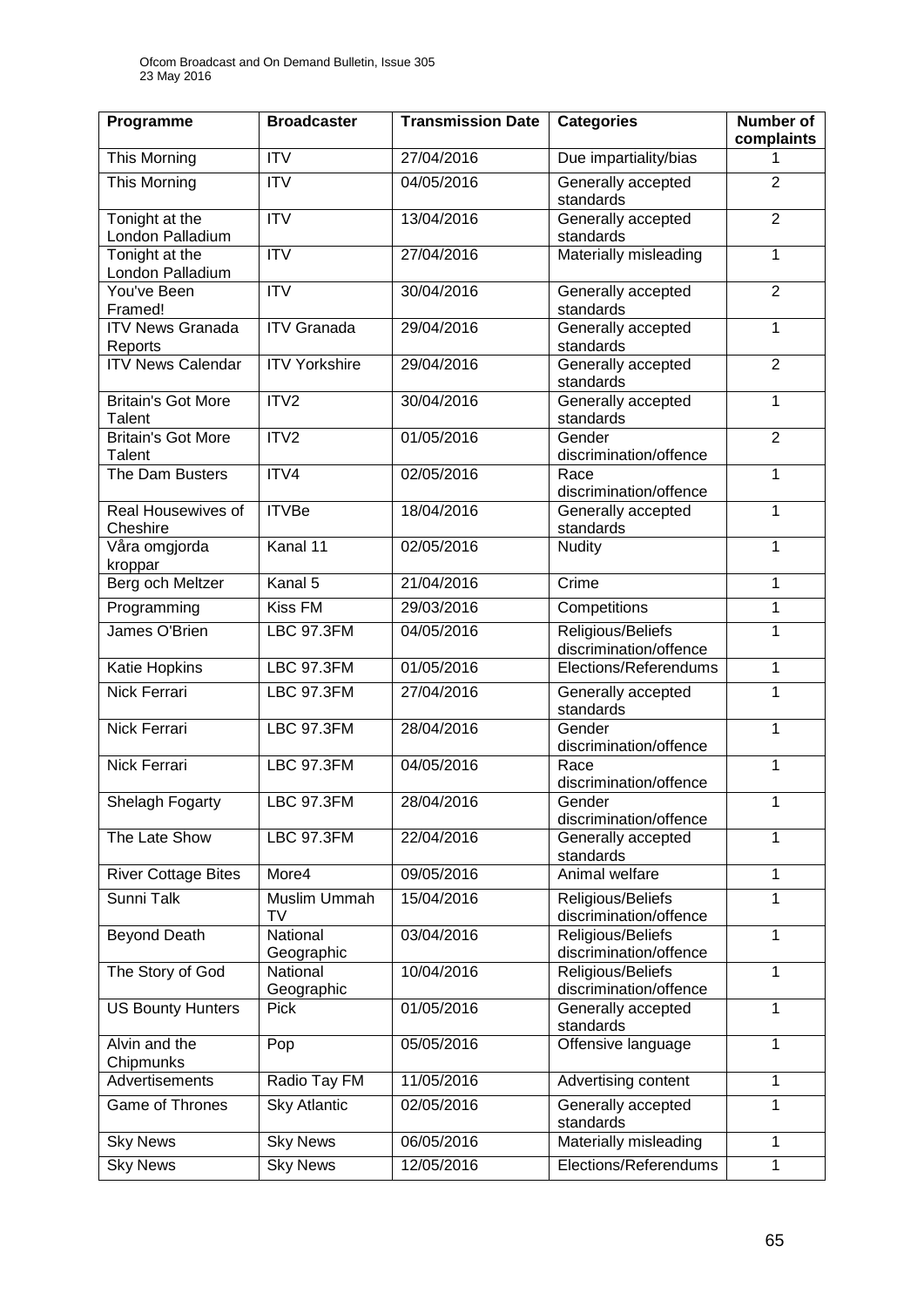| Programme                                       | <b>Broadcaster</b> | <b>Transmission Date</b> | <b>Categories</b>                           | <b>Number of</b><br>complaints |
|-------------------------------------------------|--------------------|--------------------------|---------------------------------------------|--------------------------------|
| <b>Sky News Tonight</b><br>with Adam Boulton    | <b>Sky News</b>    | 22/04/2016               | Elections/Referendums                       |                                |
| Sky News with Anna<br>Jones                     | <b>Sky News</b>    | 28/04/2016               | Due impartiality/bias                       | $\overline{1}$                 |
| Premier League<br>Football                      | Sky Sports 1       | 11/05/2016               | Religious/Beliefs<br>discrimination/offence | $\mathbf{1}$                   |
| Celtic v Rangers                                | Sky Sports 2       | 17/04/2016               | Religious/Beliefs<br>discrimination/offence | $\mathbf{1}$                   |
| Can't Pay? We'll<br>Take it Away!               | Spike              | 19/04/2016               | Materially misleading                       | $\mathbf{1}$                   |
| Hawksbee and<br>Jacobs                          | Talksport          | 08/03/2016               | Generally accepted<br>standards             | $\mathbf{1}$                   |
| Hawksbee and<br>Jacobs                          | <b>Talksport</b>   | 02/05/2016               | Race<br>discrimination/offence              | $\mathbf{1}$                   |
| Kick Off                                        | Talksport          | 10/05/2016               | Generally accepted<br>standards             | $\overline{2}$                 |
| Sports Bar                                      | Talksport          | 09/05/2016               | Fairness                                    | $\mathbf{1}$                   |
| The Alan Brazil<br><b>Sports Breakfast</b>      | <b>Talksport</b>   | 12/04/2016               | Religious/Beliefs<br>discrimination/offence | $\mathbf{1}$                   |
| <b>Weekend Sports</b><br><b>Breakfast</b>       | <b>Talksport</b>   | 30/04/2016               | Race<br>discrimination/offence              | $\mathbf{1}$                   |
| The Wave Breakfast<br>with Badger and<br>Claire | The Wave           | 05/05/2016               | Generally accepted<br>standards             | 1                              |
| Nazisternas Hemliga<br>Dokument                 | TV10               | 30/04/2016               | Religious/Beliefs<br>discrimination/offence | $\overline{1}$                 |
| <b>Frank Mitchell</b>                           | U105               | 26/04/2016               | Commercial<br>communications on<br>radio    | 1                              |
| Programming                                     | Various            | Various                  | Due impartiality/bias                       | $\mathbf{1}$                   |
| Programming                                     | Various            | Various                  | Elections/Referendums                       | $\mathbf{1}$                   |
| Programming                                     | Various            | Various                  | <b>Television Access</b><br>Services        | $\mathbf{1}$                   |
| <b>Grime Show</b>                               | Westside<br>89.6FM | 13/04/2016               | Generally accepted<br>standards             | $\mathbf{1}$                   |
| Programming                                     | Various            | Various                  | Outside of remit / other                    | $\mathbf 1$                    |

### **Complaints assessed under the Procedures for investigating breaches of rules for On Demand programme services**

| Programme                            | Service provider        | <b>Accessed</b><br>date | <b>Categories</b>                    |
|--------------------------------------|-------------------------|-------------------------|--------------------------------------|
| Helluva Tour: The<br>End of the Road | All4                    | various                 | Crime and disorder                   |
| Witless                              | BBC <sub>3</sub>        | 22/04/2016              | Generally accepted<br>standards      |
| Victoria Derbyshire                  | <b>BBC iPlayer</b>      | 19/02/2016              | Sexual material                      |
| Advertisements                       | <b>ITV Hub</b>          | 11/05/2016              | Advertising content                  |
| Game of Thrones                      | Now TV                  | 02/05/2016              | Generally accepted<br>standards      |
| Subtitling                           | Now TV / Sky Go         |                         | <b>Television Access</b><br>Services |
| King Ralph                           | Sky Movies on<br>Demand |                         | <b>Nudity</b>                        |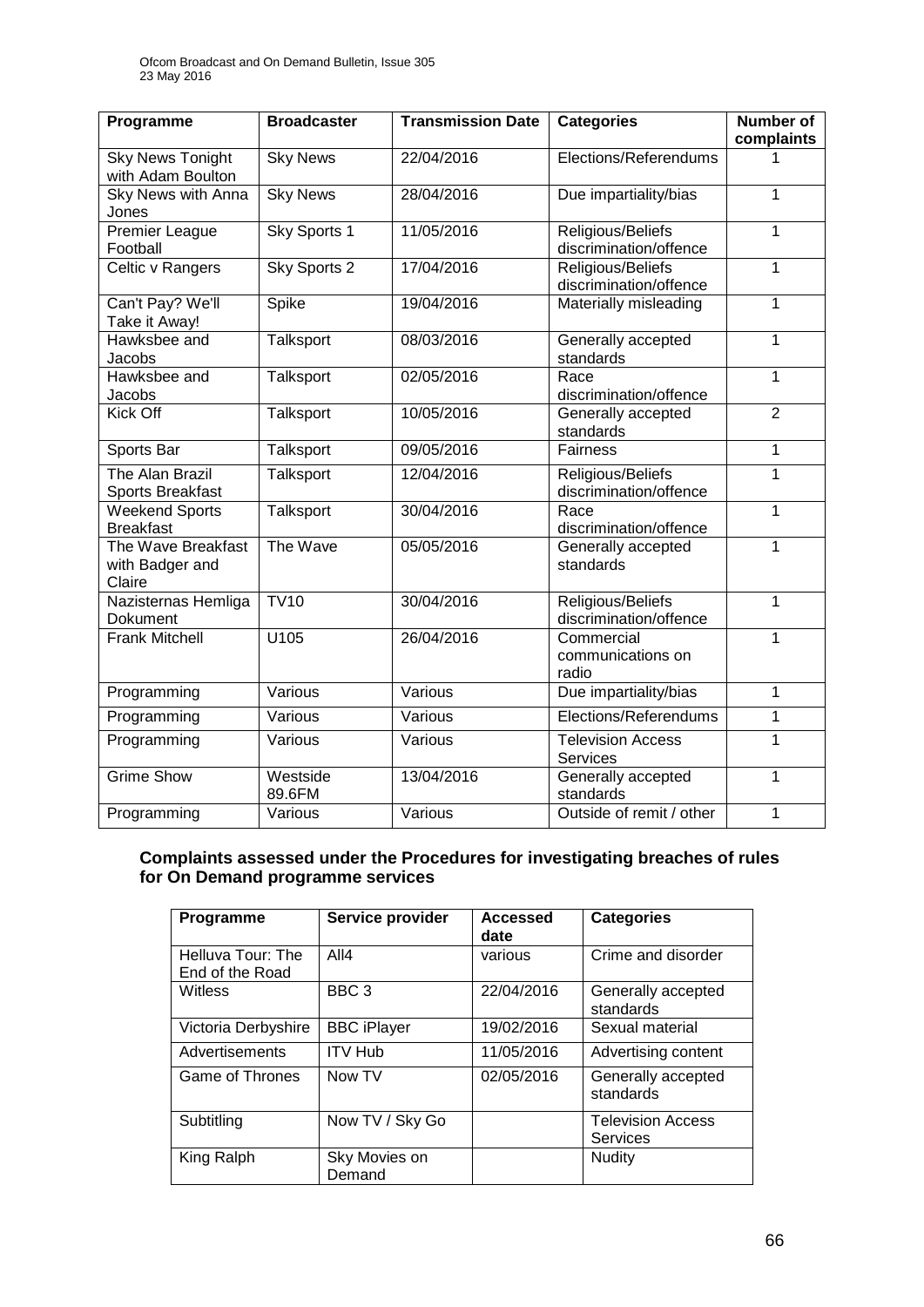For more information about how Ofcom assesses complaints about on demand services, go to: [http://stakeholders.ofcom.org.uk/binaries/broadcast/on](http://stakeholders.ofcom.org.uk/binaries/broadcast/on-demand/rules-guidance/procedures-investigating-breaches.pdf)[demand/rules-guidance/procedures-investigating-breaches.pdf](http://stakeholders.ofcom.org.uk/binaries/broadcast/on-demand/rules-guidance/procedures-investigating-breaches.pdf)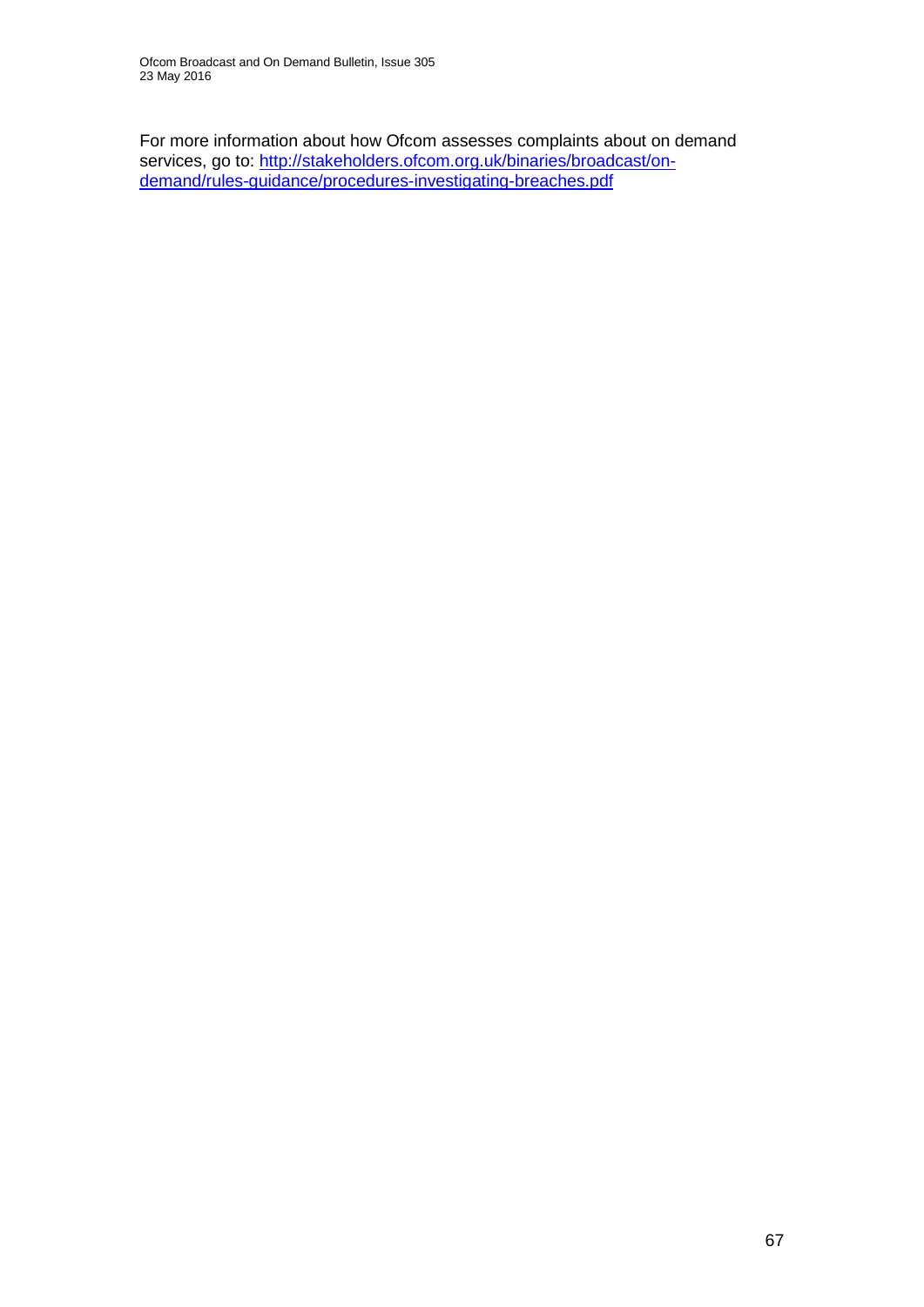# **Complaints outside of remit**

Here are alphabetical lists of complaints received by Ofcom that fell outside of our remit. This is because Ofcom is not responsible for regulating the issue complained about. For example, the complaints were about the content of television, radio or on demand adverts, accuracy in BBC programmes or an on demand service does not fall within the scope of regulation.

For more information about what Ofcom's rules cover, go to: [http://consumers.ofcom.org.uk/complain/tv-and-radio-complaints/what-does-ofcom](http://consumers.ofcom.org.uk/complain/tv-and-radio-complaints/what-does-ofcom-cover/)[cover/](http://consumers.ofcom.org.uk/complain/tv-and-radio-complaints/what-does-ofcom-cover/)

### **Complaints about television or radio programmes**

For more information about how Ofcom assesses complaints about television and radio programmes, go to:

<http://stakeholders.ofcom.org.uk/broadcasting/procedures/standards/>

| Programme                               | <b>Broadcaster</b>         | <b>Transmission Date</b> | <b>Categories</b>        | <b>Number of</b><br>complaints |
|-----------------------------------------|----------------------------|--------------------------|--------------------------|--------------------------------|
| <b>BBC News</b>                         | BBC <sub>1</sub>           | 05/05/2016               | Due impartiality/bias    | 1                              |
| <b>BBC News</b>                         | BBC <sub>1</sub>           | 11/05/2016               | Elections/Referendums    | 1                              |
| <b>BBC News at One</b>                  | BBC <sub>1</sub>           | 12/05/2016               | Due impartiality/bias    | 1                              |
| <b>BBC News at Six</b>                  | BBC <sub>1</sub>           | 09/05/2016               | Elections/Referendums    | 1                              |
| <b>BBC News at Six</b>                  | BBC <sub>1</sub>           | 11/05/2016               | Elections/Referendums    | $\overline{3}$                 |
| Election 2016                           | BBC <sub>1</sub>           | 05/05/2016               | Due impartiality/bias    | 5                              |
| Election 2016                           | BBC <sub>1</sub>           | 11/05/2016               | Elections/Referendums    | 1                              |
| <b>Question Time</b>                    | BBC <sub>1</sub>           | 10/03/2016               | Due impartiality/bias    | $\mathbf 1$                    |
| Referendum Debate<br>(pre-transmisison) | BBC <sub>1</sub>           | 21/06/2016               | Outside of remit / other | 1                              |
| The Daily Politics                      | BBC <sub>2</sub>           | 03/05/2016               | Due impartiality/bias    | 1                              |
| The Daily Politics                      | BBC <sub>2</sub>           | 09/05/2016               | Elections/Referendums    | $\mathbf 1$                    |
| <b>BBC News</b>                         | <b>BBC News</b><br>Channel | 12/05/2016               | Elections/Referendums    | 1                              |
| Victoria Derbyshire                     | <b>BBC News</b><br>Channel | 27/04/2016               | Due impartiality/bias    | $\mathbf 1$                    |
| <b>Robert Elms</b>                      | <b>BBC Radio</b><br>London | 05/05/2016               | Elections/Referendums    | 1                              |
| Advertisements                          | Channel 4+1                | 02/05/2016               | Advertising content      | $\mathbf 1$                    |
| Advertisements                          | <b>ITV</b>                 | 01/05/2016               | Advertising content      | 1                              |
| Advertisements                          | ITV                        | 09/05/2016               | Advertising content      | 1                              |
| Advertisements                          | ITV2                       | 30/04/2016               | Advertising content      | 1                              |
| Advertisements                          | More4                      | 05/05/2016               | Advertising content      | $\mathbf 1$                    |
| Advertisements                          | More4                      | 11/05/2016               | Advertising content      | 1                              |
| Advertisements                          | <b>Sky Arts</b>            | 02/05/2016               | Advertising content      | 1                              |
| Advertisements                          | <b>STV</b>                 | 10/05/2016               | Advertising content      | 1                              |
| Advertisements                          | <b>Talksport</b>           | 11/05/2016               | Advertising content      | $\mathbf 1$                    |
| Advertisements                          | <b>Tiny Pop</b>            | 28/04/2016               | Advertising content      | 1                              |
| Advertisements                          | Various                    | Various                  | Advertising content      | 1                              |
| <b>BBC News</b>                         | Various                    | Various                  | Due accuracy             | 1                              |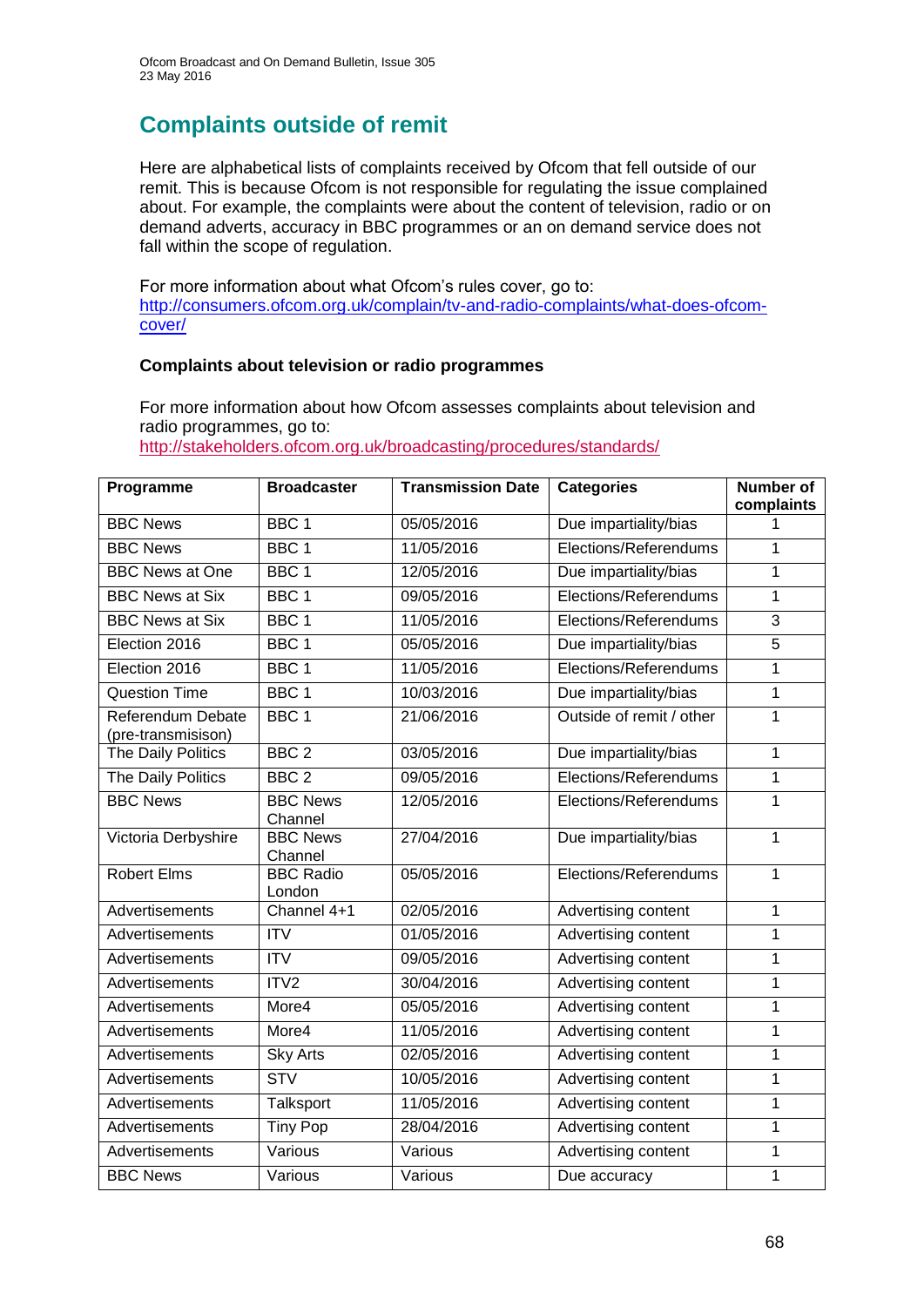| Programme       | <b>Broadcaster</b> | <b>Transmission Date   Categories</b> |                       | Number of<br>complaints |
|-----------------|--------------------|---------------------------------------|-----------------------|-------------------------|
| <b>BBC News</b> | Various            | Various                               | Due impartiality/bias |                         |
| Advertisements  | Yesterdav          | 30/04/2016                            | Advertising content   |                         |

### **Complaints about on demand services**

| <b>Programme</b>         | Service name   | <b>Accessed date</b> | <b>Categories</b>          |
|--------------------------|----------------|----------------------|----------------------------|
| Advertisements   ITV Hub |                | 11/05/2016           | Advertising<br>content     |
| Mr. Young                | <b>Netflix</b> | 26/04/2016           | Protection of<br>under 18s |

For more information about how Ofcom assesses complaints about on demand services, go to: [http://stakeholders.ofcom.org.uk/binaries/broadcast/on](http://stakeholders.ofcom.org.uk/binaries/broadcast/on-demand/rules-guidance/rules_and_guidance.pdf)[demand/rules-guidance/rules\\_and\\_guidance.pdf](http://stakeholders.ofcom.org.uk/binaries/broadcast/on-demand/rules-guidance/rules_and_guidance.pdf)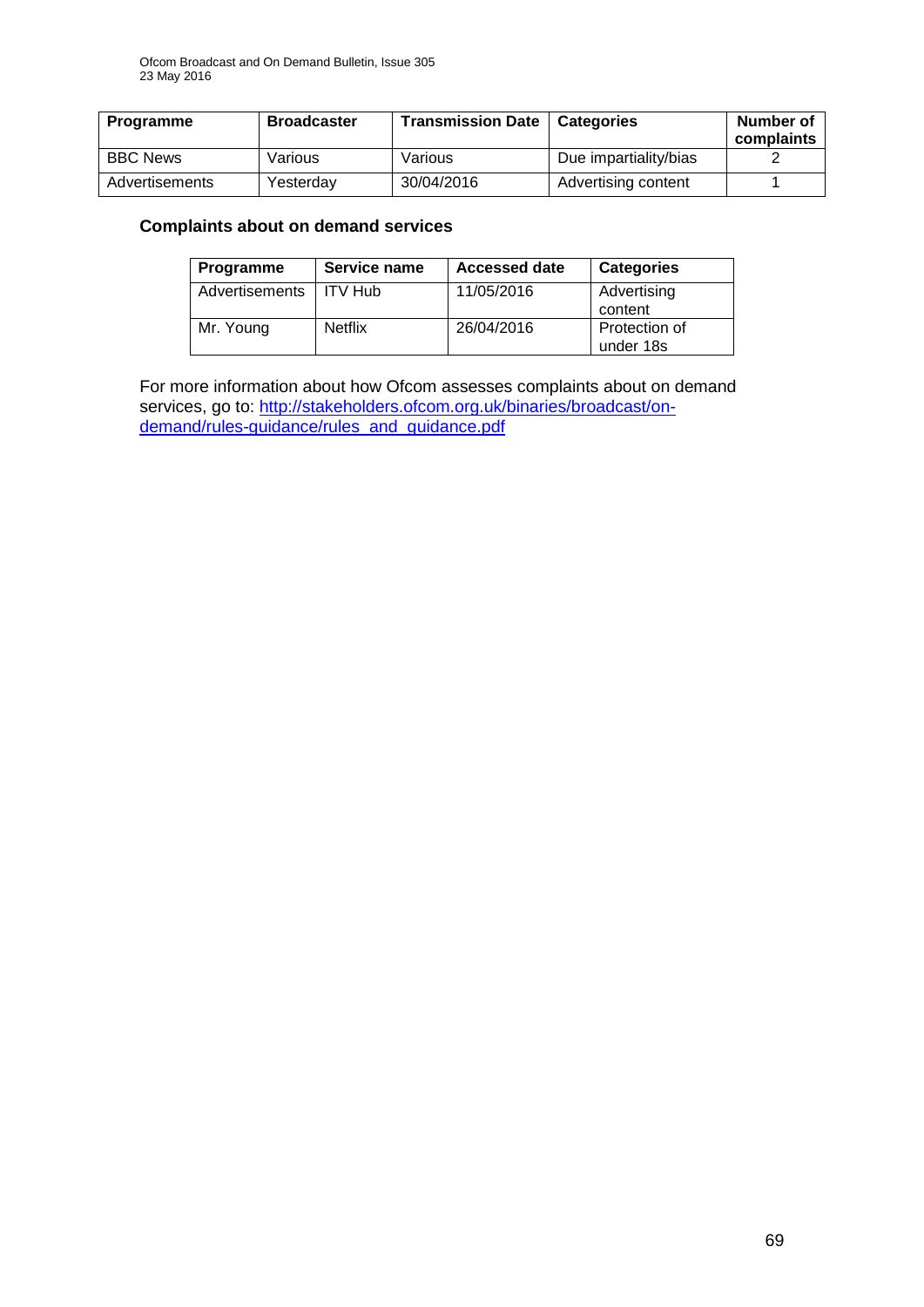# **Investigations List**

If Ofcom considers that a broadcaster or service provider may have breached its codes, rules, licence condition or other regulatory requirements, it will start an investigation.

**It is important to note that an investigation by Ofcom does not necessarily mean the broadcaster or service provider has done anything wrong. Not all investigations result in breaches of the codes, rules, licence conditions or other regulatory requirements being recorded.**

Here are alphabetical lists of new investigations launched between 3 and 15 May 2016.

**Investigations launched under the Procedures for investigating breaches of content standards for television and radio**

| <b>Programme</b>            | <b>Broadcaster</b>       | <b>Transmission date</b> |
|-----------------------------|--------------------------|--------------------------|
| <b>ITV London News</b>      | <b>ITV</b>               | 20 April 2016            |
| <b>Takbeer Special</b>      | Takbeer TV               | 1 March 2016             |
| The Day The Hand Will Speak | Unity FM<br>(Birmingham) | 26 March 2016            |
| Danny Matthews              | The Bay<br>(Morecambe)   | 27 April 2016            |

For more information about how Ofcom assesses complaints and conducts investigations about content standards on television and radio programmes, go to: <http://stakeholders.ofcom.org.uk/broadcasting/procedures/standards/>

#### **Investigations launched under the General Procedures for investigating breaches of broadcast licences**

| Licensee                                                         | <b>Licensed Service</b> |
|------------------------------------------------------------------|-------------------------|
| Awaaz Radio Limited                                              | Awaaz Radio             |
| Celtic Music Radio Limited                                       | Celtic Music Radio      |
| <b>Gravity FM CIC</b>                                            | <b>Gravity FM</b>       |
| <b>Community Broadcast Initiative</b><br><b>Tyneside Limited</b> | NE1FM                   |
| Pulse Media Broadcasting Limited                                 | Pulse radio             |
| <b>Radio Cardiff Limited</b>                                     | <b>Radio Cardiff</b>    |
| Radio Fiza Limited                                               | Radio Faza              |